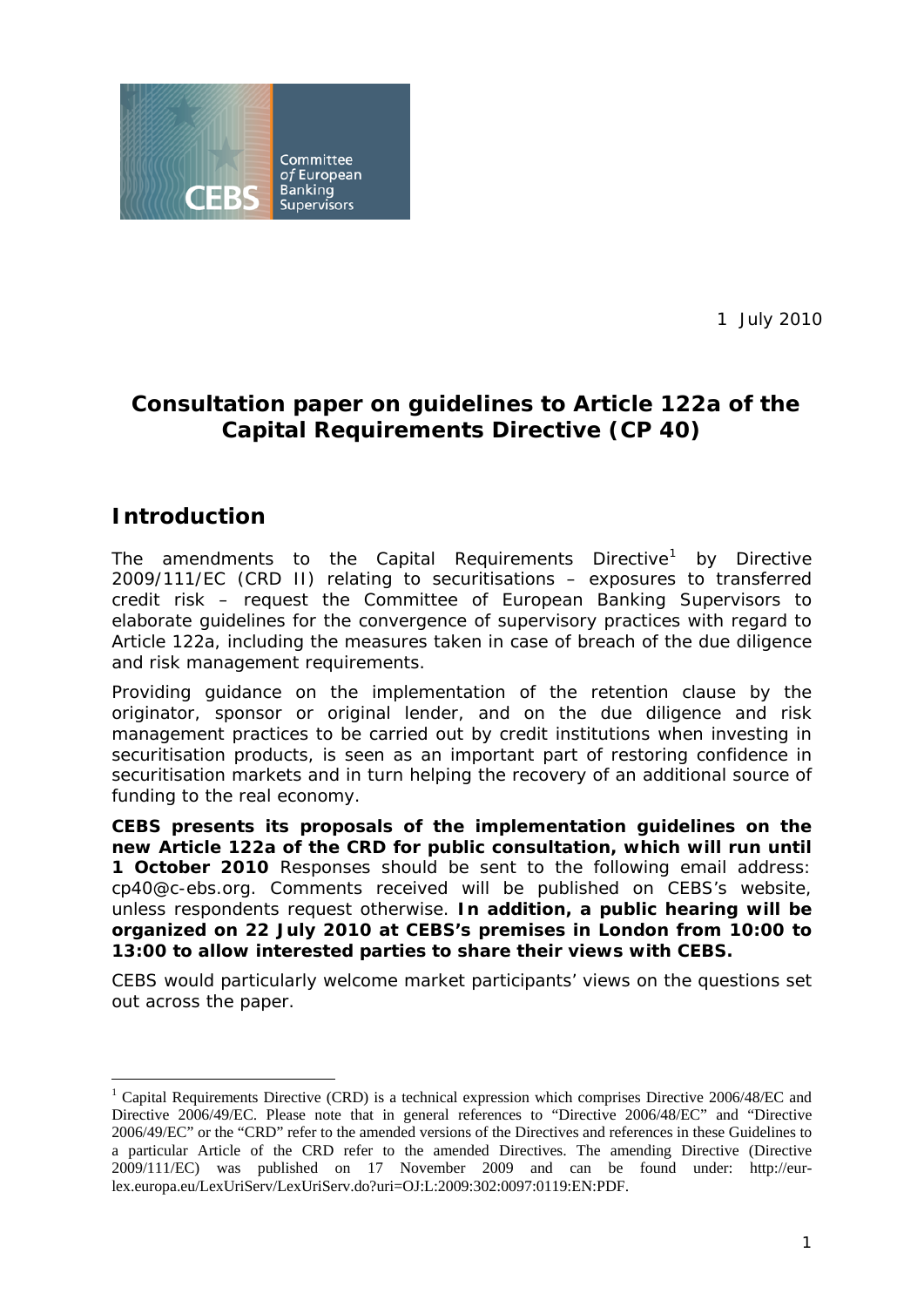## <span id="page-1-0"></span>**Executive summary**

These guidelines seek to provide some general considerations on the application of Article 122a and then go on to provide clarity on specific aspects of the detailed requirements, structured paragraph by paragraph in the order of the directive text. Areas where specific feedback is requested have been identified, but of course CEBS would welcome comment on any aspects as part of its consultation. The following provides only a summary of the more detailed guidance.

The requirements as a whole should be considered in the light of the relevant recitals, and credit institutions should consider whether the overall objective of the article has been met. The guidelines seek to clarify how the requirements apply to the various roles a credit institution can assume with respect to a securitisation, not only as originator, sponsor, original lender or investor, but also where providing a liquidity facility or as hedge counterparty.

The level of commitment to retention should not be reduced either through hedging or selling of the retained interest. However, measurement of the level of commitment will not be affected by either the amortisation of such interest via cashflow allocation (within parameters) or through the allocation of losses which in effect reduce the level of retention over time. Nonetheless, at origination there should not be embedded mechanisms in the securitisation transaction by which the net economic interest retained by originators, sponsors or original lenders could decline over time faster than the interest transferred such that the retention requirement is no longer fulfilled.

The requirement to retain a net economic interest may not be fulfilled by one originator or original lender on behalf of others where the securitised exposures are those of multiple originators or original lenders. It should instead be fulfilled by each individually or alternatively by the sponsor of the securitisation.

As a general principle, credit institutions are not obliged to dispose of a securitisation position, nor will they typically be subject to additional risk weights, should the originator, sponsor or original lender subsequently fail to act in the manner it disclosed and the credit institution is not deemed to be responsible for negligence or omission in the fulfilment of its due diligence obligations.

The form of retention (options (a) through (d)) cannot change during the life of the transaction, except under exceptional circumstances only and provided that this is disclosed to investors.

CEBS welcomes feedback on the most effective means to assure that the commitment of the originator, sponsor or original lender is enforceable by credit institutions that are investors (e.g. market documentation or regulation).

The ability of certain types of hedging to undermine the application of the retention requirement is explored. The aim has been to disallow hedging that eliminates a sponsor's, originator's or original lender's exposure to the credit quality of the specific exposures that have been securitised; CEBS is open to consider proposals aimed at balancing this with an approach that ensures that there is still sufficient flexibility for credit institutions to risk-manage exposure to broader changes in the credit quality of the asset classes, collateral, or macroeconomic variables to which they are exposed via their lending activities,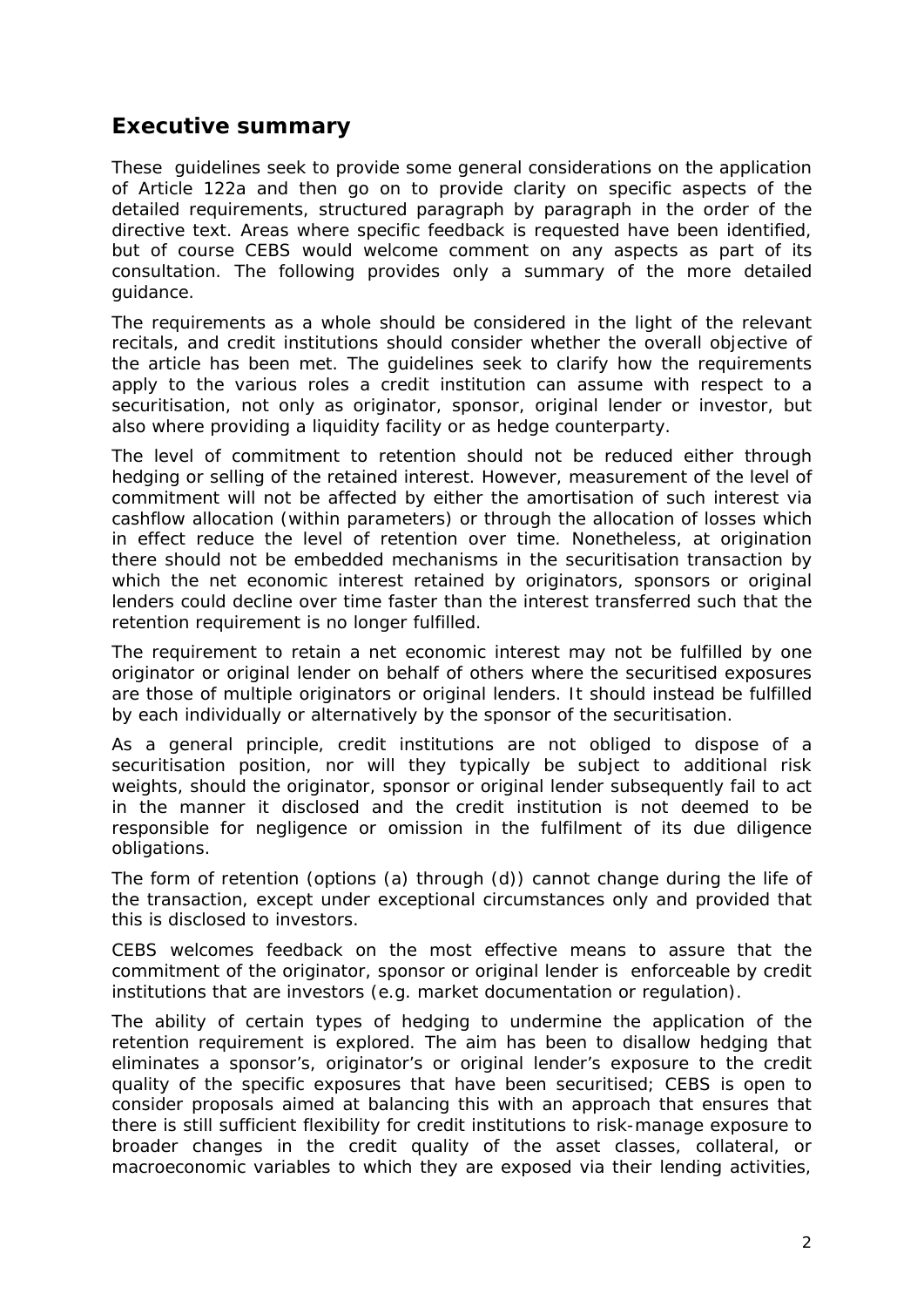securitisation activities, or otherwise. CEBS would particularly welcome feedback from the industry on types of hedging that may allow such a balance while being consistent with the objective of the retention provision (i.e. the alignment of incentives between originator/sponsor and investor).

Consideration should be given to dynamics within individual transactions that may undermine the effectiveness of the retention requirement. For clarification, examples are given of the sorts of considerations necessary with respect to payment rates, losses, and revolving pools.

As regards the methods of retention, CEBS would particularly welcome feedback on whether:

- 1. vertical slice retention (option (a); retention of 5% of the nominal value of each of the tranches) may also be fulfilled by retaining 5% of each of the securitised exposures?; and
- 2. originator interest retention (option (b); retention of an originator's interest of at least 5%) should be applicable equally to both securitisations of revolving exposures and revolving securitisations of nonrevolving exposures (or revolving securitisations with a combination of revolving and non-revolving exposures)?

From the perspective of an investor in a resecuritisation, the retention requirement would apply only to the second ("repackaged") layer of the transaction (in which they are investing). However, the sponsor or originator of a resecuritisation has a duty to ensure that the securitisations from which it is constructed also fulfil the retention requirement and to disclose this to investors in the resecuritisations. In the context of resecuritisations, credit institutions should be particularly sensitive to the use of SPVs: they shall not invest in structures created with the intention of avoiding the economic substance of the retention requirements.

Given that retained positions, interest or exposures are not to be hedged or sold, CEBS is interested in stakeholder views as to what extent would it be possible for an originator, sponsor or original lender to use such retained interest for secured funding purposes (e.g. repo) without having "sold" such retained interest?

A credit institution will become exposed to credit risk by virtue of the activities of any related entity which falls within the same scope where consolidated supervision is applied. Furthermore, the economic substance of the requirements (e.g. no hedging) should be respected at consolidated as well as solo level.

Credit institutions should not invest in securitisations where they determine that they do not have, and will not be able to receive, adequate information to undertake thorough due diligence and satisfy the requirements of the Directive.

As a general principle, credit institutions should apply the same policies and procedures to securitisation positions in their trading book and non-trading book, but may distinguish between the two as long as it is appropriate and can be justified. The classification that a position is in the trading book is not sufficient justification in and of itself; there must instead be an observable difference between the risk profiles of the trading and non-trading books. Furthermore, while the scope of due diligence is fixed, the intensity of the due diligence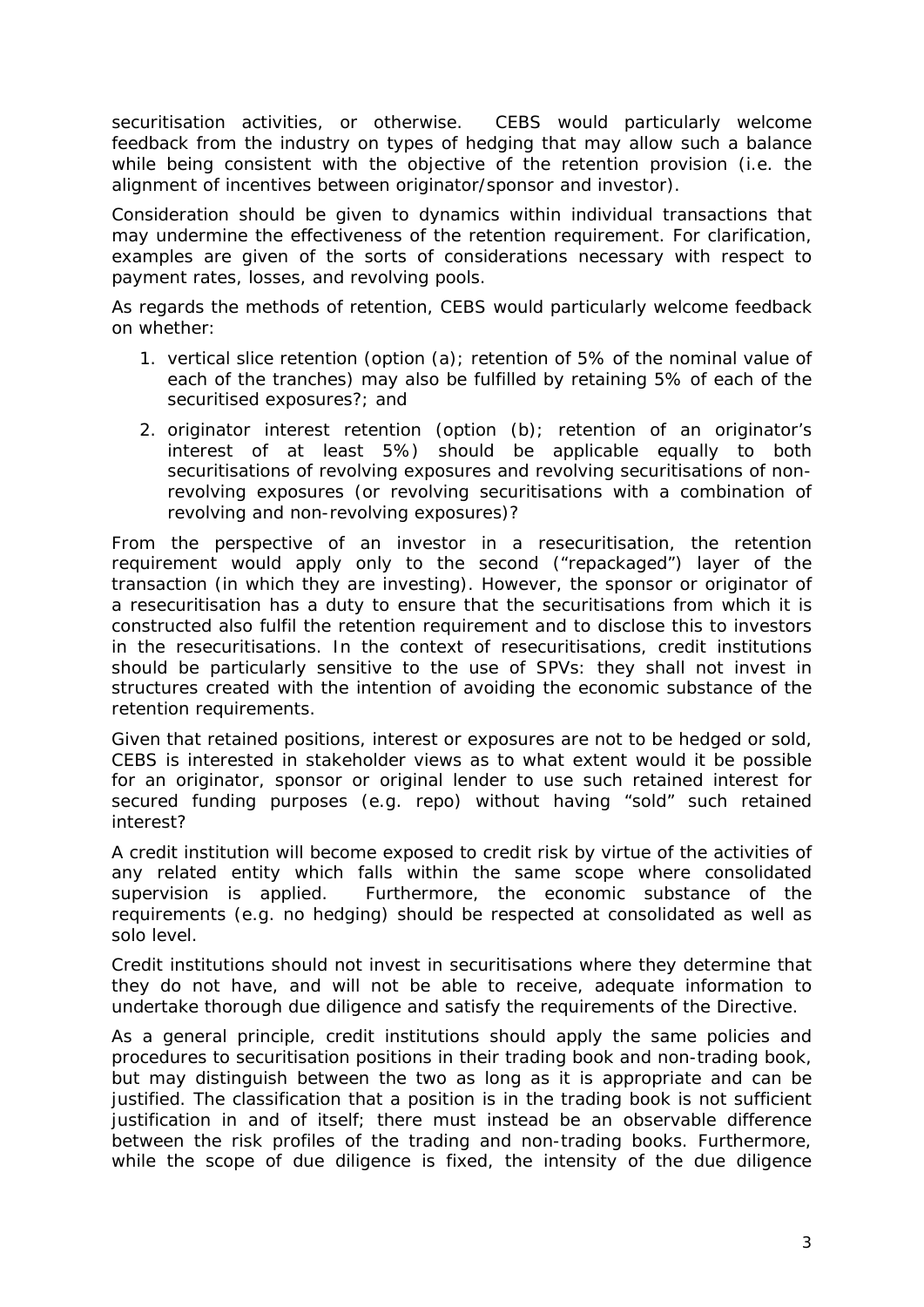process may vary according to the specificities of the trading book versus the non-trading book.

CEBS has been consulting separately on guidelines for stress testing and if stakeholders consider that this is insufficient in the context of Article 122a, CEBS is open to specific suggestions on what any further guidance should cover.

Guidance is provided on how to calculate the additional risk weight. Competent authorities are required to progressively increase this additional risk weight, although the directive is not explicit on how this should be delivered. Accordingly, in order to achieve convergence among its members and hence a transparent, level playing field treatment for credit institutions, CEBS is consulting on a common framework (with an increasing scale and categories of breach) for implementation at national level, included in this guidance. CEBS welcomes comments on this approach.

Actions that are beyond the control of the credit institution as investor will not typically constitute negligence or omission of that credit institution, provided it has already fulfilled, through appropriate due diligence, its requirement to ensure that the originator, sponsor or original lender explicitly disclosed that it would retain such an interest and would make available sufficient information to allow the investing credit institution to fulfil the other relevant requirements of Article 122a.

In situations where the prior capital treatment resulted in a risk weight that equals (or for any reason exceeded) 1250% and a breach of the obligations under Article 122a occurs, CEBS proposes that the credit institution should disclose to the market that such a breach has occurred.

Clarification is provided on how sponsor and originating credit institutions may interpret the requirement for "the same sound and well-defined criteria for credit-granting" to exposures to be securitised as they apply to exposures to be held on their book.

CEBS seeks particular feedback on whether its articulation of the requirement with respect to "participations and underwritings in securitisation issues" is clear, or whether alternative interpretations are possible or clarifications necessary?

CEBS welcomes responses on whether disclosure templates currently exist or are in the process of being prepared by trade associations, industry bodies, central banks, market participants or others, which could fulfil the disclosure requirements for sponsors or originators on an adequate basis?

The obligation of a sponsor, originator or original lender credit institution is to disclose that it continues to fulfil the obligation that it initially undertook to maintain net economic interest in the securitisation. The obligation does not extend to providing further information with respect to the current nominal value, current market value, or any impairments or write-downs on such retained interest (although market participants are of course free to supply or demand this as they see fit).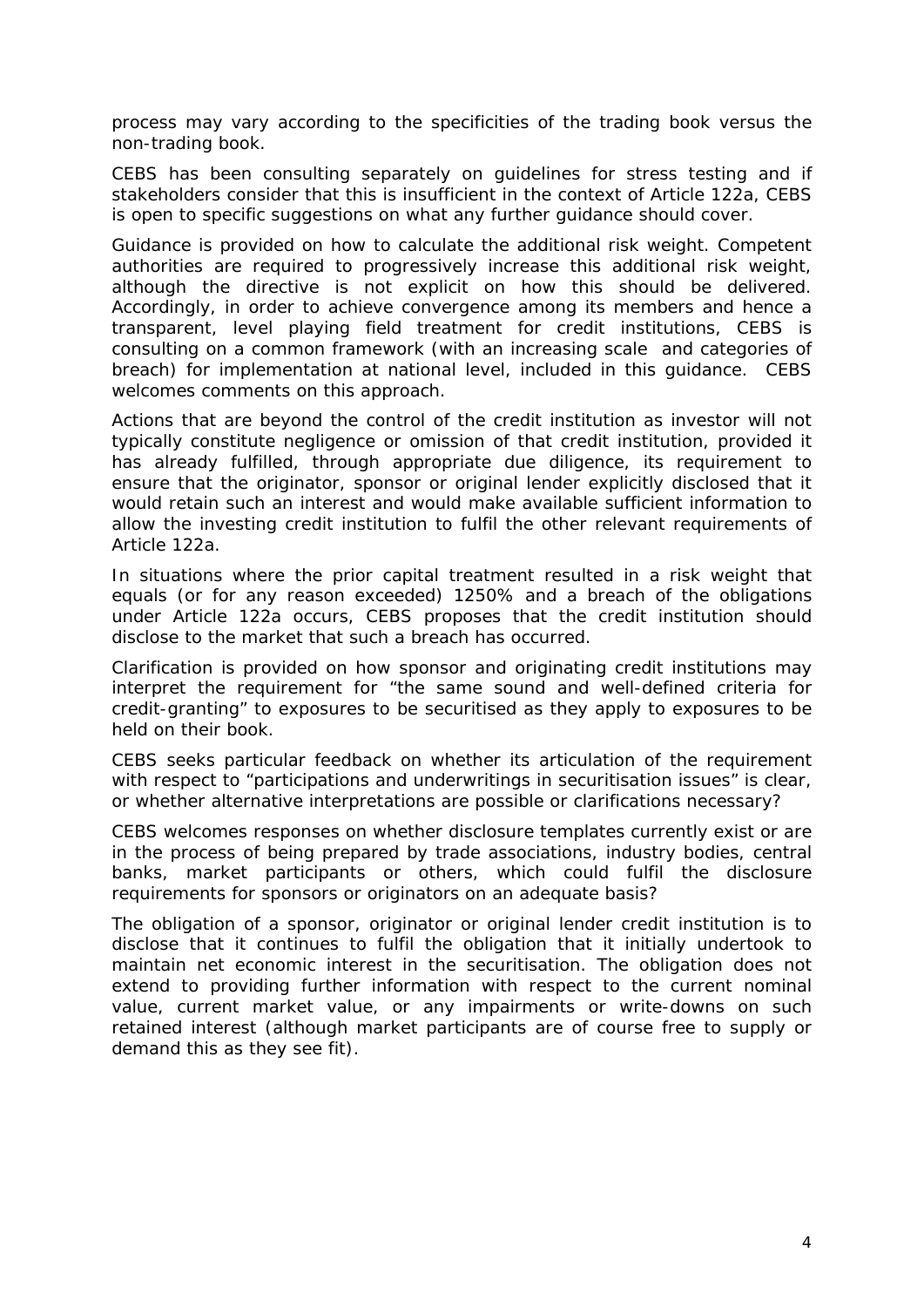# <span id="page-4-0"></span>**Table of contents**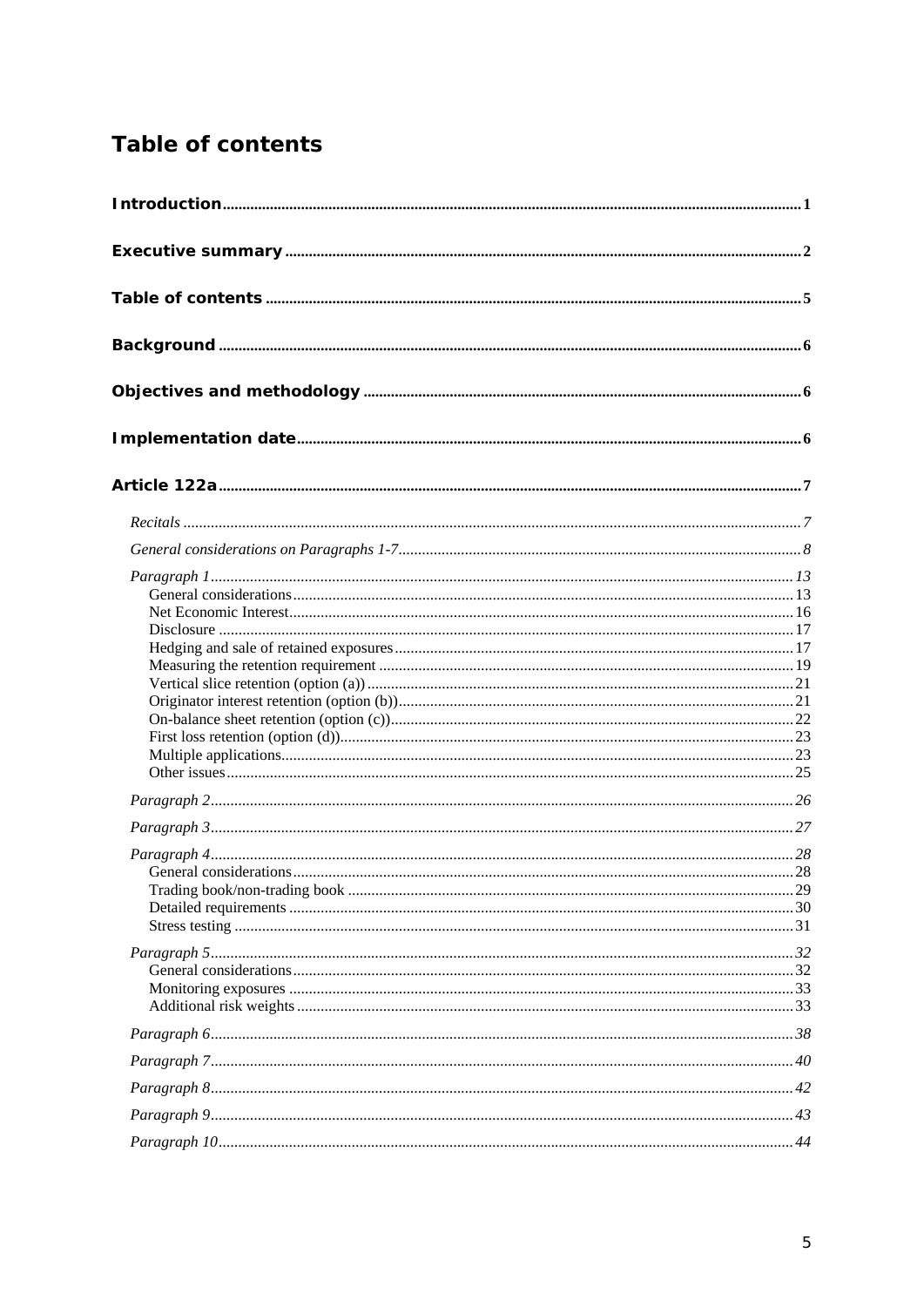# <span id="page-5-0"></span>**Background**

A new set of requirements on securitisation – exposures to transferred credit risk – is included in the amended Capital Requirement Directive by virtue of Article 122a. These amendments will have to be transposed into Member States' national law by 31 October 2010 and will be applied from 31 December 2010.

These new requirements comprise specific provisions for credit institutions acting as originators, sponsors and/or original lenders, as well as for when they are investing. A key requirement is that a credit institution may only be exposed to the credit risk of a securitisation position if the originator, sponsor or original lender has explicitly disclosed that it will retain a material net economic interest of not less than 5%. There are also due diligence and risk management obligations, and a specific provision for the application of an additional risk weight in cases of breach of the requirements. The text also provides for certain exemptions from its provisions.

This consultation paper responds to the request in Paragraph 10 of Article 122a, that CEBS shall elaborate guidelines in order to enhance the convergence of supervisory practices with regard to this Article.

## **Objectives and methodology**

The objectives of the guidelines are to:

- 1. achieve a common understanding among competent authorities across the EU on the implementation and application of Article 122a, fostering the transposition; and
- 2. create more transparency for market participants in order to assist compliance by credit institutions with the relevant requirements of the directive.

The guidelines presented in the consultation paper do not aim to be a comprehensive set of rules, but rather to complement the new CRD provisions in Article 122a where additional guidance appears necessary or appropriate to CEBS.

CEBS has received and considered informal comments on various technical matters from individual stakeholders during the preparation of these guidelines. It is expected that industry will participate in the Public Hearing and CEBS will be open to dialogue during the consultation period.

## **Implementation date**

CEBS expects its Members to adopt the guidelines into their national supervisory framework and apply them from 31 December 2010, i.e. together with the new Directive provisions.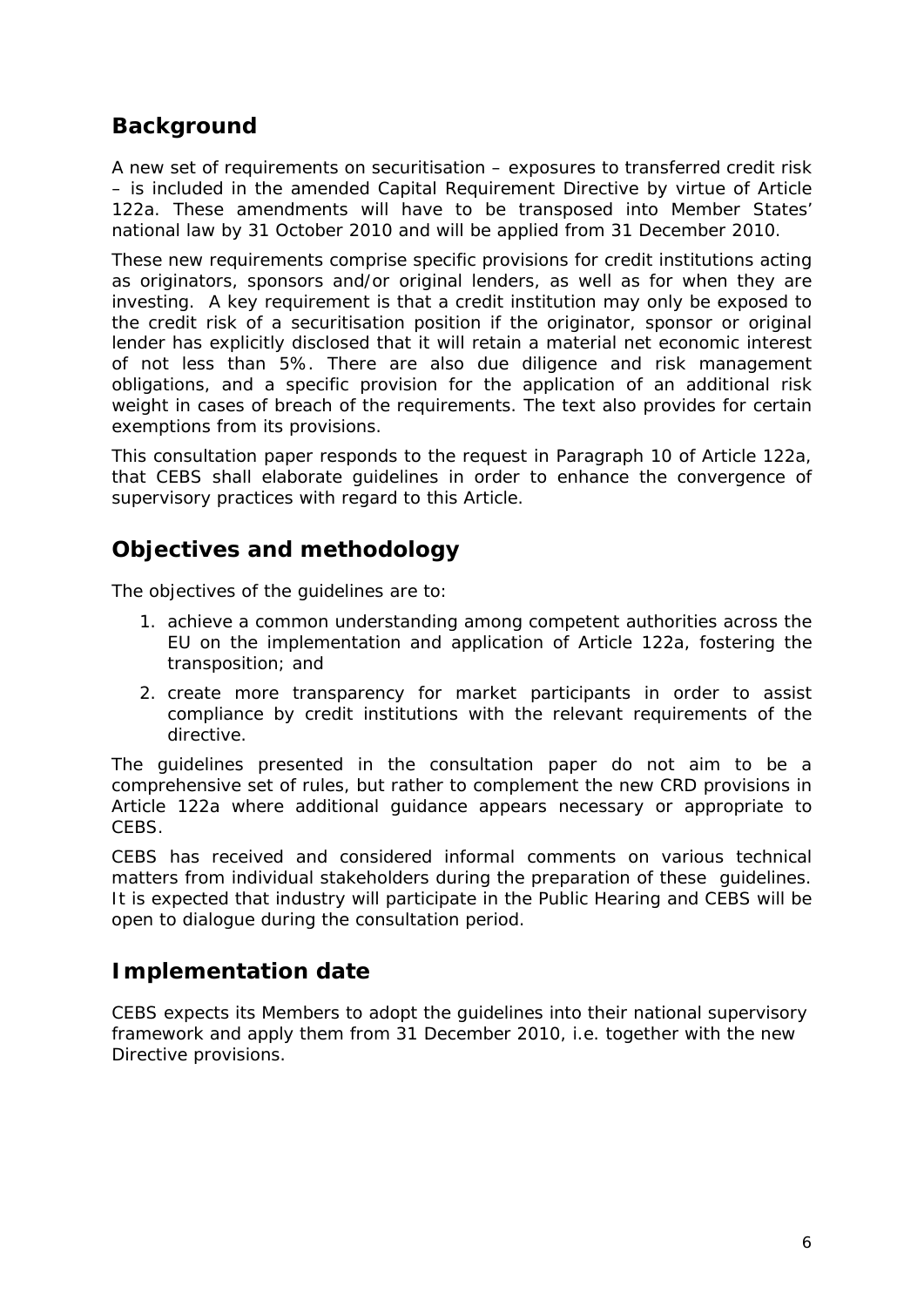## <span id="page-6-0"></span>**Article 122a**

## *Recitals*

#### *Recital 24*

*It is important that the misalignment between the interest of firms that 're-package' loans into tradable securities and other financial instruments (originators or sponsors) and firms that invest in these securities or instruments (investors) be removed. It is also important that the interests of the originator or sponsor and the interests of investors be aligned. To achieve this, the originator or sponsor should retain a significant interest in the underlying assets. It is therefore important for the originators or the sponsors to retain exposure to the risk of the loans in question. More generally, securitisation transactions should not be structured in such a way as to avoid the application of the retention requirement, in particular through any fee or premium structure or both. Such retention should be applicable in all situations where the economic substance of a securitisation according to the definition of Directive 2006/48/EC is applicable, whatever legal structures or instruments are used to obtain this economic substance. In particular where credit risk is transferred by securitisation, investors should make their decisions only after conducting thorough due diligence, for which they need adequate information about the securitisations.* 

#### *Recital 25*

*The measures to address the potential misalignment of those structures need to be consistent and coherent in all relevant financial sector regulation. The Commission should put forward appropriate legislative proposals to ensure such consistency and coherence. There should be no multiple applications of the retention requirement. For any given securitisation it suffices that only one of the originator, the sponsor or the original lender is subject to the requirement. Similarly, where securitisation transactions contain other securitisations as an underlying, the retention requirement should be applied only to the securitisation which is subject to the investment. Purchased receivables should not be subject to the retention requirement if they arise from corporate activity where they are transferred or sold at a discount to finance such activity. Competent authorities should apply the risk weight in relation to non-compliance with due diligence and risk management obligations in relation to securitisation for non-trivial breaches of policies and procedures which are relevant to the analysis of the underlying risks.* 

#### *Recital 26*

*In the Declaration on Strengthening the Financial System of 2 April 2009, the leaders of the G20 requested the Basel committee for Banking Supervision and authorities to consider due diligence and quantitative retention requirements for securitisation by 2010. In view of those international developments, and in order best to mitigate systemic risks arising from securitisation markets, The Commission should, before the end of 2009 and after consulting the CEBS, decide whether an increase of the retention requirement should be proposed, and*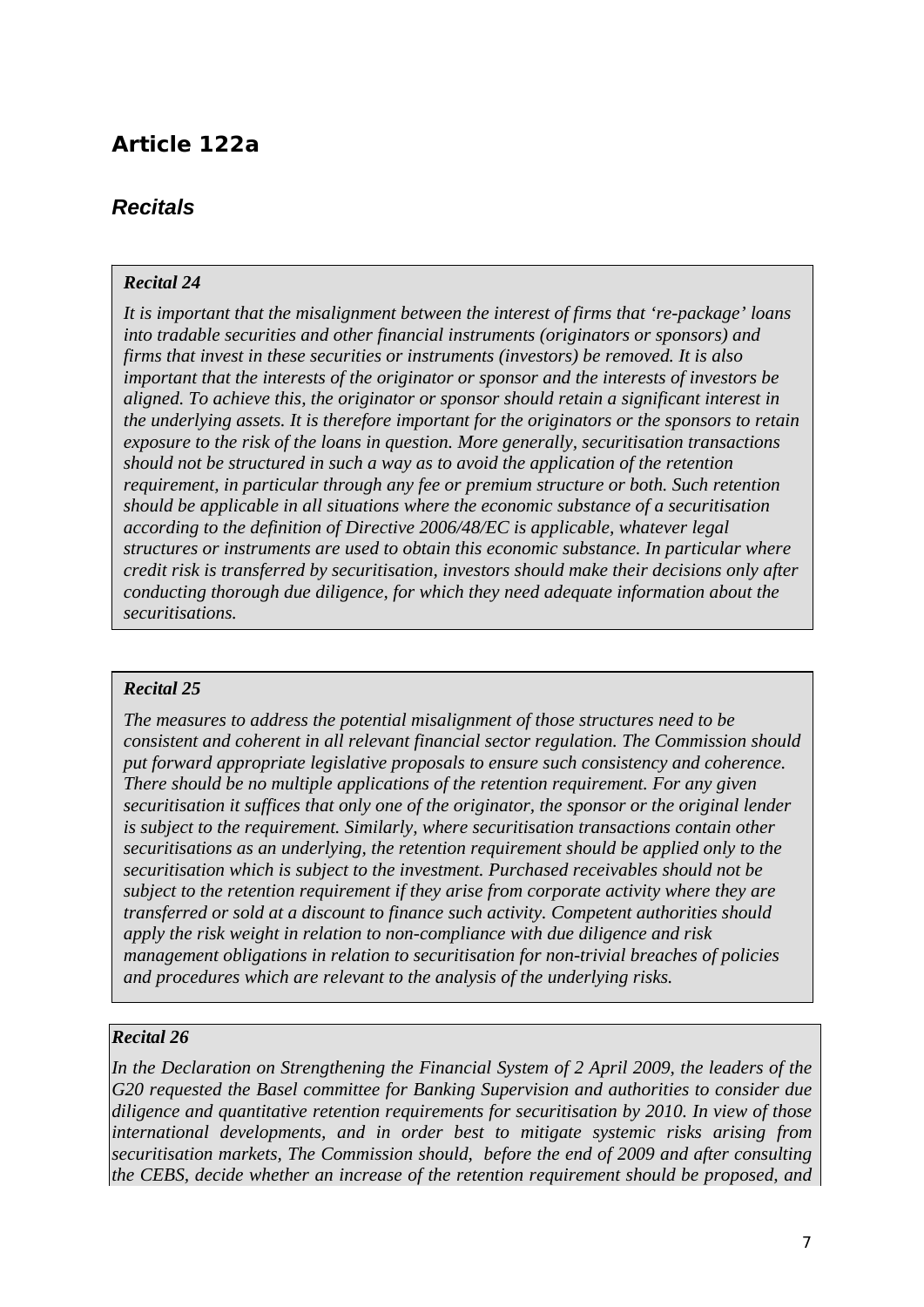<span id="page-7-0"></span>*whether the methods of calculating the retention requirement deliver the objective of a better alignment of the interests of the originators or sponsors and the investors.* 

### *Recital 27*

*Due diligence should be used in order properly to assess the risks from securitisation exposures for both trading book and the non-trading book. In addition, due diligence obligations need to be proportionate. Due diligence procedures should contribute to building greater confidence between originators, sponsors and investors. It is therefore desirable that the relevant information concerning the due diligence procedures is properly disclosed.* 

- 1. Recitals<sup>[2](#page-7-1)</sup> 24 to 27 set out key principles which credit institutions should consider when assessing compliance with the requirements in Article 122a.
	- (i). Credit institutions should consider whether the overall objective of Article 122a has been met i.e. that any misalignment between the interest of originators or sponsors and investors has been removed.
	- (ii). Credit institutions should consider whether the securitisation transaction has been structured in such a way as to avoid or undermine the application of the retention requirement, in particular through any fee structure, premium structure, or other profit extraction mechanism.
- (iii). Credit institutions should consider the economic substance of the entire transaction when assessing whether the retention meets the requirements set out in Article 122a. For example, as securitisations may be structured in many different ways, the retention requirement should be applicable in all situations where the economic substance of the securitisation meets the definition of Directive 2006/48/EC, whatever the legal structure of the transaction.
- 2. Further clarification on the application of Article 122a to purchased receivables is provided under point [54] below.

## *General considerations on Paragraphs 1-7*

- 3. As a general principle, for transactions which meet the definition of a securitisation under Article 4(36) of Directive 2006/48/EC (for instance, due to the tranching of credit risk), the provisions of Article 122a would typically apply. This application will take into account how the particular regulatory regime of each transaction, its economic substance, and other features fit with the aim of Article 122a to align incentives between the interest of originators or sponsors and investors.
- 4. The text of Article 122a makes a distinction between the requirements that are expected of:
	- (i). Credit institutions "investing" in securitisations;
	- (ii). Credit institutions assuming "exposure" to securitisations;
	- (iii). Credit institutions acting as "sponsors" or "originators" of securitisations or securitised exposures.

<span id="page-7-1"></span><sup>&</sup>lt;u>.</u> <sup>2</sup> The analyzed recitals 24 and 25 are from Directive 2009/111/EC, and have not been included in the consolidated 2006/48/EC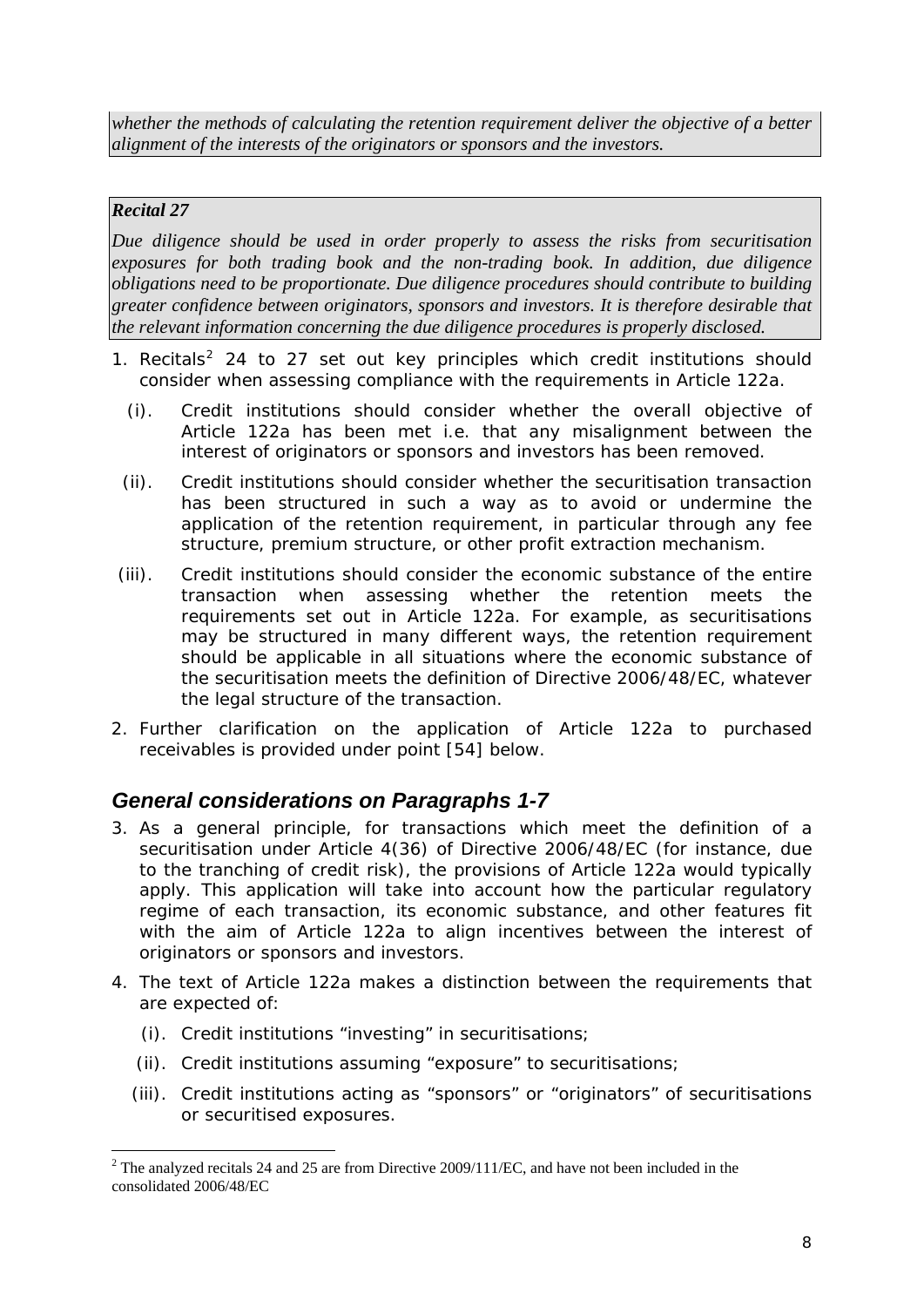- 5. Article 122a contains required sanctions for non compliance which are detailed under Paragraphs 5 and 6. It should be noted that the requirements in Paragraph 5 reference the requirements set out in Paragraphs 4, 5 and 7, with the requirements of Paragraph 4 in turn referencing the requirements of Paragraph 1.
- 6. For purposes of clarity, the table below outlines the various roles a credit institution can assume with respect to a securitisation, and how these can be mapped to the application of sanctions for non compliance.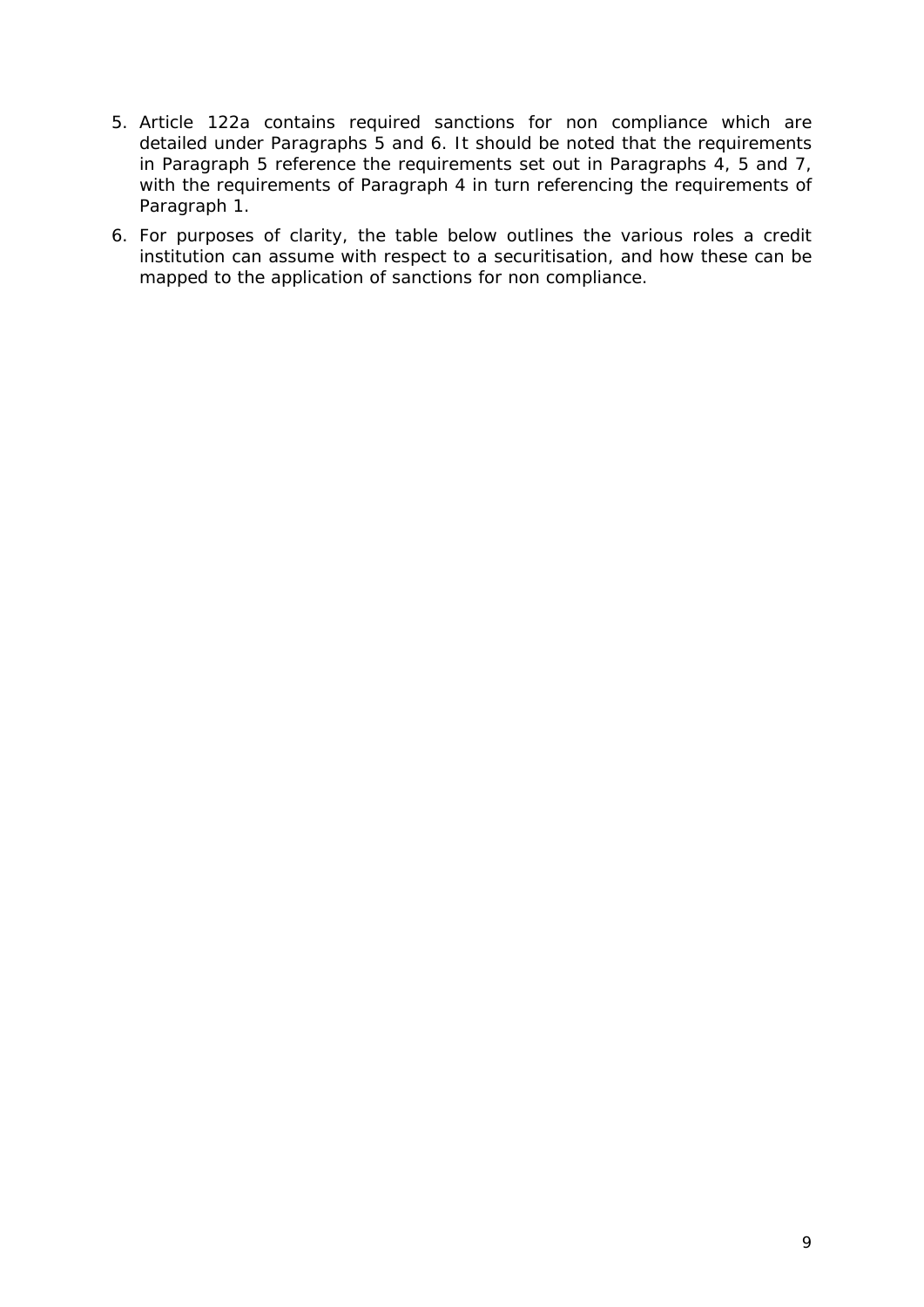|                                                                          | Para 1 (All)                                                                                                                                       | Para 4 (All)                                                                                                                                             | Para 5 (Sub-<br>Para 1)                                                                                                                                  | Para 5 (Sub-<br>Para 2)                                                                                                                            | Para 6 (All)                                                                                                                              | Para 7 (All)                                                                                                           |
|--------------------------------------------------------------------------|----------------------------------------------------------------------------------------------------------------------------------------------------|----------------------------------------------------------------------------------------------------------------------------------------------------------|----------------------------------------------------------------------------------------------------------------------------------------------------------|----------------------------------------------------------------------------------------------------------------------------------------------------|-------------------------------------------------------------------------------------------------------------------------------------------|------------------------------------------------------------------------------------------------------------------------|
| Summary<br>requirement:                                                  | Confirm<br>retention                                                                                                                               | Analyze,<br>understand,<br>stress-test                                                                                                                   | Monitor                                                                                                                                                  | Understand<br>structural<br>features                                                                                                               | Same<br>criteria for<br>securitised<br>and retained<br>exposures                                                                          | Provide<br>sufficient<br>disclosure<br>and<br>information                                                              |
| Applies to:                                                              | Credit<br>institution<br>assuming<br>"exposure"<br>to credit risk<br>(including)<br>when<br>"investing")                                           | Credit<br>institution<br>when<br>"investing"<br>only                                                                                                     | Credit<br>institution<br>when<br>"investing"<br>only                                                                                                     | Credit<br>institution<br>assuming<br>"exposure"<br>to credit risk<br>(including<br>when<br>"investing")                                            | Credit<br>institution as<br>"sponsor" or<br>"originator"                                                                                  | Credit<br>Institution<br>as "sponsor"<br><b>or</b><br>"originator"                                                     |
| Additional<br>guidance:                                                  |                                                                                                                                                    | Does not<br>apply if<br>assuming<br>"exposure"<br>to credit<br>risk, but not<br>"investing"                                                              | Does not<br>apply if<br>assuming<br>"exposure"<br>to credit<br>risk, but not<br>"investing"                                                              |                                                                                                                                                    |                                                                                                                                           |                                                                                                                        |
| Would typically<br>apply to credit<br>institutions in<br>role as:        | Investor;<br>liquidity<br>facility<br>provider;<br>derivative/h<br>edge<br>counterparty<br>assuming<br>risk arising<br>from<br>principal<br>losses | Investor;<br>derivative/h<br>edge<br>counterparty<br>assuming<br>risk arising<br>from<br>principal<br>losses                                             | Investor;<br>derivative/h<br>edge<br>counterparty<br>assuming<br>risk arising<br>from<br>principal<br>losses                                             | Investor;<br>liquidity<br>facility<br>provider;<br>derivative/h<br>edge<br>counterparty<br>assuming<br>risk arising<br>from<br>principal<br>losses | Sponsor,<br>originator                                                                                                                    | Sponsor,<br>originator                                                                                                 |
| Would typically<br>not apply to<br>credit<br>institutions in<br>role as: | Derivative/h<br>edge<br>counterparty<br>not<br>assuming<br>risk arising<br>from<br>principal<br>losses                                             | Eligible<br>liquidity<br>facility<br>provider;<br>derivative/h<br>edge<br>counterparty<br>not<br>assuming<br>risk arising<br>from<br>principal<br>losses | Eligible<br>liquidity<br>facility<br>provider;<br>derivative/h<br>edge<br>counterparty<br>not<br>assuming<br>risk arising<br>from<br>principal<br>losses | Derivative/h<br>edge<br>counterparty<br>not<br>assuming<br>risk arising<br>from<br>principal<br>losses                                             | All other<br>roles                                                                                                                        | All other<br>roles                                                                                                     |
| Do additional<br>risk weights<br>apply if breach<br>οf<br>requirements?  | Yes                                                                                                                                                | Yes                                                                                                                                                      | Yes                                                                                                                                                      | Yes                                                                                                                                                | No, specific<br>sanctions<br>within Para 6<br>apply<br>instead<br>(inclusion of<br>securitised<br>exposures in<br>capital<br>calculation) | Yes,<br>additional<br>risk weights<br>are applied<br>to the<br>interest<br>retained by<br>the sponsor<br>or originator |

*Question 1: Do you agree with this differentiation between the requirements of credit institutions when "investing" (leading to the applicability of Paragraphs 1, 4, and both sub-paragraphs of 5) as opposed to the lesser requirements when assuming "exposure" but not "investing" (leading to applicability of Paragraph 1 and sub-paragraph 2 of Paragraph 5)?*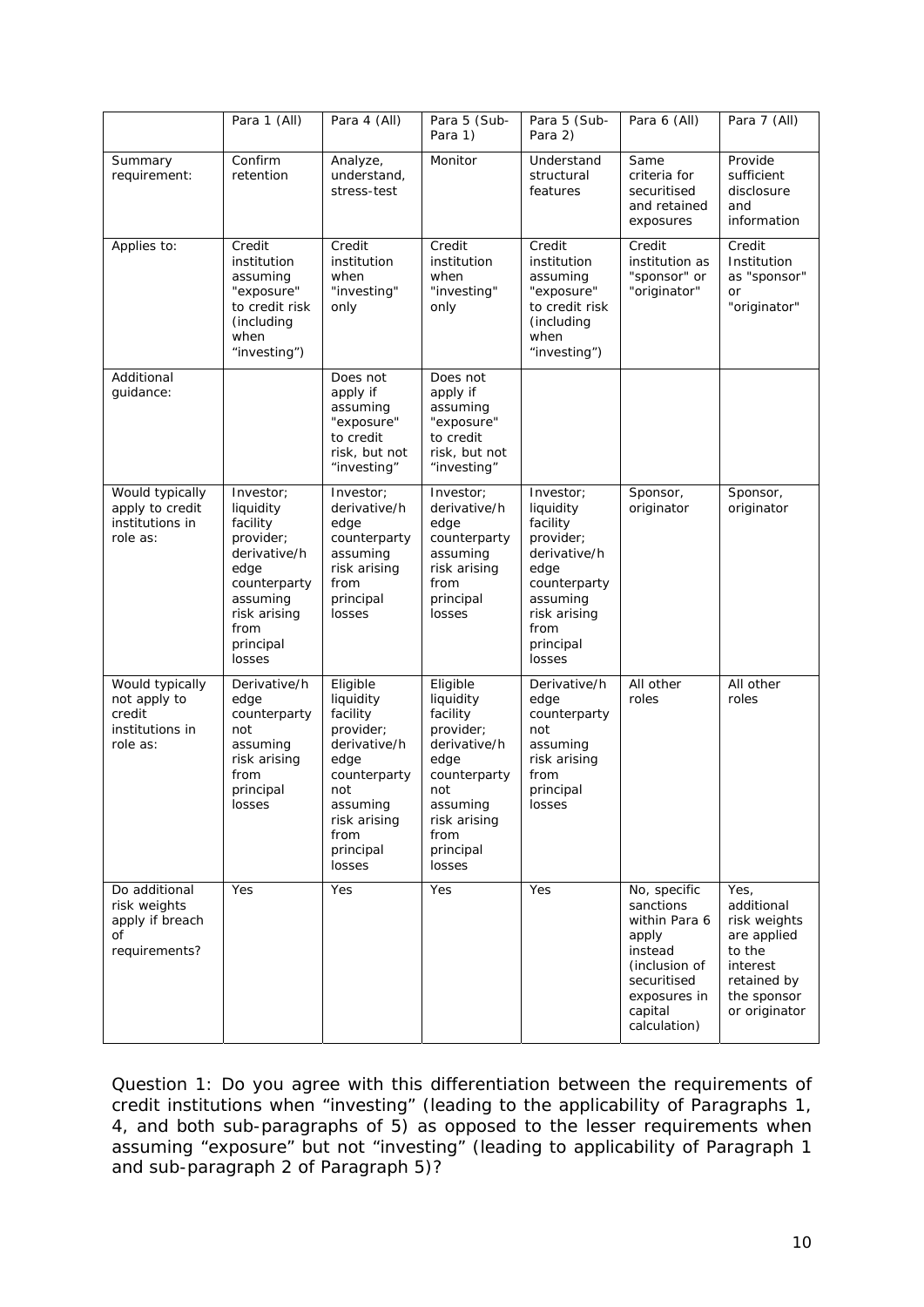7. With respect to liquidity facilities provided by credit institutions to securitisations, a key element of deciding whether the credit institution should be subject to Article 122a is whether the credit institution as liquidity facility provider is exposed to the credit risk of the securitisation position(s). The CRD provides for a preferential treatment for certain types of liquidity facilities ranking "super senior" to all other securitisation exposures, in that they meet specific requirements (set out in Annex IX, part 4, paragraph 2.4.1 point 13) aimed at ensuring that they are not exposed to the risk of default of the underlying exposures (eligible liquidity facilities). Liquidity facilities provided by credit institutions that are not eligible under the above mentioned criteria should be subject to the specific requirements of article 122a that are indicated in the table above for credit institutions assuming exposure to credit risk.

*Question 2: Do you agree with this differentiation in the role of a credit institution as liquidity facility provider (based on the provisions of CRD Annex IX, part 4, paragraph 2.4.1, point 13)?*

8. With respect to credit institutions acting as hedge/derivative counterparties to securitisations, once again a key element of deciding whether the credit institution should be subject to Article 122a is whether the credit institution as hedge/derivative counterparty is exposed to the risk arising from principal losses on the securitised exposures or securitisation position(s). Consequently, in the table above a distinction is made between a "derivative/hedge counterparty assuming risk arising from principal losses" (which may be subject to the requirements of Article 122a), and a "derivative/hedge counterparty not assuming risk arising from principal losses" (which would typically not be subject to the requirements of Article 122a). The former would include, for instance, a credit institution providing a total return swap that covers the credit risk of the securitised exposures, and hence provides credit enhancement to the securitisation. The latter would include, for instance, a credit institution providing an interest rate or currency swap to a securitisation that does not assume the credit risk of the securitised exposures (for instance, by only referencing performing receivables in its notional). Credit institutions should determine the extent to which a role as derivative/hedge counterparty to a securitisation does or does not assume credit risk, and thereafter apply the specific requirements and paragraphs of Article 122a that are indicated in the table above.

*Question 3: Do you agree with this differentiation in the role of a credit institution as hedge counterparty, and what issues might arise when credit institutions seek to determine whether their role as hedge counterparty results in the assumption of credit risk or not?* 

9. With respect to warehousing transactions, or transactions in which there is a ramp-up period (in which exposures are accumulated) before securitising, the applicability of Article 122a to these depends upon whether the transactions themselves (and more specifically, the transactions during their warehousing or ramp-up periods) would fall under the definition of a securitisation. If the definition of a securitisation is not met, they would typically be out of scope. If the definition of a securitisation is met (for instance, if junior/senior funding to a warehouse SPV is provided by more than one lender, and this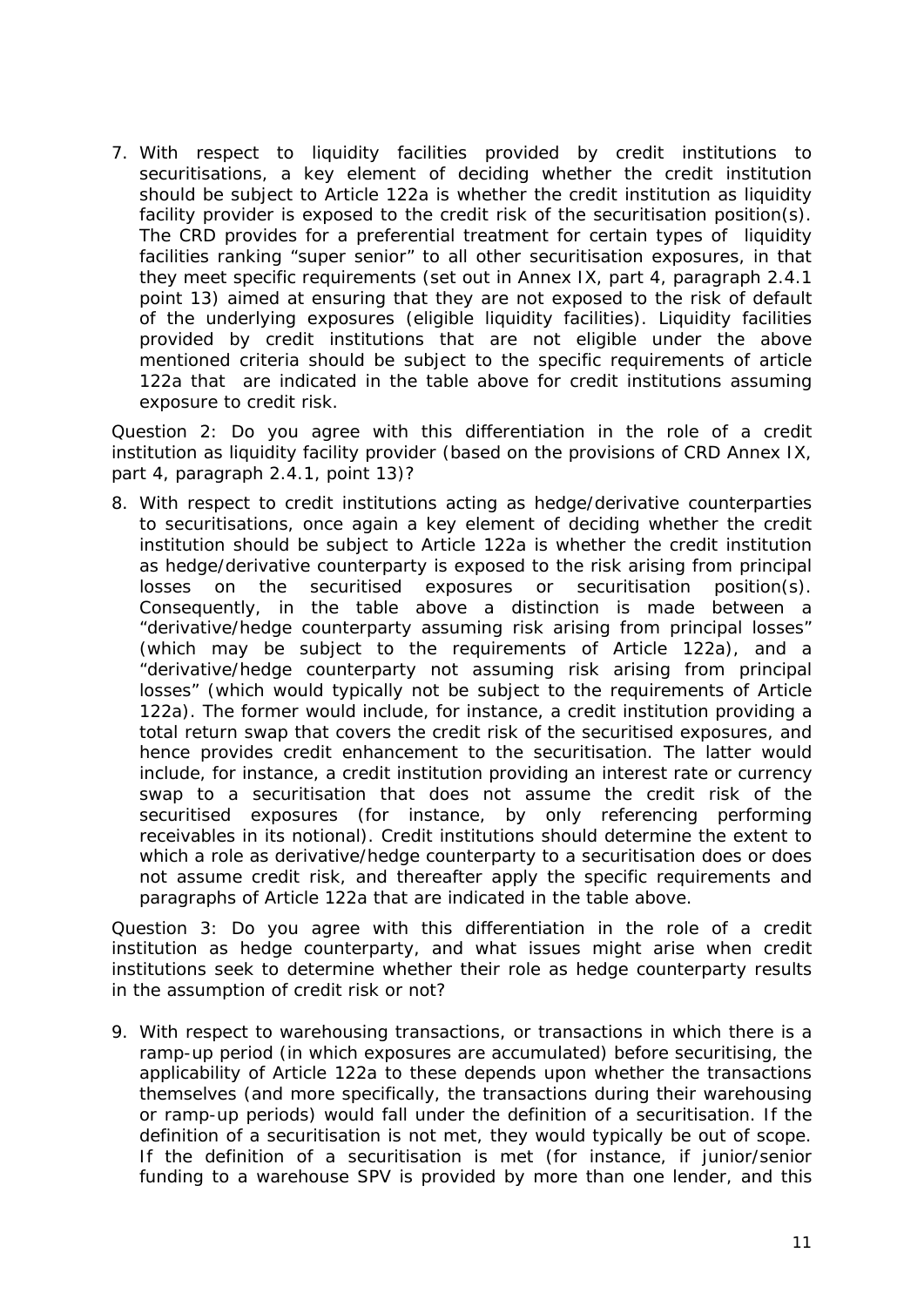creates a tranching of credit risk), then the requirements of Article 122a would typically be applicable.

- 10.With respect to the application of additional risk weights for non compliance with Paragraph 1 in the table above, although breach of Paragraph 1 is not directly referenced as causing additional risk weights to be applied in Paragraph 5, because fulfilling Paragraph 1 is referenced as a requirement of fulfilling Paragraph 4, and because non-fulfilment of Paragraph 4 leads to additional risk weights under Paragraph 5, then non-fulfilment of the requirements of Paragraph 1 thus indirectly leads to the application of additional risk weights under Paragraph 5.
- 11.Use of the term "due diligence" within Article 122a, and by extension use of the term within this guidance, is not to be understood in a narrower sense in which it may be used for audit or legal purposes. Rather, it is to be understood to encompass credit analysis and similar activities of the type described in Paragraph 4 of Article 122a, for instance.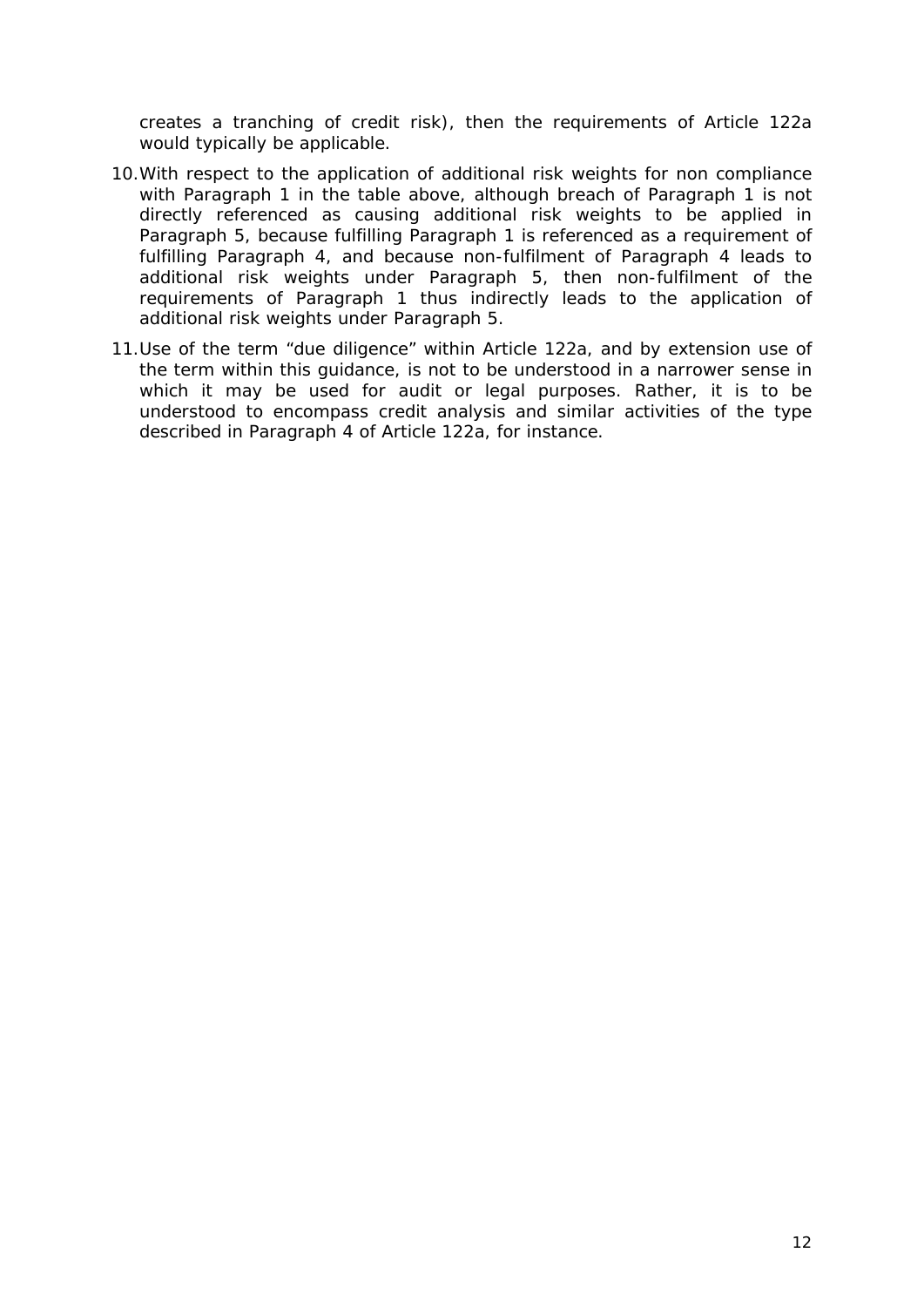### <span id="page-12-0"></span>*Paragraph 1*

*A credit institution, other than when acting as an originator, a sponsor or original lender, shall be exposed to the credit risk of a securitisation position in its trading book or nontrading book only if the originator, sponsor or original lender has explicitly disclosed to the credit institution that it will retain, on an ongoing basis, a material net economic interest which, in any event, shall not be less than 5%.* 

*For the purpose of this Article, "retention of net economic interest" means:* 

- *a) retention of no less than 5 % of the nominal value of each of the tranches sold or transferred to the investors;*
- *b) in the case of securitisations of revolving exposures, retention of the originator's interest of no less than 5 %of the nominal value of the securitised exposures;*
- *c) retention of randomly selected exposures, equivalent to no less than 5 % of the nominal amount of the securitised exposures, where such exposures would otherwise have been securitised in the securitisation, provided that the number of potentially securitised exposures is no less than 100 at origination; or*
- *d) retention of the first loss tranche and, if necessary, other tranches having the same or a more severe risk profile than those transferred or sold to investors and not maturing any earlier than those transferred or sold to investors, so that the retention equals in total no less than 5 % of the nominal value of the securitised exposures.*

*Net economic interest is measured at the origination and shall be maintained on an ongoing basis. It shall not be subject to any credit risk mitigation or any short positions or any other hedge. The net economic interest shall be determined by the notional value for off-balance sheet items.* 

*For the purpose of this Article, "ongoing basis" means that retained positions, interest or exposures are not hedged or sold.* 

*There shall be no multiple applications of the retention requirements for any given securitisation.* 

## **General considerations**

- 12.For an overview of how the provisions of Paragraph 1 apply with respect to the various roles a credit institution can assume in a securitisation, and how these in turn can be mapped to the application of sanctions for non compliance with the provisions of Paragraph 1, see the section "General considerations on Paragraphs 1-7" above.
- 13.The retention requirement aims to align incentives between sponsors, originators, and original lenders (typically, the entity that was directly involved in the original agreements which created the exposures that are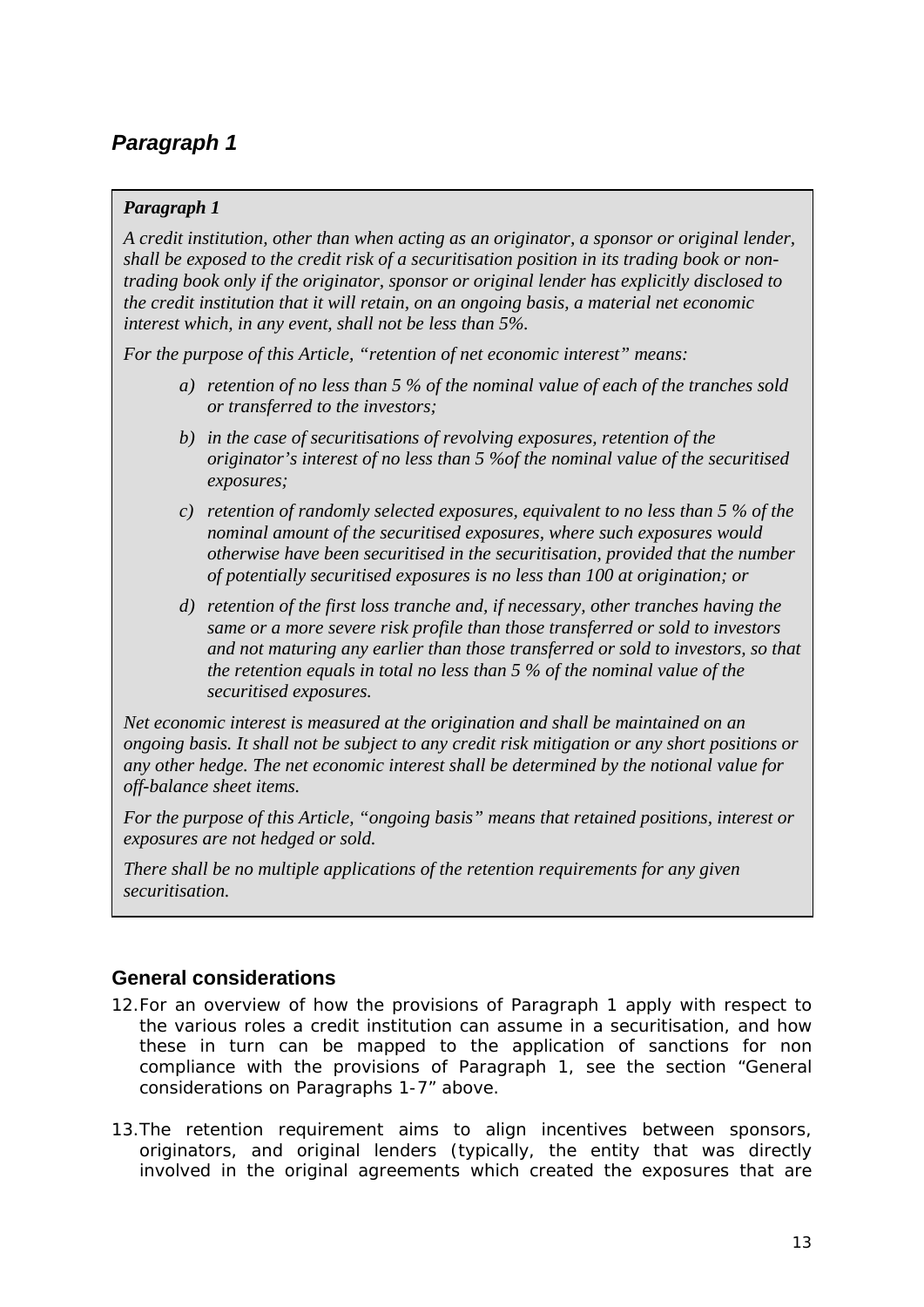securitised) and the ultimate investor that assumes the credit risk of the securitised exposures.

- 14.As noted in paragraph [3] above, transactions which meet the directive definition of a securitisation in Article 4(36) would be subject to Article 122a. This definition captures the tranching of credit risk, rather than specifying the need for the transfer of credit risk vis-à-vis third parties. Therefore, where such tranching of credit risk occurs and the definition is met, the requirements in Article 122a would apply. Nevertheless, when the tranching of credit risk is made on the liabilities issued by an originator or multiple originators (including covered bonds, treasury bonds or similar transactions) and such liabilities do not transfer the credit risk of third parties, because the credit risk clearly remains with the originator (the originator is the final debtor to the investor) it is clear that economic interests are already aligned and thus the requirement for retention under Paragraph 1 may be deemed to be fulfilled automatically. However, when such liabilities are issued to transfer the credit risk of third parties (e.g. credit-linked notes) through securitisation, it cannot be claimed that incentives are already aligned and so the retention requirement must still be shown to be satisfied according to the provisions of Paragraph 1.
- 15.The Directive recognises that different entities may fulfil the obligation to retain, and permits an 'originator, sponsor or original lender' to meet the requirement. While the terms originator and sponsor have been defined by the Directive<sup>[3](#page-13-0)</sup>, the term original lender remains undefined. The original lender and the originator will typically be the same entity, however this may not always be the case. For example, an entity may sell a portfolio to another entity, which may securitise it in whole or as part of a larger and more diversified pool of exposures. In this case, it is acceptable for the fulfilment of the retention requirement that the original lender retains part of the risk instead of the originator or sponsor provided that the originator/sponsor acts as a mere intermediary between the original lender and the market.

16.For ease of reference:

- (i). Directive 2006/48/EC, Article 4 (41) defines an 'originator' as either of the following:
	- a) an entity which, either itself or through related entities, directly or indirectly, was involved in the original agreement which created the obligations or potential obligations of the debtor or potential debtor giving rise to the exposure being securitised; or
	- b) an entity which purchases a third party's exposures onto its balance sheet and then securitises them.
- (ii). Directive 2006/48/EC, Article 4 (42) defines a 'sponsor' as a credit institution other than an originator credit institution that establishes and manages an asset-backed commercial paper programme or other securitisation scheme that purchases exposures from third party entities.

<span id="page-13-0"></span> 3 2006/48/EC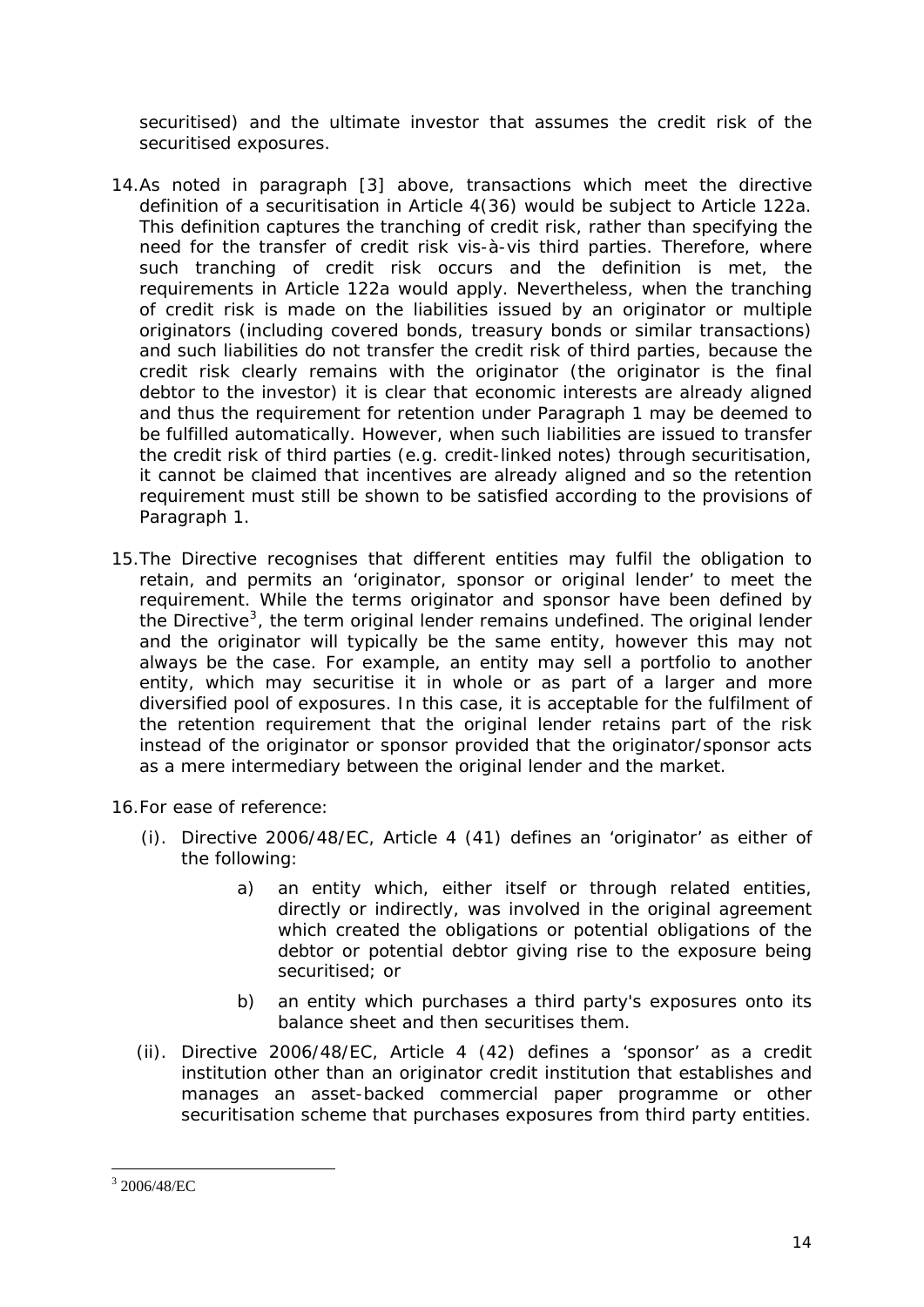- 17.It should be noted that, for the purposes of the Directive, Article 4 (42) defines that a sponsor must be a credit institution. Therefore, when the entity which acts as the sponsor of a securitisation is not a credit institution, the retention requirement must be fulfilled instead through either the originator or the original lender. Should a transaction involve an entity which fails to meet the definition of either originator or sponsor, the retention requirement must be fulfilled through the original lender.
- 18.The level of commitment by originators, sponsors or original lenders must not be reduced either through hedging or selling of the retained interest. However, the level of commitment will not be deemed to have been affected by either the amortisation of such interest via cashflow allocation (within parameters further outlined below) or through the allocation of losses which in effect reduce the level of retention over time (this principle is explored in more detail under [34] below).
- 19.At origination there should not be any embedded mechanism in the securitisation structure by which the minimum retention requirement of an originator, sponsor or original lender would necessarily decline over time materially faster than the interest transferred such that this would cause the 5% retention requirement to subsequently be breached (this principle is explored in more detail under [34] below).
- 20.In circumstances where the securitised exposures are those of multiple originators or original lenders, then retention of net economic interest must be fulfilled by each original lender or originator with reference to the proportion of total securitised exposures in the securitisation for which it is the originator or original lender or, alternatively, can be fulfilled by the sponsor of the securitisation into which such securitised exposures of multiple originators or multiple original lenders have been sold or otherwise pooled. For avoidance of doubt, this means that fulfilling the requirement for retention of net economic interest cannot be undertaken by one originator or original lender retaining a net economic interest while none of the other multiple originators or original lenders retain any net economic interest, unless such originator or original lender is also sponsor of the securitisation and fulfils the requirement thus. In cases where similar circumstances should arise with respect to sponsorship of a securitisation (i.e. should there be the possibility of multiple sponsors of a securitisation), and where the retention requirement is being fulfilled by the sponsor(s) (as opposed to the originator(s) or original lender(s)), then similar guidance with respect to fulfilment of the retention requirement on an individual basis by such sponsors would apply. For the fulfilment of the requirement where multiple originators or original lenders are included in the scope of supervision on a consolidated basis see paragraph [53].

*Question 4: Does this guidance adequately address means of fulfilling the retention requirement in the case of securitisations of exposures from multiple originators, sponsors, or original lenders? And if not, what suggestions do you have for additional clarity?*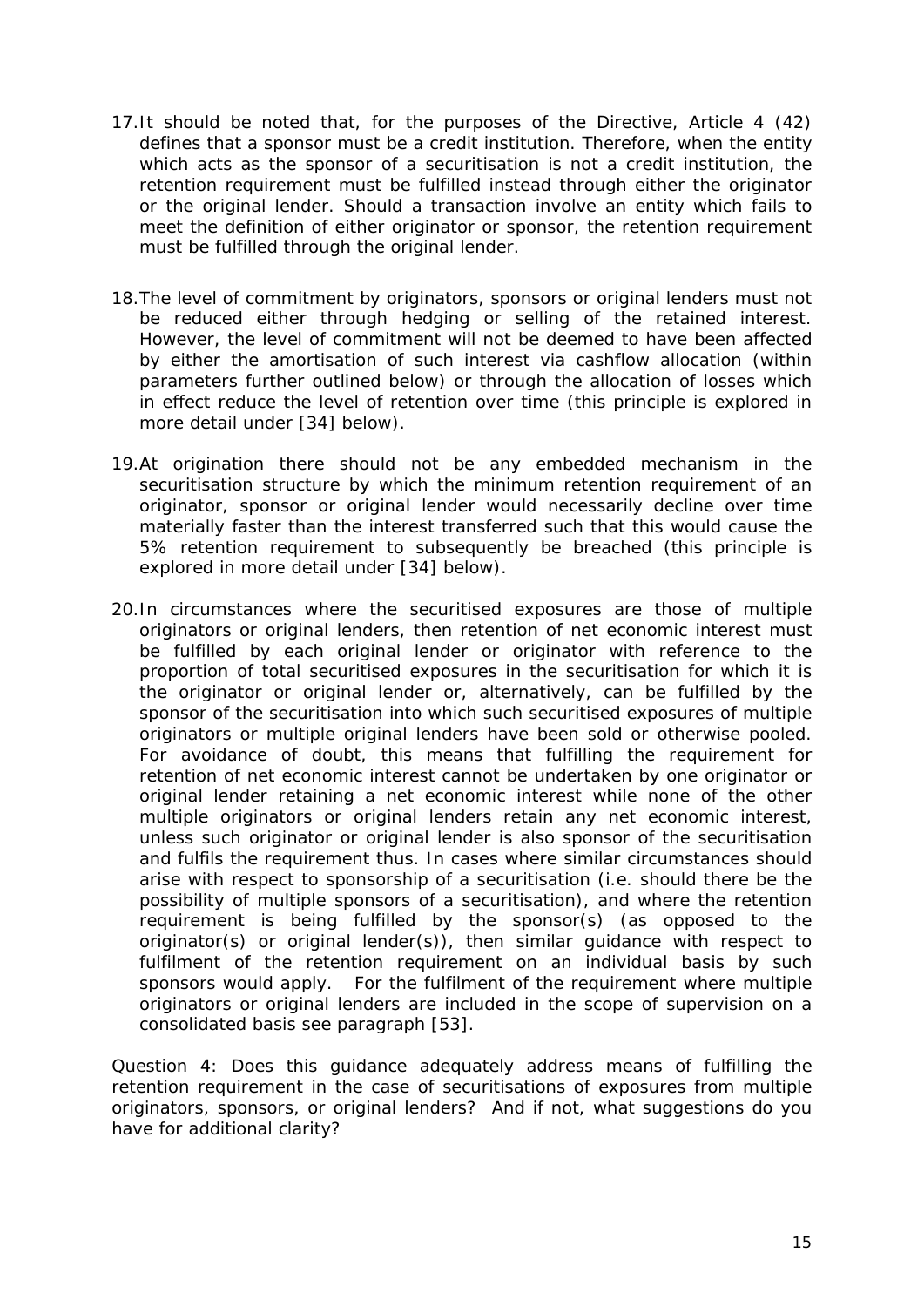- <span id="page-15-0"></span>21.The obligation of a credit institution when assuming exposure to the credit risk of a securitisation position is to ensure that the originator, sponsor or original lender has "explicitly disclosed" that it will fulfil its retention obligation. The investing credit institution has still fulfilled its obligation should such originator, sponsor or original lender fail to act in the manner it disclosed (for instance, by not retaining such an interest, contrary to what it previously communicated) and the credit institution is not deemed to have been responsible for negligence or omission in the fulfilment of its due diligence obligations.
- 22.In the case set out in the above paragraph, the credit institution is not obliged to dispose of such a securitisation position. Consequently, a credit institutions as investor will typically be subject to an additional risk weight only in those securitisation positions for which it does not meet the requirements by reason of its negligence or omission. Breaches in the commitment to retain, or in other requirements of originators, sponsors or original lenders will neither result in any additional risk weights to the investing credit institutions nor the compulsion to sell the relevant securitisation positions, if the probability of such breaches has been adequately taken into account in the due diligence process (for example, the credit institution has properly considered the nature of the commitments to maintain the net economic interest and to disclose relevant data on the underlying assets, such as via any contractual provisions). Any breaches in different securitisations by the same sponsor, originator or original lender should be taken into account in advance and consequently may lead to additional risk weights.
- 23.For the avoidance of doubt, the form of retention (i.e. which of options (a) through (d) is used) cannot change during the life of the transaction, except under exceptional circumstances only (for example when re-structuring is necessary) and provided that this is disclosed to investors, without such change impacting the fulfilment of the requirements of this Paragraph 1. However, credit institutions should be sensitive to potential abuse by originators, sponsors or original lenders of such ability to change the form of retention.

*Question 5: Do you agree that the form of retention should not be able to be changde during the life of the transaction, except under exceptional circumstances only, or alternatively should some additional flexibility be granted? Please provide evidence of exceptional circumstances which would justify a change in the form of retention.* 

#### **Net Economic Interest**

- 24.Where the percentage of retention is referenced to the nominal value of the securitised exposures, this refers to the gross exposure value (i.e. gross of impairments and value adjustments, not net of these).
- 25.The Directive defines 'net economic interest' as a nominal exposure, and not a notional exposure. Therefore, securitisation positions which have no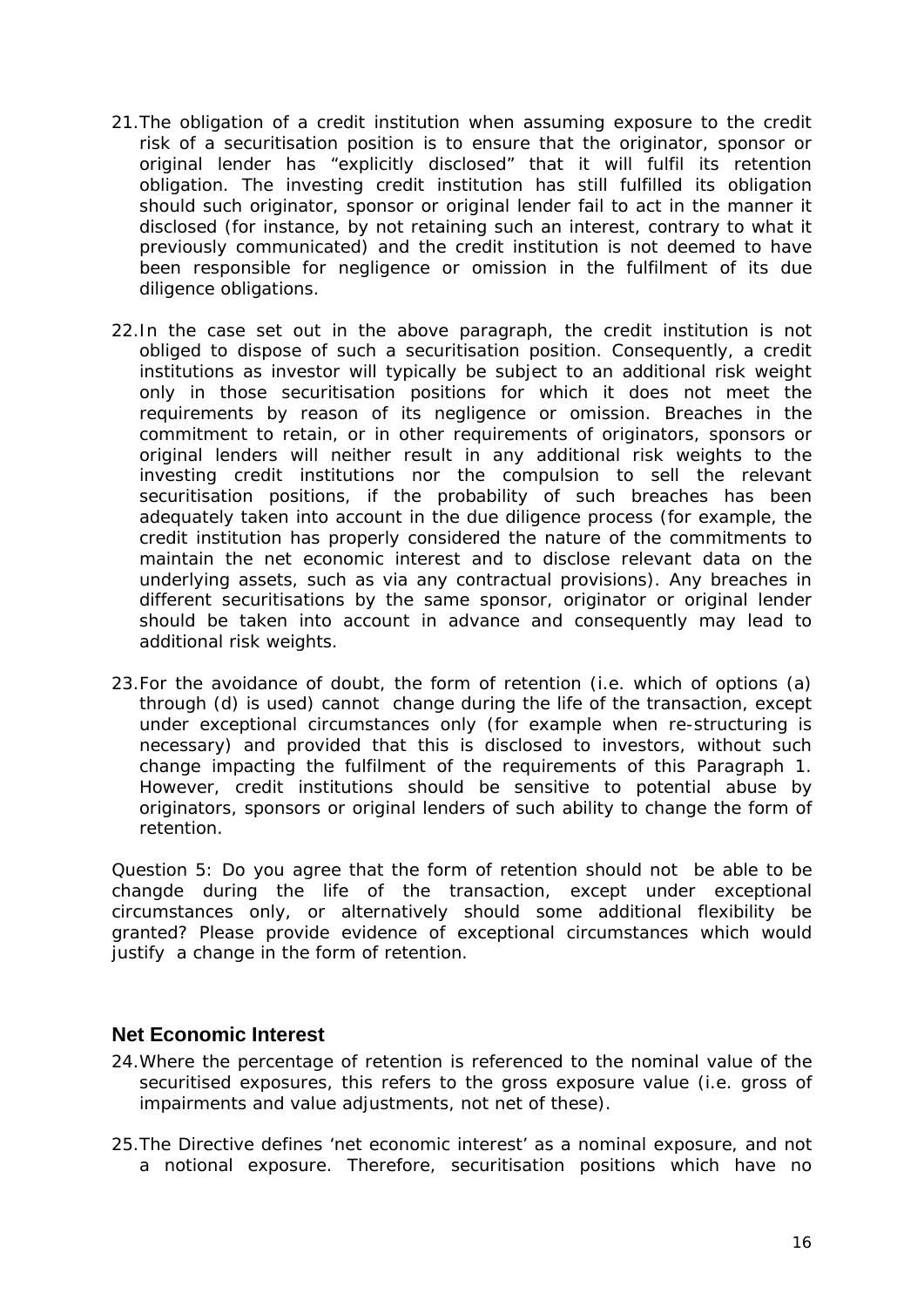<span id="page-16-0"></span>principal component (for example, an excess spread tranche) do not qualify as part of the retention requirement.

*Question 6: Should the definition of "net economic interest" in terms of "nominal" exposure be interpreted to mean that both excess spread tranches (i.e. where only residual interest cashflows are sold) and interest-only tranches (i.e. where all interest cashflows are sold) be excluded from the various means of fulfilling the retention requirement (as both have notional rather than nominal values), or should either be a valid means of fulfilling the retention requirement? If the retention requirement were allowed to be fulfilled by retention of a tranche with no principal component (for instance, an excess spread tranche or an interest-only tranche), how would the retention percentage be computed – with reference to the notional value, market value, or otherwise?* 

26.Retention of a net economic interest of 5% under this Paragraph 1 is interpreted to be fulfilled by any one of options (a), (b), (c) or (d) separately, but not by a combination of more than one of these options.

### **Disclosure**

27.The disclosure by an originator, sponsor or original lender should be made available publicly and should be appropriately documented. Such disclosures may be made privately where appropriate (for example, a bi-lateral or private transaction), however oral disclosures will not be adequate to demonstrate compliance. The disclosure should be made at origination of the transaction, and should be confirmed thereafter with the same frequency as the reporting frequency of the transaction (but at a minimum annually), and at any point where the requirement is breached. The reporting frequency of the transaction would typically be the frequency with which the servicer report, investor report, trustee report, or any similar document is published.

Question *7: Where Paragraph 1 indicates that a credit institution must ensure that retention has been "explicitly disclosed", is the guidance above sufficient? In particular, will the market evolve such that credit institutions would expect such disclosure by market participants to be of a binding nature, and therefore provide some means of enforcement or redress to them, or should such a requirement be part of the CEBS guidance? Feedback is welcome on the most effective means to assure that the commitment of the originator, sponsor or original lender is enforceable by credit institutions that invest. This is an area which CEBS is likely to pay particular attention to in as part of keeping these guidelines up to date and in annual reviews of compliance.* 

#### **Hedging and sale of retained exposures**

- 28.The retention requirement should not be subject to any credit risk mitigation or any short positions or any other hedge. A credit institution should consider the economic substance of the entire transaction and consider whether any credit risk mitigation, short position or hedge essentially renders the 5% retention ineffective. Such protection arrangements will not be permissible.
- 29.Notwithstanding these points, the ability of certain types of hedging to undermine the application of the retention requirement could be explored.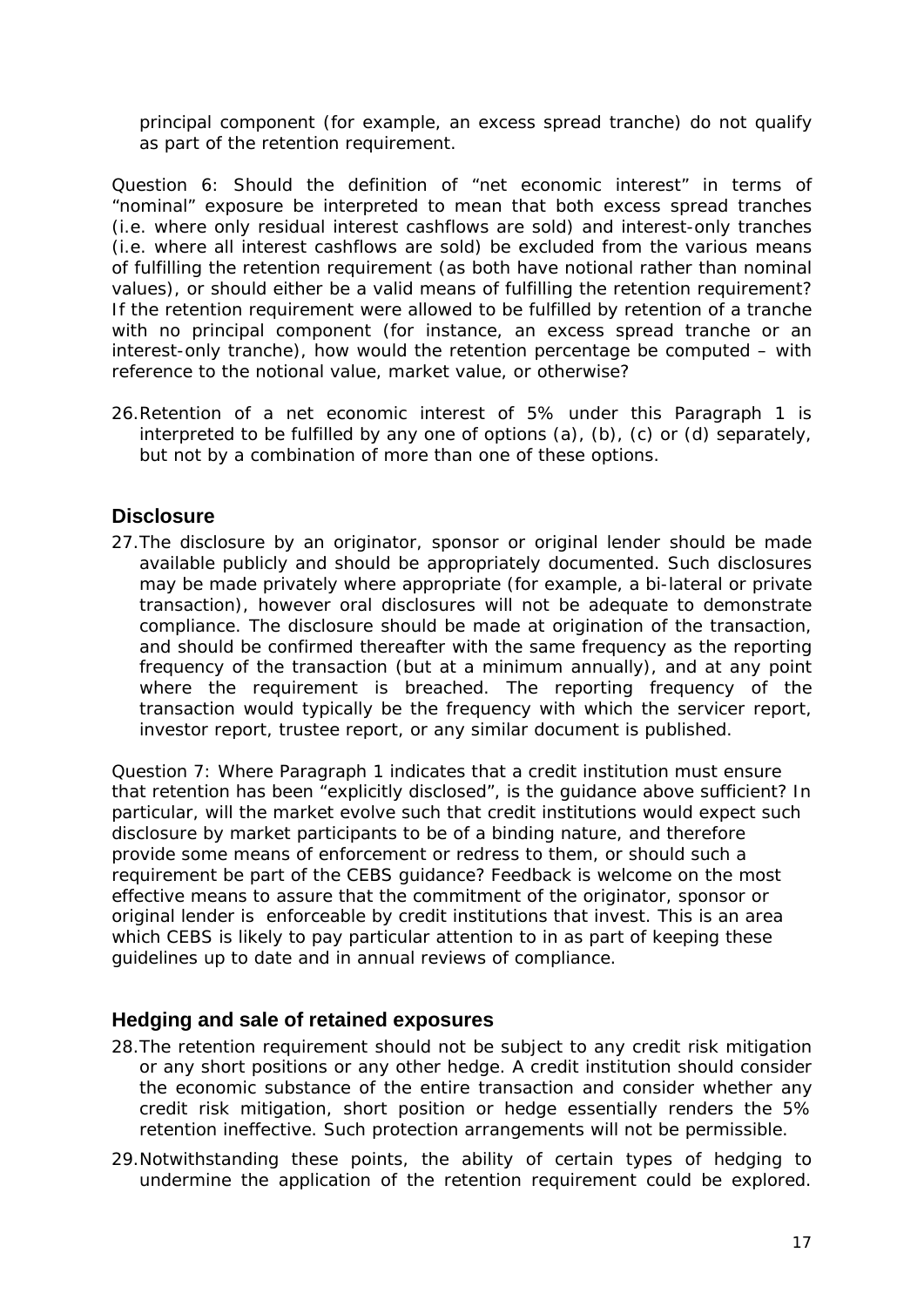The aim is to disallow hedging that eliminates a sponsor's, originator's or original lender's exposure to the credit quality of the specific exposures that have been securitised and seek to balance this objective with another of ensuring that sponsors, originators and original lenders still have sufficient flexibility to risk-manage their exposure to broader changes in the credit quality of the asset classes, collateral, or macroeconomic variables to which they are exposed via their lending activities, securitisation activities, or otherwise.

- 30.The following types of hedge are not permissible:
	- a) A direct hedge on the credit risk of the retained securitisation positions is not permissible. For example, a credit institution may not buy protection on the retained position (or pool of retained positions) through a credit default swap.
	- b) A direct hedge on the securitised exposures is not permissible. Credit institutions should also consider hedges to obligors (for instance, a corporate borrower) across its balance sheet and ensure that this hedging doesn't undermine the effectiveness of the retention requirement.
- 31.CEBS has identified possible types of hedge that might be considered permissible, if sufficient evidence is provided by respondents during consultation that they do not undermine the main objective of the retention requirement:
	- c) A hedge based on an index which contains the same underlying asset classes may be permissible. For example, a credit institution may buy protection via CMBX, ABX, LCDX, etc, provided that the reference exposures in the index do not replicate exactly or are not overly concentrated by weighting in the securitised exposures that are subject to the retention requirement to the extent that this would undermine the effectiveness of the retention requirement. The level of concentration that would be sufficient to undermine such effectiveness will vary, depending on the index construction, asset class, and the nature of the securitised exposures. For the avoidance of doubt, this means that it is permissible for the securitised exposures subject to the retention requirement to be referenced in such index and for the originator, sponsor or original lender to manage its risks via such an index.
	- d) An indirect hedge on risk factors that potentially impact default, loss and recovery rates of the underlying collateral may be permissible. (For example, as part of a credit institution's risk management they may have short positions in house price futures).
	- e) An indirect hedge on macroeconomic variables which link to the performance of the securitised exposures may be permissible. For example, a credit institution may purchase an interest rate cap if an increase in interest rates would be expected to adversely impact the ability of borrowers to fulfil their obligations.

*Question 8: Does this guidance address properly the subject of hedging of retained exposures? What specific types of hedge should be permitted? CEBS would welcome evidence and examples from respondents.*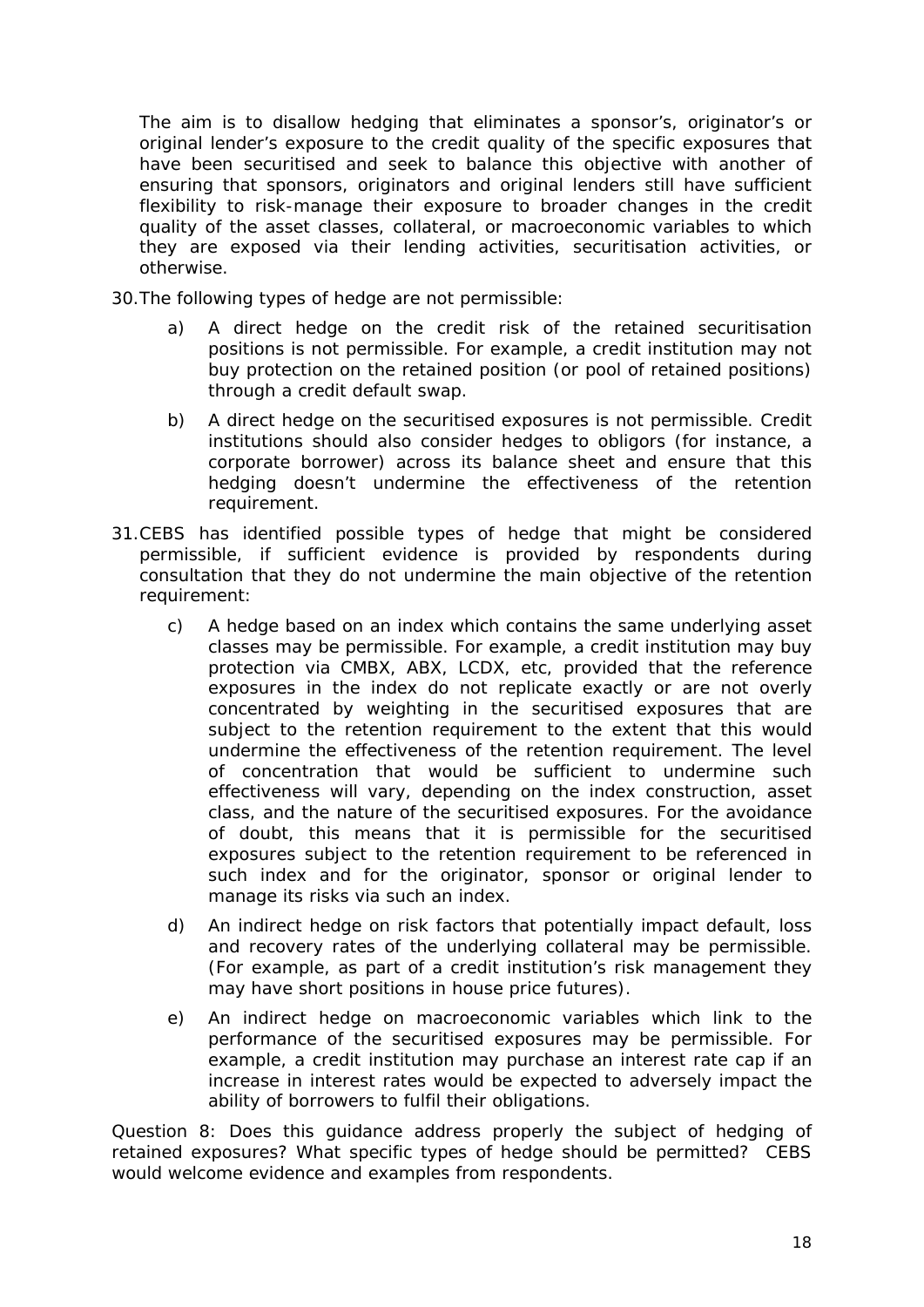- <span id="page-18-0"></span>32.When a sponsor, originator or original lender acts as a hedge counterparty to a securitisation (for instance, in hedging interest rate risk or currency risk), this is permissible, and is not intended to be captured under the term "any other hedge". For example, the originator, sponsor or original lender may act as counterparty to the transaction in providing an interest rate hedge.
- 33.Synthetically recreating the retained exposure after the sale of such an exposure is not permissible. For example, an originator can not sell its retained exposure while simultaneously writing a CDS on the transaction, in order to get 5% more funding albeit with the same credit exposure.

#### **Measuring the retention requirement**

- 34.The retention requirement is measured at "origination" and "shall be maintained on an ongoing basis"; therefore when the bonds are issued or subsequently purchased in the secondary market by an investor, the investor must ensure that the originator, sponsor or original lender has a retained position that meets the requirements. Measurement of retention "at origination" can typically be interpreted as being when the exposures were first securitised, and not (for instance) when the underlying loans were first extended. Furthermore, measurement of retention "at origination" means that 5% is the retention percentage that is required at the point in time when such retention level was measured and the requirement fulfilled (for instance, when the exposures were first securitised); dynamic re-measurement and readjustment of the retained percentage throughout the life of the transaction is not necessarily required (though in certain circumstances, outlined under  $[(i)]$ - $[(iv)]$  below, such re-measurement and/or re-adjustment of the retained interest may be necessary from a practical perspective). However, consideration should be given to dynamics within individual transactions that may undermine the effectiveness of the retention requirement. For clarification, the following are example of considerations with respect to payment rates, losses, and revolving pools.
	- (i). Payment rates: Where an originator, sponsor or original lender meets the retention requirement through option (c), due to the random nature of the selection process, the expected payment rate of the assets retained on balance sheet should typically not be significantly different to the expected payment rate of the assets in the securitisation. Therefore, any subsequent divergence from the initial retention percentage of 5% will not typically result in a failure to meet the retention requirement provided any higher payment rate of the exposures retained on balance sheet compared to the securitised exposures is not explicitly due to actions undertaken by the originator or due to non-randomness in the selection process.
	- (ii). Losses: Where an originator, sponsor or original lender meets the requirement through option (d) they are not required to constantly replenish their retained interest as losses flow through the transaction and are allocated to such first loss tranche. The 5% is calculated based on the nominal value of the securitised exposures at origination, which remains unchanged through the life of the transaction, as long as the net economic interest is not hedged or sold.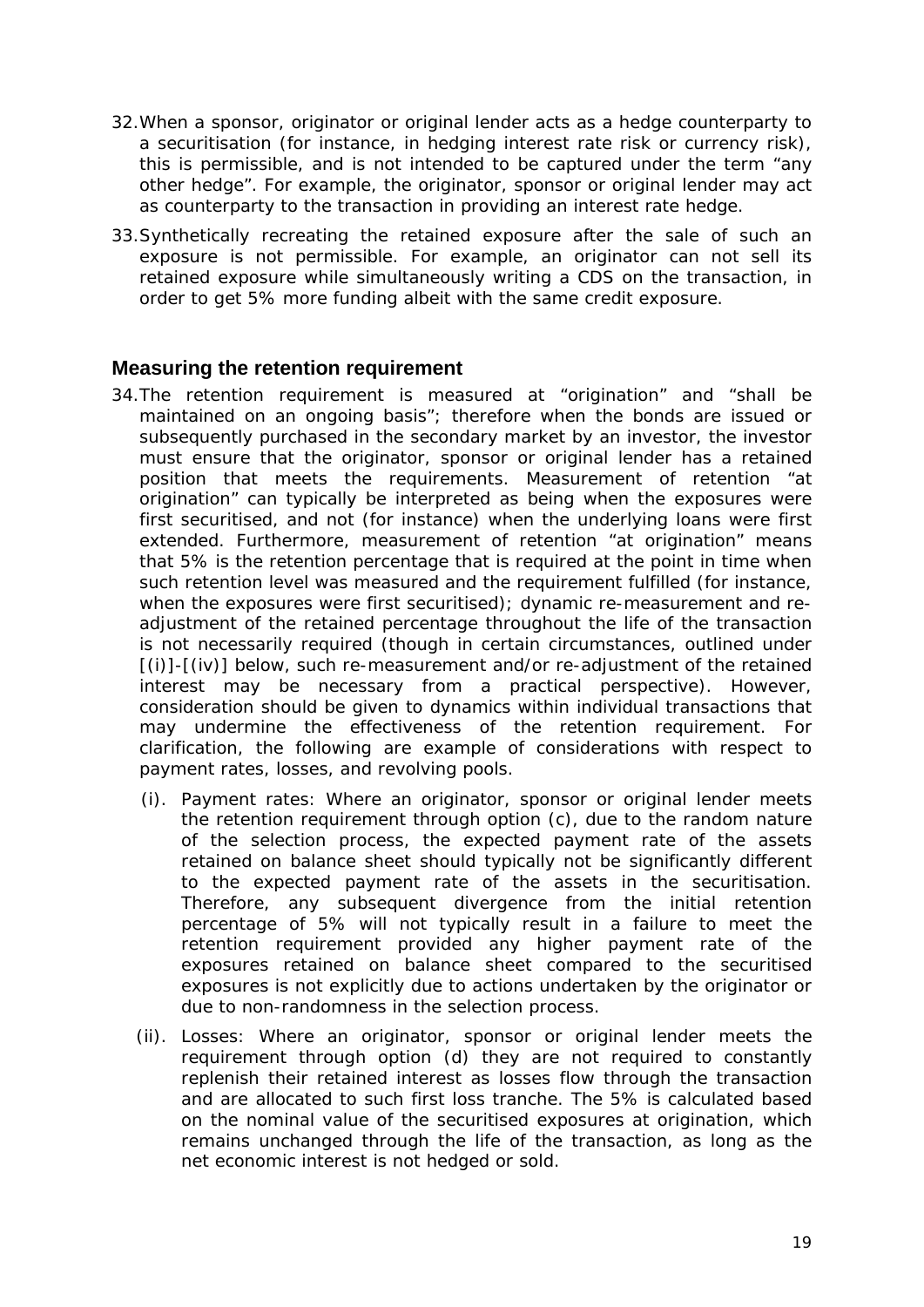- (iii). Dynamic pools: The application is clear in standalone static transactions, however many transactions involve securitised pools that fluctuate over time and therefore the retention requirement could fluctuate over time, potentially undermining the effectiveness of the retention requirement. For example, an asset pool may revolve over time (i.e. both increasing and deceasing over time), have ramp-up periods (i.e. increases over time, before amortizing down), have substitution periods (stay constant for a period, before amortizing down), or simply pay down from the outset of the transaction (amortize down from point of closing onwards, i.e. a "static" transaction). To take account of these different circumstances, where asset pools may increase or decrease over time, the retained net economic interest could increase should the outstanding pool balance grow over time, and could conversely decrease should the outstanding pool balance fall over time.
- (iv). Structural features of the transaction: With respect to options (a), (b) and (d), there can be cash flow waterfalls and triggers in transactions that accelerate or decelerate repayment of the originator's interest; for instance, repaying it faster via a "turbo" mechanism, or repaying it more slowly via early amortisation of the investor interest. These waterfalls and mechanisms may cause additional complexity in maintaining the retention requirement at its pre-defined 5% level, and also can create a situation whereby an originator has a 5% interest upon the closing of a transaction but due to cash flow allocation thereafter this may differ over the life of the transaction.

As an overall principle, when assessing such waterfalls or triggers in the light of the retention requirement, the general approach should be that the originator's retained interest should not be prioritized in terms of cash flows (either principal flows or interest flows) to preferentially benefit from being repaid or amortizing earlier in a manner that would reduce it below 5% of the current outstanding balance of the asset pool (although it could fall below 5% of the initial outstanding balance of the asset pool), and so the credit support provided to the investor initially should not decline disproportionately relative to the rate of repayment on the underlying assets (though it could decline relative to the absolute initial value of the securitised exposures upon closing of the transaction).

a) One interpretation of this, would be that principal and interest flows can be used to allow the retained interest to pay down on a time-subordinated basis after, or on a pro rata basis alongside, the investor interest, but not on an accelerated basis ahead of the investor interest such that this would cause the 5% retention requirement to subsequently be breached. For instance, if the retained interest is in the form of a first loss tranche under option (d), as the asset pool declines from 100 to 50, the first loss tranche can also fall from 5 to 2.5 due to pro rata allocation of principal repayments on the assets to both investors and the originator, and this first loss tranche would not have to remain static at 5.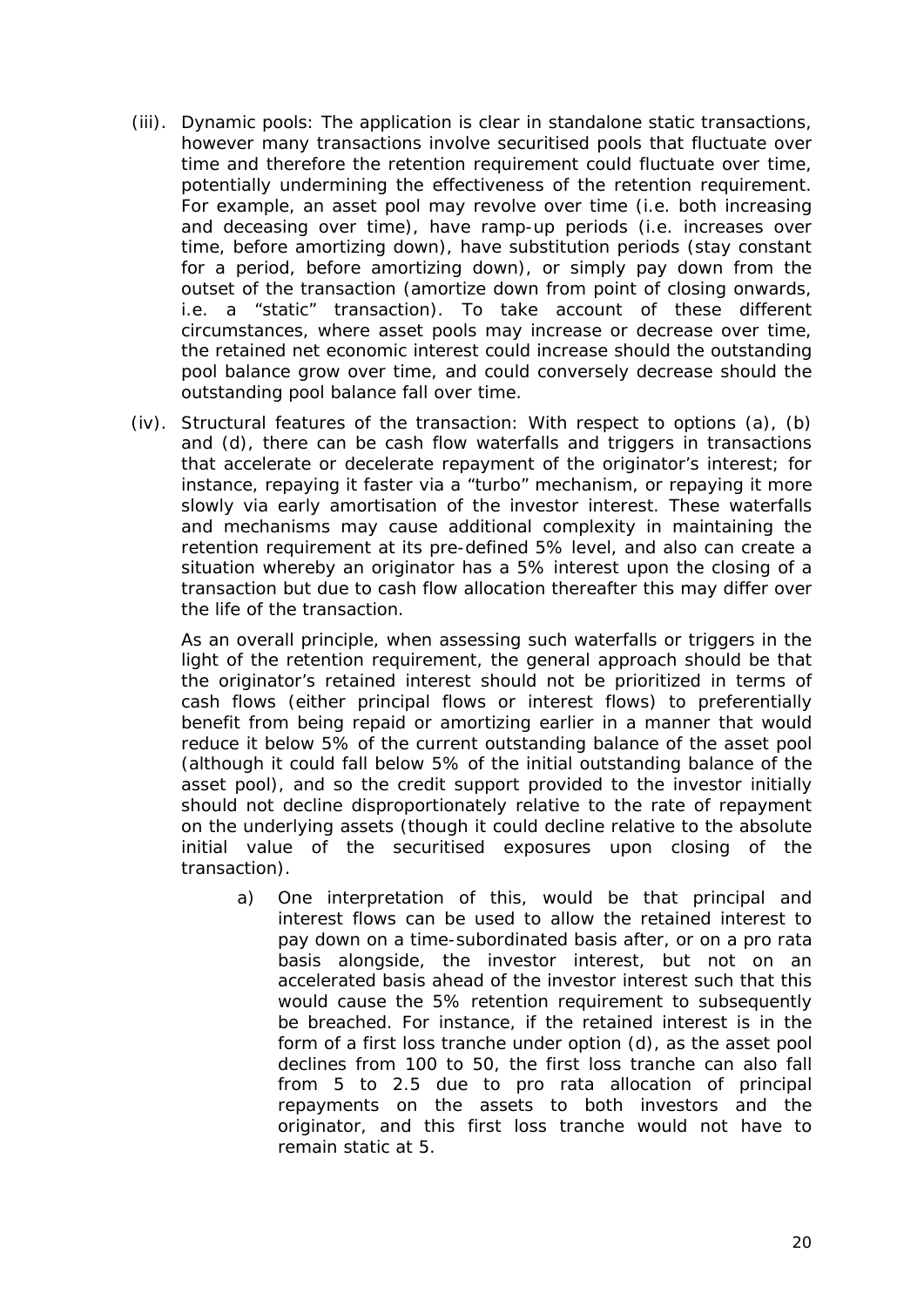- <span id="page-20-0"></span>b) With respect to option (d), notwithstanding the phrase "not maturing any earlier than those transferred or sold to investors", this is interpreted to mean that such first loss tranche can amortize in line with more senior tranches on a pro-rata basis (subject to the conditions specified under [(a)] above). In other words, that the first loss tranche does not mature any earlier than more senior tranches does not signify that it cannot amortize simultaneously with more senior tranches.
- 35.The 5% applied under option (a) references the "tranches" of the transaction, while the 5% applied under options (b), (c) and (d) references the "securitised exposures" of the transaction. Under certain circumstances this could lead to different outcomes between the different options when measuring the retention requirement; for instance, if the transaction benefits from overcollateralization (i.e. the nominal value of securitised exposures is higher than the nominal value of tranches issued).

### **Vertical slice retention (option (a))**

36.The vertical slice retention of 5% of the nominal value of each of the tranches may also be achieved by retaining 5% of each of the securitised exposures if the portions retained always rank pari passu or are junior to the securitised portions. As per Recital 24, retention in this form results in the originator, sponsor or original lender retaining "exposure to the risk of the loans in question" notwithstanding what "legal structures or instruments are used to obtain this economic substance".

*Question 9: Should retention of 5% of each securitised exposure fulfil the requirements of Paragraph 1 under option (a)?*

## **Originator interest retention (option (b))**

<u>.</u>

37.The use of this option is interpreted to be applicable not only to securitisations of revolving exposures, but also to revolving securitisations of non-revolving exposures (or revolving securitisations with a combination of revolving and non-revolving exposures). Once again, as per Recital 24, retention in this form results in the originator, sponsor or original lender retaining "exposure to the risk of the loans in question" notwithstanding what "legal structures or instruments are used to obtain this economic substance". For example, this means that both a revolving securitisation of credit card loans (where the loans themselves have revolving balances) and a revolving securitisation of mortgage loans (where the loans themselves do not have revolving balances) are interpreted to be captured under this option (b).

*Question 10: Should option (b) be applicable equally to both securitisations of revolving exposures and revolving securitisations of non-revolving exposures[4](#page-20-1) (or revolving securitisations with a combination of revolving and non-revolving exposures) in fulfilling the requirements of Paragraph 1?*

<span id="page-20-1"></span><sup>&</sup>lt;sup>4</sup> For example, the seller interest or originator share in a revolving or evergreen RMBS structure, irrespective of the legal structure of the SPV (trust, corporation or other), which securitises non-revolving mortgages.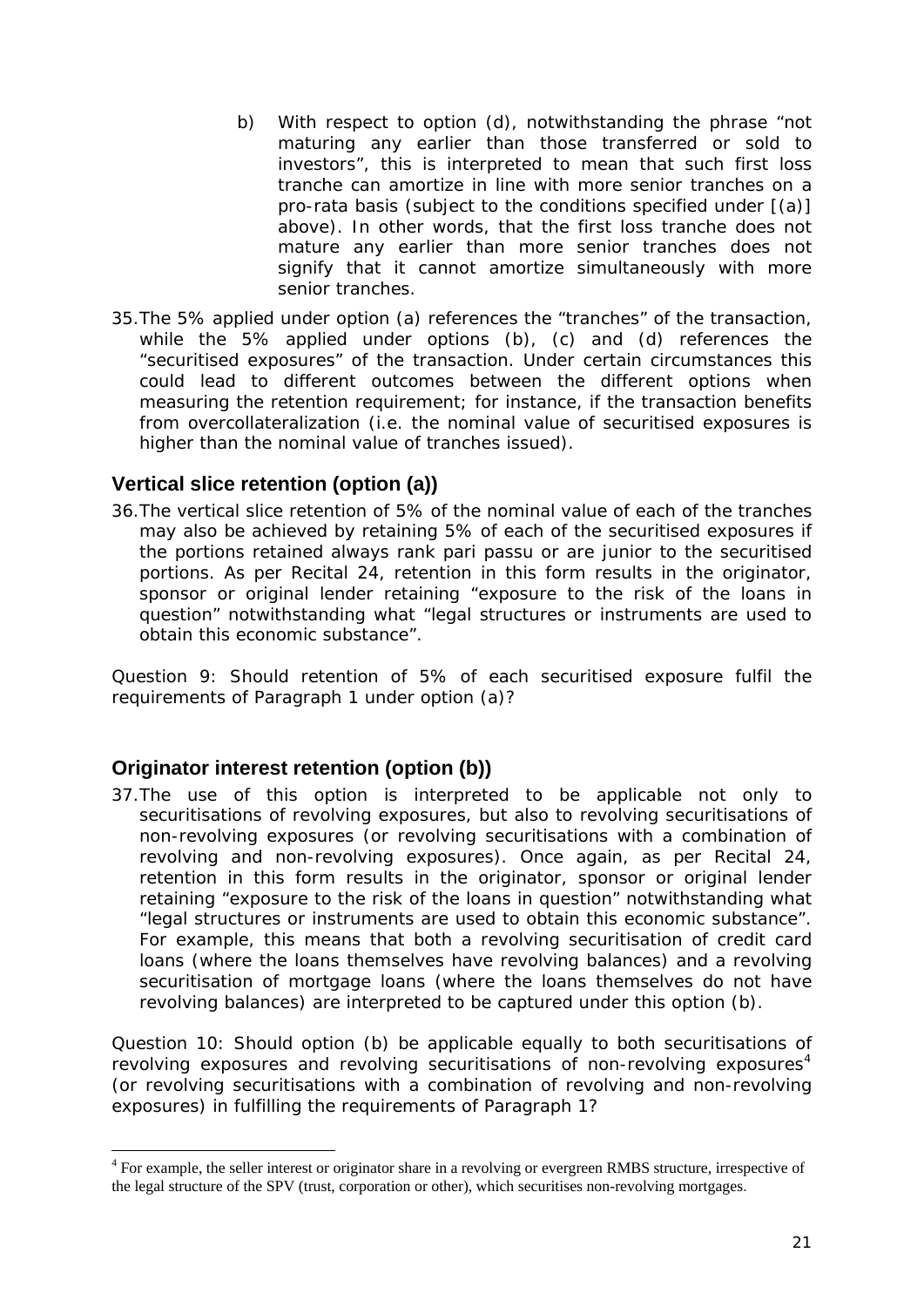### <span id="page-21-0"></span>**On-balance sheet retention (option (c))**

- 38.The on-balance sheet retention option can be used in respect of synthetic transactions as well as traditional securitisations. However, the assets that are counted towards the 5% on balance sheet retention requirement cannot also be synthetically securitised (in other words, the originator should not buy protection on such percentage of the asset pool that counts towards the retention requirement).
- 39.When considering the process for randomly selecting exposures, credit institutions should consider both quantitative and qualitative factors when defining the pool of potentially securitised exposures from which the exposures retained and the exposures securitised are drawn, and consequently only truly 'random' differences should exist or evolve between the retained and securitised exposures. Such factors may include the distribution, weighted averages, or stratifications of such factors as: vintage, product, obligor geography, origination date, maturity date, LTV, property type, industry sector, debt service coverage ratio, interest coverage ratio, and outstanding loan balance. Bearing in mind that the specific targeted risk factors of each pool of potentially securitised exposures will depend on legitimate business decisions taken by originators or sponsors, this is a nonexhaustive list of factors that might apply for certain types of transactions. Such risk factors used in defining the pool of potentially securitised exposures should be disclosed clearly to investors for due diligence purposes.
- 40.The requirement that the number of potentially securitised exposures is no less than 100 at origination means that the pool of potentially securitised exposures from which the 5% of randomly selected exposures is drawn contains no less than 100 exposures, not that the randomly selected retained exposure themselves consist of no less than 100 exposures. Notwithstanding this specific number, as a general principle the choice of option (c) as a method of fulfilling the retention requirement is intended primarily for granular pools of securitised exposures, and should option (c) be used the outcome of the random selection process should not result in either the retained or securitised portion being overly concentrated.
- 41.Given the clarification on the phrase "potentially securitised exposures" in [40] above, the requirement that "retention of randomly selected exposures, equivalent to no less than 5% of the nominal amount of the securitised exposures, where such exposures would otherwise have been securitised in the securitisation" means that the retained exposures are calculated as 5.0% (5/100), not as 4.76% (5/105).
- 42.When the retention requirement is fulfilled using option (c), the randomly selected exposures that are retained on the balance sheet to meet the requirement should be a static pool of exposures, i.e. it is not possible for a sponsor, originator or original lender to at different points in times designate different exposures as being those that enable it to fulfil the retention requirement, except insofar this is done to fulfil the requirements with respect to a securitisation in which the revolving balance of securitised exposures fluctuates over time (with such replenishment being subject to the guidance on randomness provided in [39] above).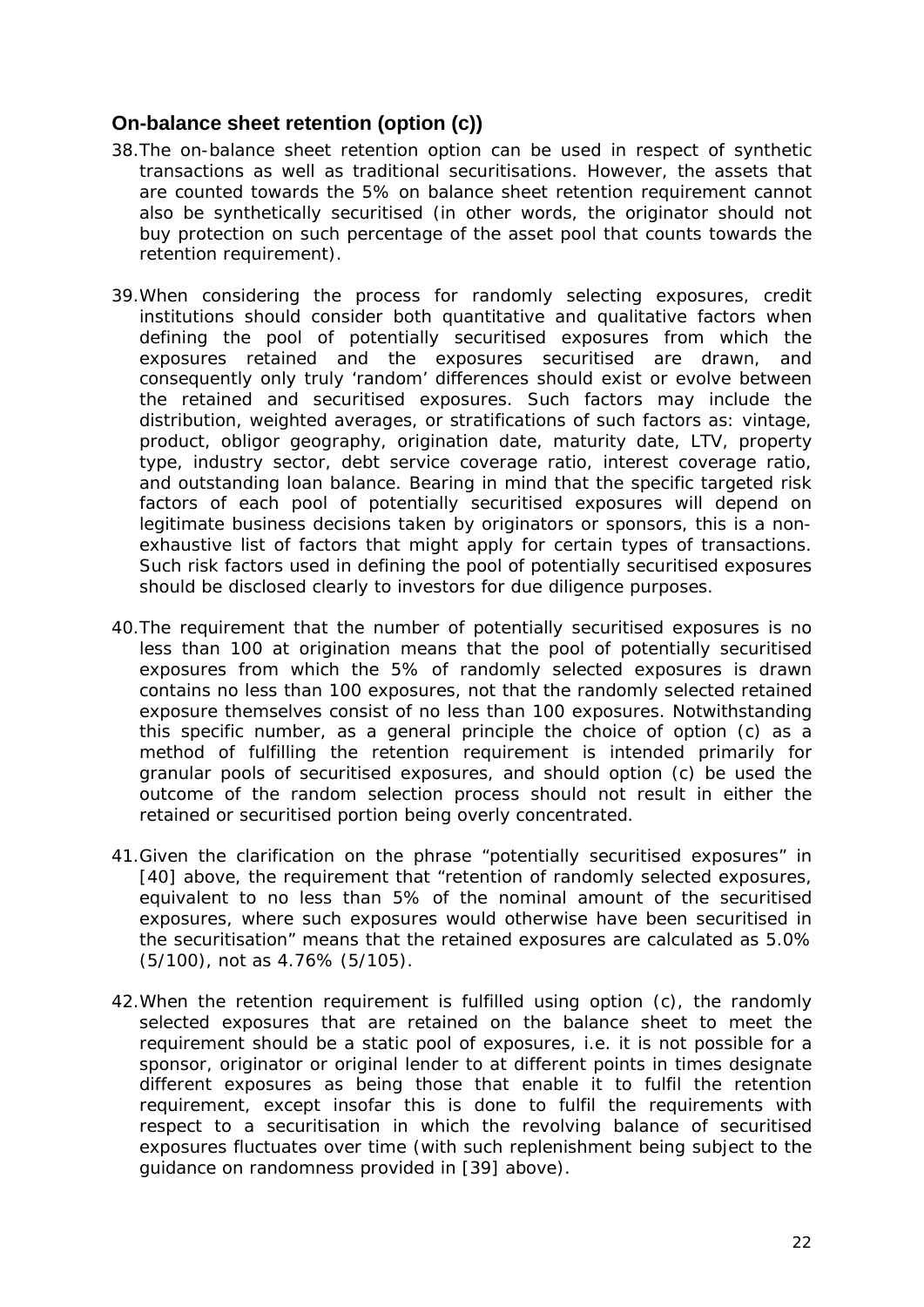## <span id="page-22-0"></span>**First loss retention (option (d))**

- 43.With respect to option (d), the phrase "retention of the first loss tranche and, if necessary, other tranches having the same or a more severe risk profile than those transferred or sold to investors" is interpreted to mean retention of such first loss tranche and, if necessary, other contiguous positions that are senior to it, but are still the same as, or junior, to any position transferred or sold to investors.
- 44.A "first loss tranche" may consist of such exposures as a junior bond tranche, a reserve account (on which, however, see [45] below), an equity interest, or a preference share interest (this is a non-exhaustive list).
- 45.Only funded reserve accounts (or the funded portion of a reserve account, if partially funded) fulfil the retention requirement; an unfunded reserve account (or the unfunded proportion of a partially funded reserve account) that is to be funded via future excess spread does not fulfil the retention requirement.
- 46.Whereas both Recital 25 and Paragraph 3 outline the non-applicability of the provisions of Article 122a to purchased receivables (with Recital 25 explicitly specifying those purchased receivables that are "transferred at a discount"), should such exemptions not apply for any reason to transactions in which the receivables are sold with a refundable purchase discount, then such refundable purchase discount would qualify as a first loss tranche under option (d), assuming (as per Recital 24) that the "economic substance of the securitisation" justifies this.

## **Multiple applications**

- 47.The Directive requires that there 'shall be no multiple applications of the retention requirement'. The text does not mean that there is a prohibition on multiple applications; rather that, as outlined in Recital 24, it suffices that for any given securitisation only one of the originator, sponsor or original lender is subject to the requirement. Therefore, multiple application of the retention requirement by different parties to the transaction is not mandated by the Directive.
- 48.For a resecuritisation, from the perspective of the investor (in that resecuritisations), the retention requirement would apply only to the second ("repackaged") layer of the transaction (in which they are investing), and not to the first layer of the transaction (the securitisations that underlie this second layer). However, the sponsor or originator of such a resecuritisation has a duty to ensure that the securitisations from which it is constructed also fulfil the retention requirement at that point in time, and to disclose this to investors in the resecuritisation. For avoidance of doubt, this means that the phrase "there shall be no multiple applications of the retention requirement" is interpreted to mean that there shall be no requirement for multiple application either by individual parties or at the level of individual SPVs, but that there may be multiple application at the overall transaction level (for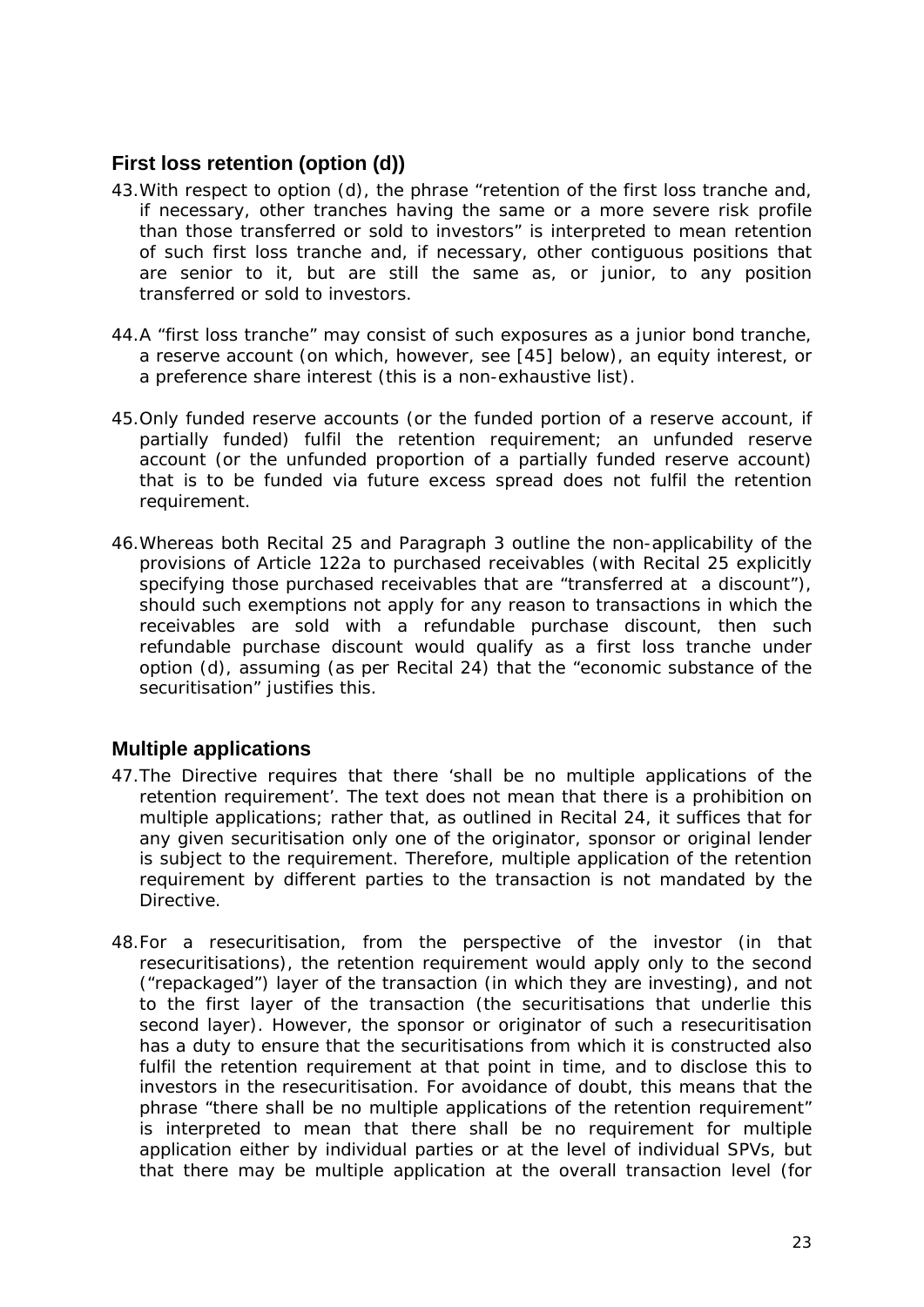instance, where a transaction is the resecuritisation of existing securitisations). As a result, resecuritisations of existing securitisations may result in retention occurring at more than one level in the overall transaction (i.e. in both in the underlying securitisation and in the newly created resecuritisations). However, such multiple application should not be required if the substance of the transaction is not that of a resecuritisation (as defined in the directive); for instance if the presence of two SPVs in the transaction is the result of the legal structure of the transaction (for instance, the need for both a borrower SPV and an issuer SPV). Nonetheless, such multiple application of retention would be the result of the resecuritisation process itself, and not a necessity to fulfil the retention requirement for the investor in the resecuritisation. (Examples of this are provided below.) Furthermore, in the context of resecuritisations, credit institutions should be particularly sensitive to the use of SPVs: they shall not invest in structures created with the intention of avoiding the economic substance of the retention requirements.<sup>5</sup>

*Question 11: Do you agree with this interpretation of the phrase "there shall be no multiple applications of the retention requirement" to mean that there shall be no requirement for multiple application either by individual parties or at the level of individual SPVs, but that there may be multiple application at the overall transaction level (for instance, where a transaction is the resecuritisation of existing securitisations), and does the above lead to an effective and proportionate alignment of interest for resecuritisations?* 



<u>.</u>

 $<sup>5</sup>$  In practice it is likely that the retained interest of resecuritisations will be held by the sponsor of such</sup> resecuritisations.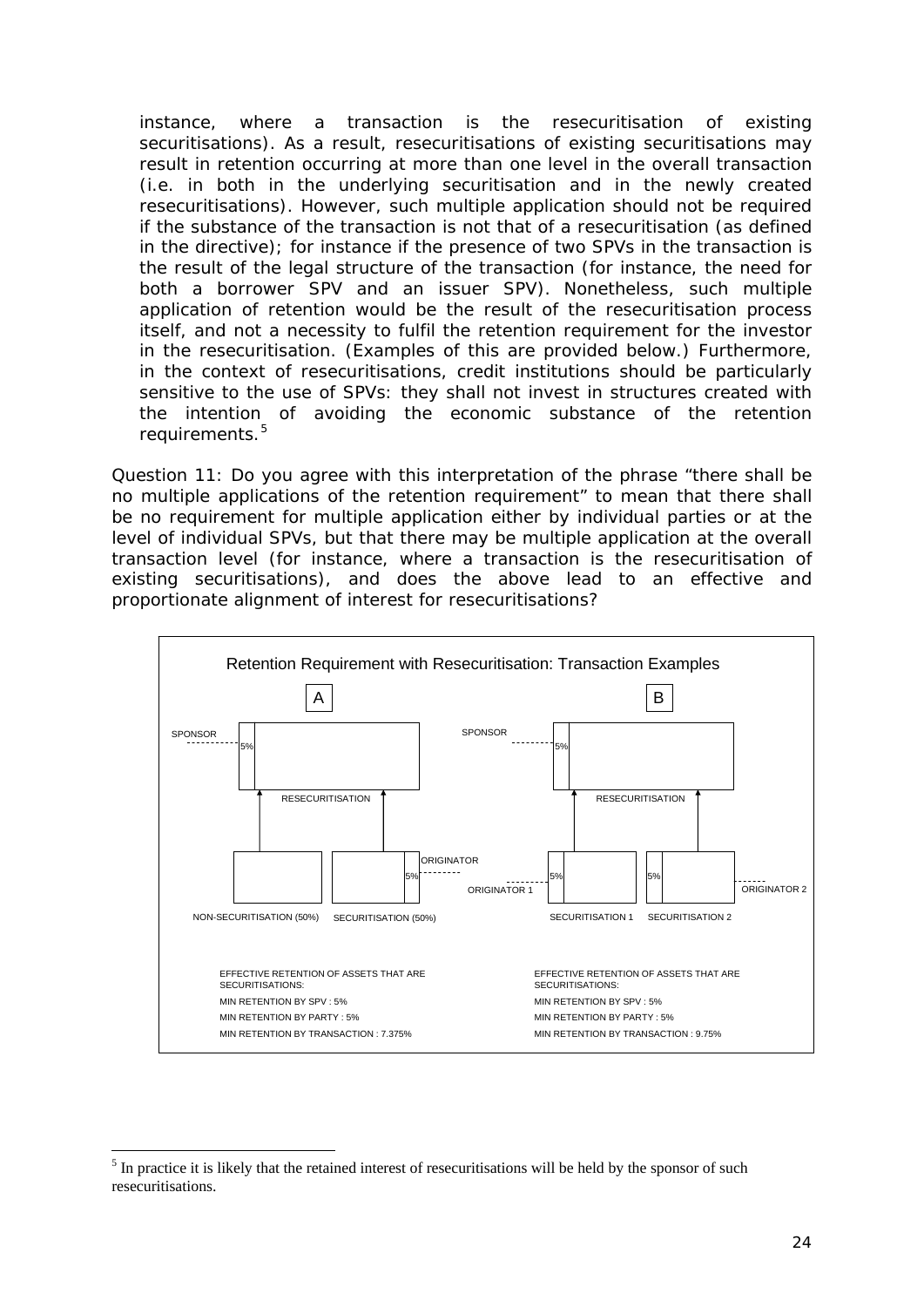### <span id="page-24-0"></span>**Other issues**

1

- 49.The minimum required retention level specified in Paragraph 1 is 5%, but there is nothing to prevent the actual retention level to be higher than this.<sup>[6](#page-24-1)</sup>
- 50.The phrase "the net economic interest shall be determined by the notional value for off-balance sheet items" is interpreted as follows. Should the securitisation involve off-balance sheet assets or liabilities (for instance, undrawn lending commitments and facilities, future cashflows or sales, or other contingent assets and liabilities), then the retention requirement is fulfilled by retaining a 5% exposure to the notional value such contingent commitments, undrawn facilities or future cashflows.

*Question 12: Does this interpretation of the phrase "net economic interest shall be determined by the notional value for off-balance sheet items" raise any potential issues with respect to application of the retention requirement?* 

- 51.When the retention requirement is fulfilled using any of options (a) through (d), the retained exposures may be available to be used by the sponsor, originator or original lender as collateral for secured funding purposes, as long as credit risk of these retained exposures is not transferred to a third party in such secured funding arrangements.
- 52.Paragraph 1 specifies that "retained positions... are not hedged or sold". This would preclude the party with the retained interest (any of options (a) through (d)) from using it for secured funding in a repo transaction if in such transaction the title of the retained interest legally passes to the lender receiving the retained interest as collateral. This is because the securities are in effect sold and repurchased at a later date in such a transaction. Consequently, the retained exposure should not be used to raise funds in such repo transactions.

*Question 13: Given that Paragraph 1 specifies that "retained positions, interest or exposures are not hedged or sold", to what extent will it be possible for an originator, sponsor or original lender to use such retained interest for secured funding purposes without having "sold" such retained interest, for instance in cases where such funding is sought under a TBMA/ISMA Global Master Repurchase Agreement (GMRA) or alternatively under a bespoke repo agreement?* 

<span id="page-24-1"></span><sup>6</sup> See Report from the Commission to the Council and the European Parliament: Expected Impact of Article 122a of Directive 2006/48/EC (COM(2010)262, 28 May 2010): "Regarding the specific question of the effectiveness of the minimum retention level chosen, the Commission concludes that the existing moderate minimum retention level of 5% should be kept, acknowledging that investors should require higher retention levels depending on the securitisation in question." See also CEBS Technical Advice on the Effectiveness of a Minimum Retention Requirement for Securitisations (30 October 2009) where it is concluded that there is no strong evidence that a change in the retention percentage (from 5% to any other single number) would result in better alignment of (economic) interest between originators and investors: "Any assessment of whether an increase in the retention requirement is necessary begins with the suitability of the current requirement of 5%. It is difficult to provide conclusive evidence on the adequacy of 5% as the effectiveness of the alignment it creates will vary across asset classes, structures and geographies."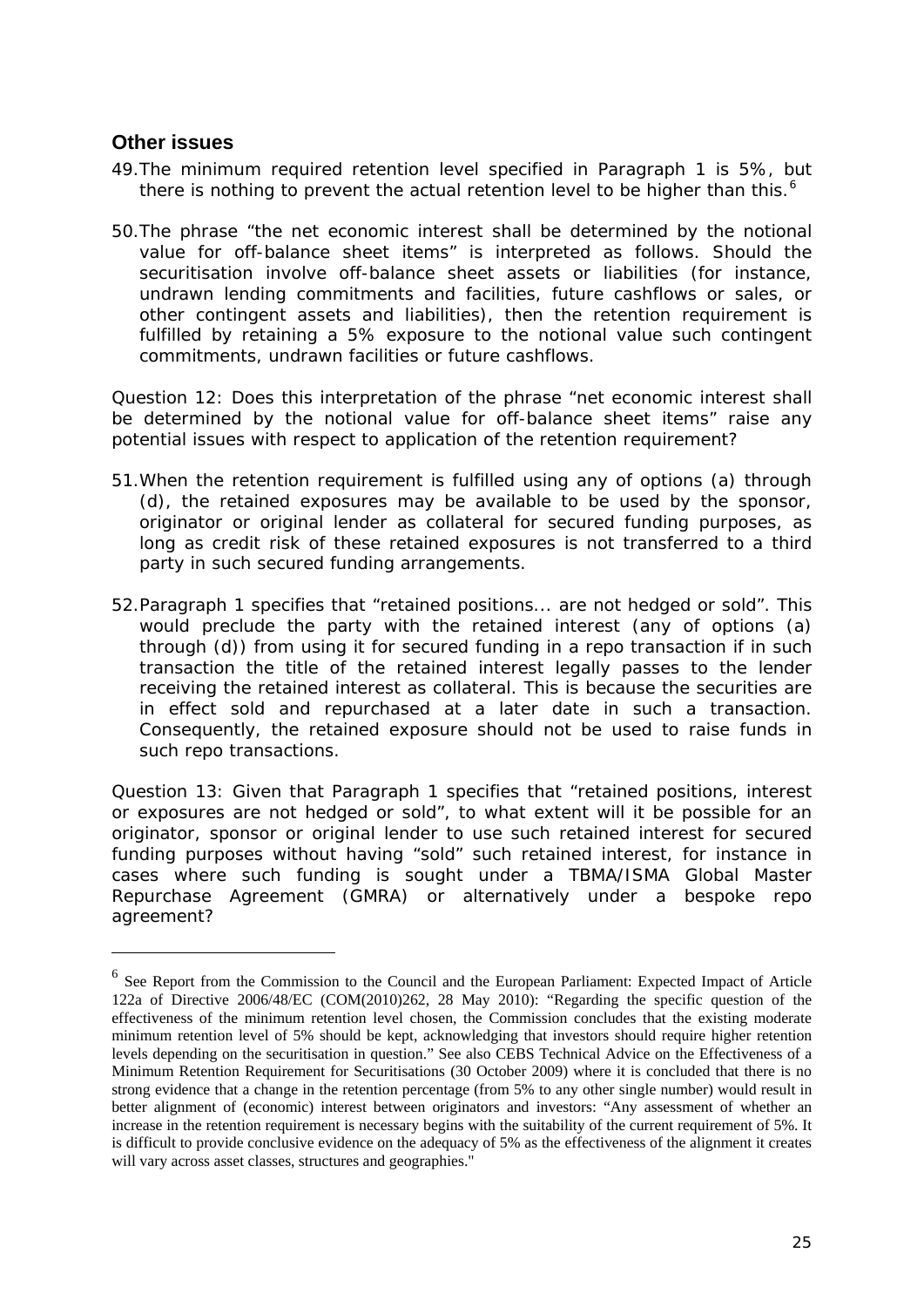#### <span id="page-25-0"></span>**Paragraph 2**

*Where an EU parent credit institution or an EU financial holding company, or one of its subsidiaries, as an originator or a sponsor, securitises exposures from several credit institutions, investment firms or other financial institutions which are included in the scope of supervision on a consolidated basis, the requirement referred to in paragraph 1 maybe satisfied on the basis of the consolidated situation of the related EU parent credit institution or EU financial holding company. This paragraph shall apply only where credit institutions, investment firms or financial institutions which created the securitised exposures have committed themselves to adhere to the requirements set out in paragraph 6 and deliver, in a timely manner, to the originator or sponsor and to the EU parent credit institution or an EU financial holding company the information needed to satisfy the requirements referred to in paragraph 7.* 

53.Paragraph 2 allows that the requirement under Paragraph 1 may be met on the basis of the consolidated situation (rather than at the individual solo level) provided each relevant institution is included within the scope of the supervision on a consolidated basis. This is a practical way of allowing different entities within a group to take part in different securitisation transactions, whilst ensuring that any relevant institutions are still exposed to retained credit risk (by virtue of the consolidation) and incentives remain aligned. However, Paragraph 2 may only be used where the individual institutions have committed to ensure that the requirements of both Paragraphs 6 and 7 are also fulfilled. It should also be noted that Paragraph 1 is very clear that retained positions, interest or exposures must not be hedged or sold. This requirement should also be fulfilled on consolidated basis. Consequently if, for instance, one entity within the scope of consolidated supervision holds the retention; another entity within that same scope should not undertake a transaction which removed that same credit risk from the consolidated position. Similarly, the application of the additional risk weights under Paragraph 5 also need to be read in this context should there be any breach of the relevant requirements on a consolidated basis. In circumstances where the entity that retains the interest in the securitisation on behalf of other group entities is divested from the group, other group entities should address this by acquiring exposure to the securitisation so as to ensure ongoing compliance with the retention requirement.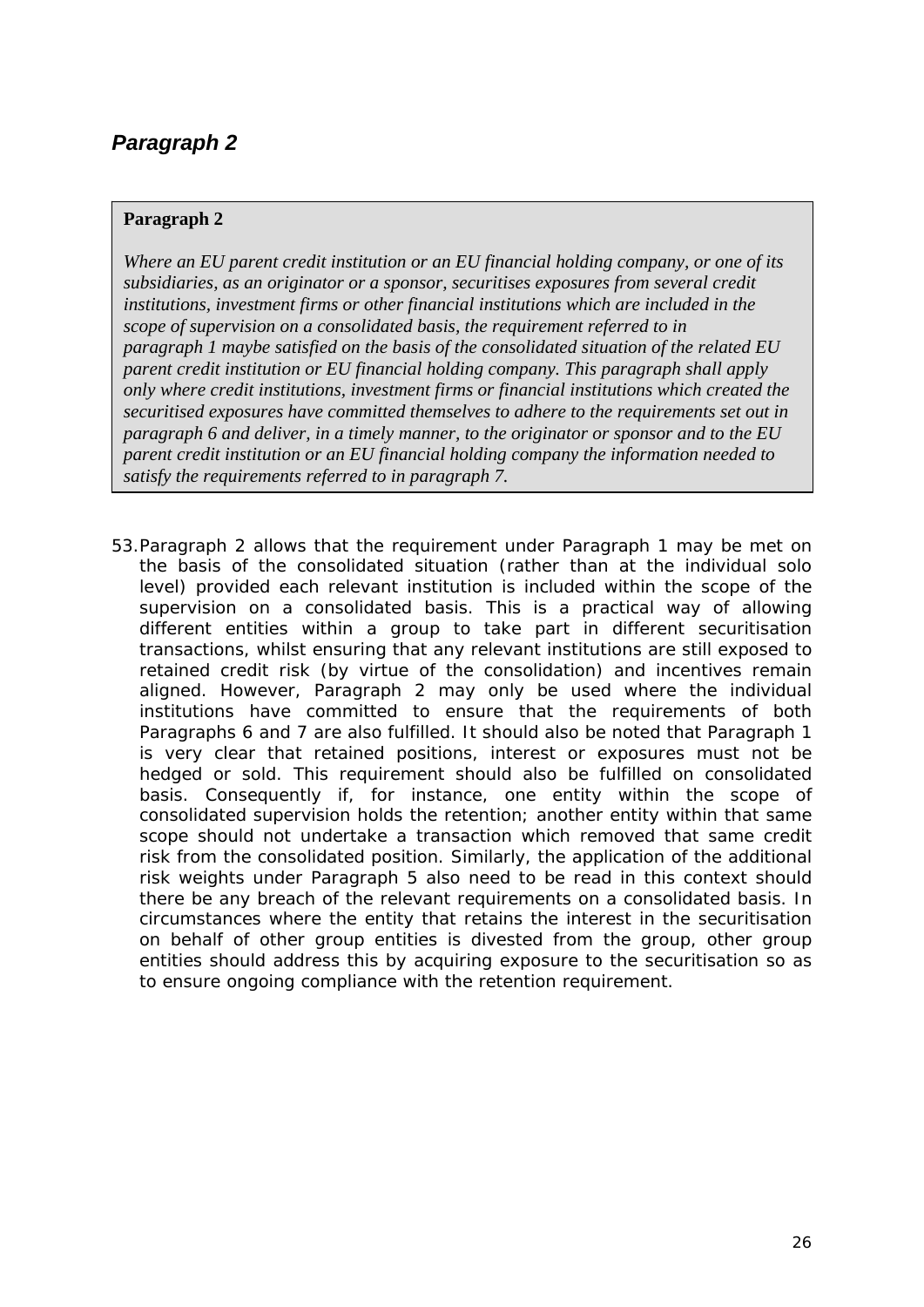#### <span id="page-26-0"></span>**Paragraph 3**

*Paragraph 1 shall not apply where the securitised exposures are claims or contingent claims on or fully, unconditionally and irrevocably guaranteed by:* 

- *a) central governments or central banks;*
- *b) regional governments, local authorities and public sector entities of Member States;*
- *c) institutions to which a 50 % risk weight or less is assigned under Articles 78 to 83; or*
- *d) multilateral development banks.*

*Paragraph 1 shall not apply to:* 

- *a) transactions based on a clear, transparent and accessible index, where the underlying reference entities are identical to those that make up an index of entities that is widely traded, or are other tradable securities other than securitisation positions; or*
- *b) syndicated loans, purchased receivables or credit default swaps where these instruments are not used to package and/or hedge a securitisation that is covered by paragraph 1.*
- 54.The exemptions provided under Paragraph 3 are exemptions to the retention requirement of Paragraph 1; they are not exemptions to other requirements in other paragraphs of Article 122a.
- 55.CDX and iTraxx provide examples of clear, transparent and accessible indices to which the provisions of Paragraph 1 would not apply. The nature of such indices that allows the exemption from the provisions of Paragraph 1 should be that they are based on liquid instruments for which an investor has sufficient available market information and for which the notion of tradability can be applied to both derivatives and the ultimate underlying exposures. Regardless of the exact nature of the index in use, where an exemption is available under Paragraph 3 due to the transaction being based on such an index, it is important that the originator or sponsor does not control or direct the composition of the relevant index in such a way as to avoid the application of the retention requirement or to avoid the economic substance of the requirement (as per recital 24).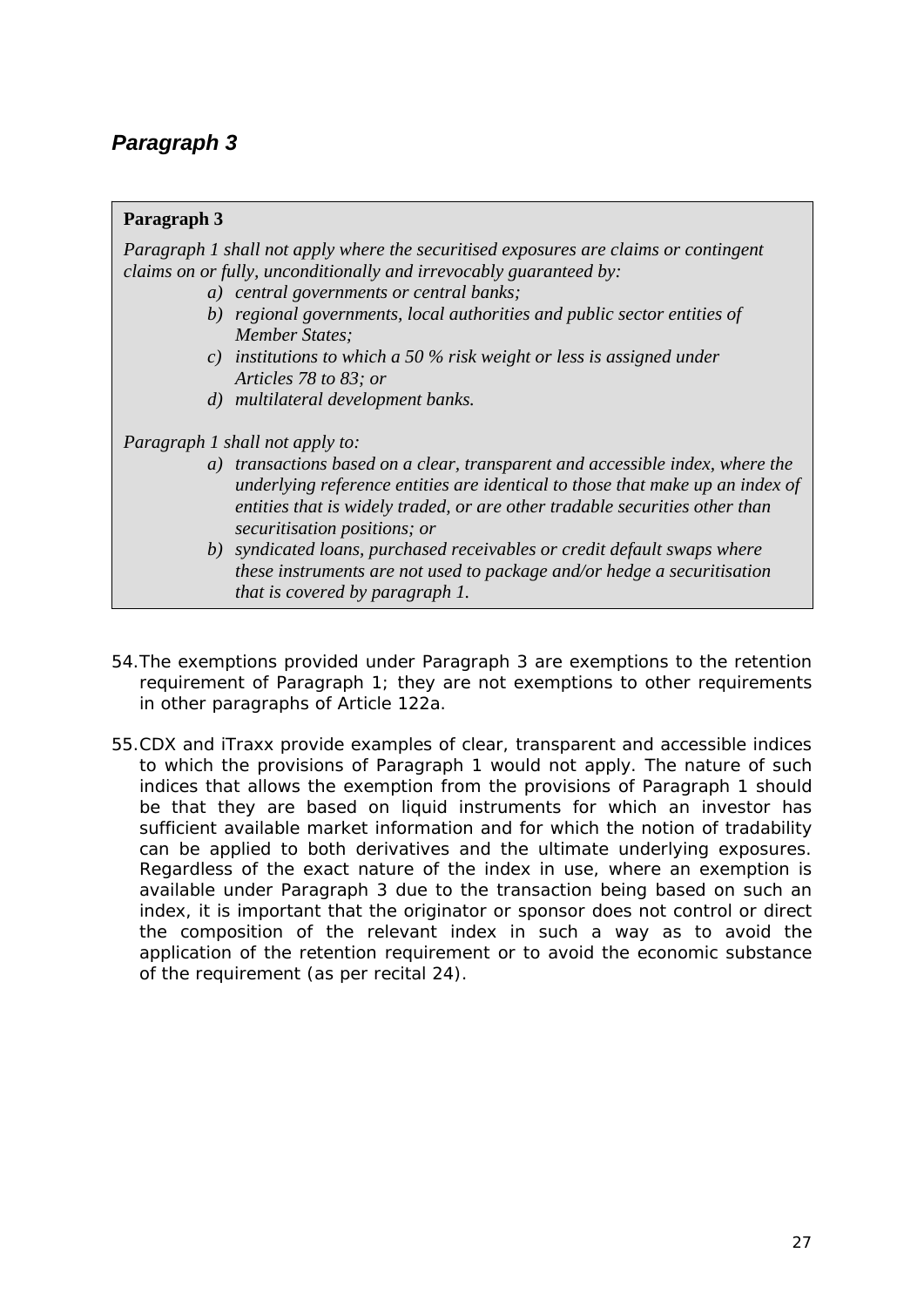#### <span id="page-27-0"></span>**Paragraph 4**

*Before investing, and as appropriate thereafter, credit institutions, shall be able to demonstrate to the competent authorities for each of their individual securitisation positions, that they have a comprehensive and thorough understanding of and have implemented formal policies and procedures appropriate to their trading book and nontrading book and commensurate with the risk profile of their investments in securitised positions for analysing and recording:* 

- *a) information disclosed under paragraph 1, by originators or sponsors to specify the net economic interest that they maintain, on an ongoing basis, in the securitisation;*
- *b) the risk characteristics of the individual securitisation position;*
- *c) the risk characteristics of the exposures underlying the securitisation position;*
- *d) the reputation and loss experience in earlier securitisations of the originators or sponsors in the relevant exposure classes underlying the securitisation position;*
- *e) the statements and disclosures made by the originators or sponsors, or their agents or advisors, about their due diligence on the securitised exposures and, where applicable, on the quality of the collateral supporting the securitised exposures;*
- *f) where applicable, the methodologies and concepts on which the valuation of collateral supporting the securitised exposures is based and the policies adopted by the originator or sponsor to ensure the independence of the valuer; and*
- *g) all the structural features of the securitisation that can materially impact the performance of the credit institution's securitisation position.*

*Credit institutions shall regularly perform their own stress tests appropriate to their securitisation positions. To this end, credit institutions may rely on financial models developed by an ECAI provided that credit institutions can demonstrate, when requested, that they took due care prior to investing to validate the relevant assumptions in and structuring of the models and to understand methodology, assumptions and results.* 

## **General considerations**

- 56.For an overview of how the provisions of Paragraph 4 apply with respect to the various roles a credit institution can assume in a securitisation, and how these in turn can be mapped to the application of sanctions for non compliance with the provisions of Paragraph 4, see the section "General considerations on Paragraphs 1-7" above.
- 57.The requirements in Paragraph 4 should be carried out before investing, and as appropriate thereafter. A credit institution should consider the need to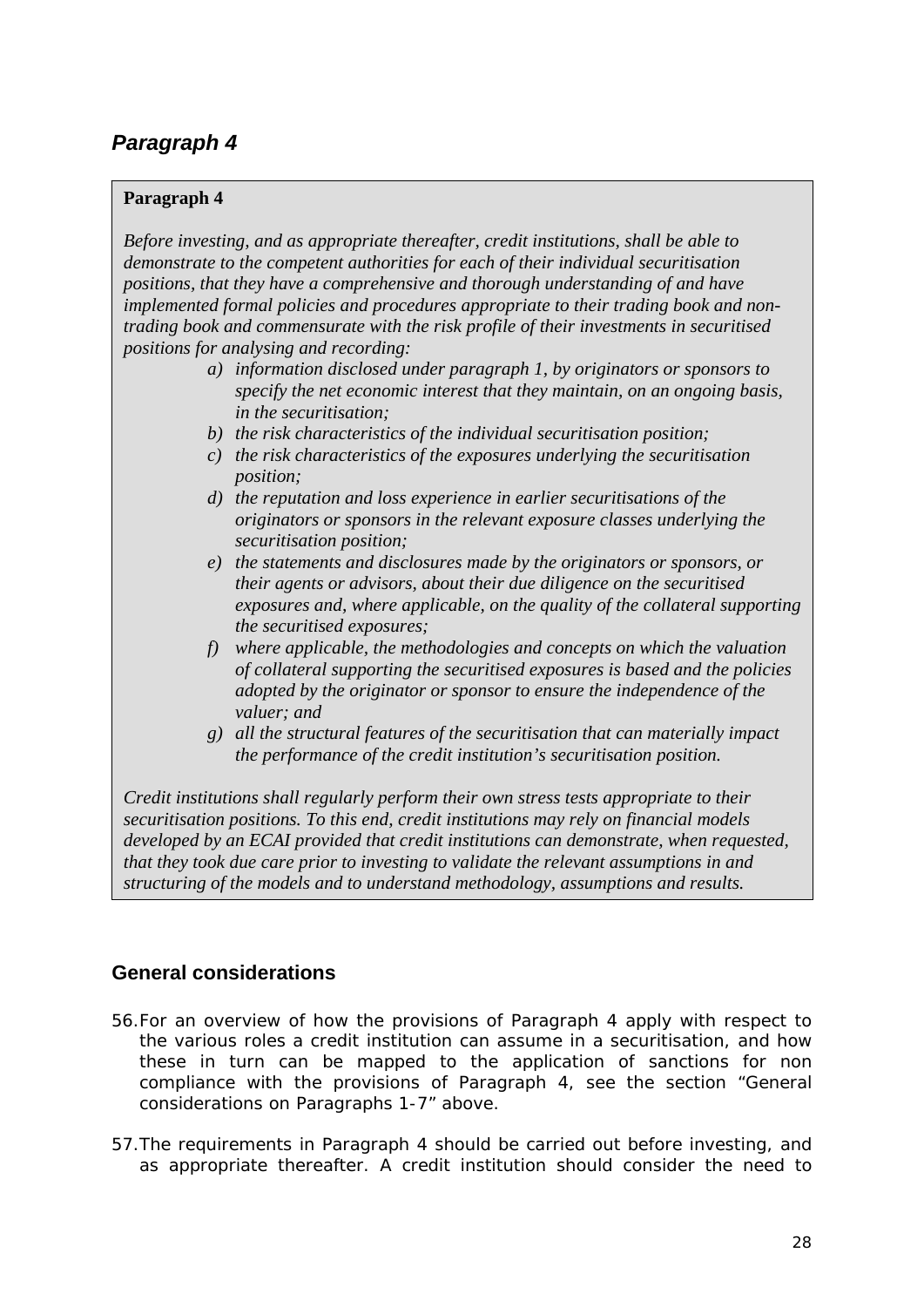<span id="page-28-0"></span>review compliance if there is a material change in the performance of the assets or if certain events occur which impact the transaction (for example, if a contractual trigger is breached, or the originator becomes insolvent). Credit institutions should also consider the need to review compliance if the analysis originally undertaken is no longer appropriate, for example, due to the application of policies to their trading book or non-trading book or due to the risk profile of their investment.

58.As outlined in Recital 24, investors should make their decision to invest only after conducting thorough due diligence. To make such a decision investors need adequate information about the securitisation; therefore investors should not invest in securitisations where they determine that they do not have, and will not be able to receive, adequate information to undertake thorough due diligence and satisfy the requirements of the Directive.

### **Trading book/non-trading book**

- 59.As a general principle, credit institutions should apply the same policies and procedures to securitisation positions in their trading book and non-trading book. However, credit institutions may distinguish between the trading book and non-trading book as long as it is appropriate and can be justified. The classification that a position is in the trading book is not sufficient justification in and of itself. Firms must be able to justify any differentiation between policies and procedures that are applied due to securitisation positions being in their trading book versus their non-trading book and/or due to the risk profile of their investment differing. While the analysis undertaken for securitisation positions may be different depending on the risk profile of the position in the trading book or non-trading book, a credit institution must meet the minimum threshold due diligence requirements provided by the Directive in clauses (a) through (g) of this paragraph irrespective of the risk profile of the position or whether it is in the trading book or non-trading book. In other words, while the scope of due diligence is fixed (i.e. (a) to (g) of Paragraph 4), the intensity of the due diligence may vary (if justified) according to the specificities of the trading book versus the non-trading book.
- 60.Trading book requirements must not be considered to be a subset of nontrading book requirements; rather, they can be different to non-trading book requirements if the risk profile is truly different.
- 61.For example, in fulfilling the requirement to analyze and record policies that "ensure the independence of the valuer" of the collateral (in sub-clause (f) above), both the necessity (in terms of materiality) and the plausibility (in terms of time horizon) of undertaking such an activity before investing may differ for the trading book versus the non-trading book. Assuming that the risk profile of the trading book is truly different to that of the non-trading book, the extent to which this is appropriate as a requirement before investing may be assessed differently for the trading book versus the nontrading book.
- 62.As a counter-example, with respect to the requirement to analyse and record "the reputation and loss experience in earlier securitisations of the originators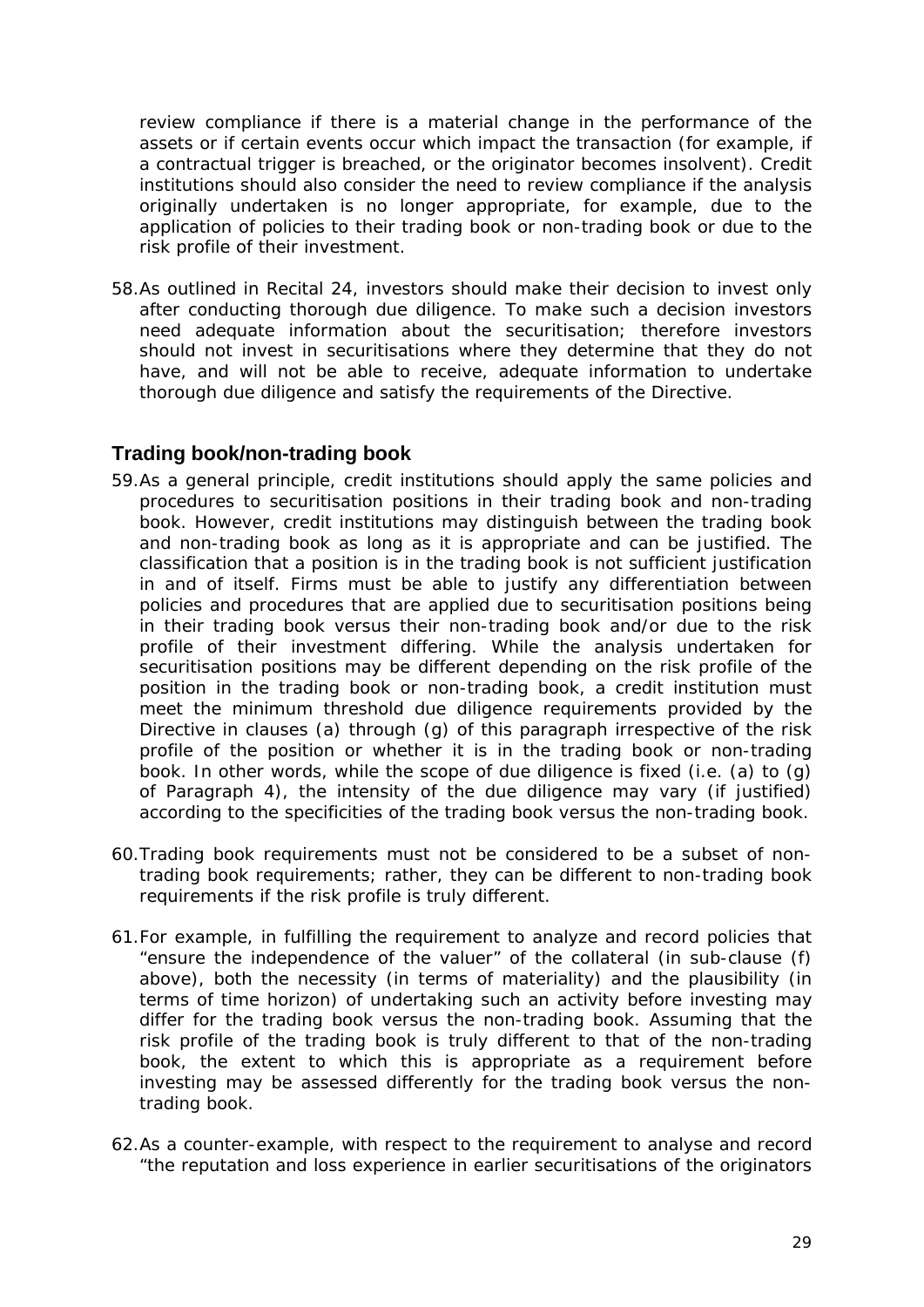<span id="page-29-0"></span>or sponsors", as per sub-clause (d) above, it is unlikely (assuming that such loss information is freely available for previous public transactions of the same originator or sponsor) that the means of fulfilling this requirement would differ as materially for the trading book versus the non-trading book.

63.In performing its analysis a credit institution may also distinguish between the risk profile of its investments in securitisation positions. In determining whether different policies and procedures should apply a credit institution should consider all relevant factors that impact the risk profile of the investment. These could include, for example, the size of the position, the impact on the credit institutions' capital base during a period of stress, and concentration of risk in any one transaction, issuer or asset class. Furthermore, if circumstances change (for instance, turnover, duration and price transparency within the trading book are negatively impacted by adverse market conditions), then any such change in risk profile should be matched with a commensurate change in due diligence requirements.

*Question 14: Is further clarification needed on the ability to differentiate between the trading book and the non-trading book?* 

### **Detailed requirements**

- 64.In relation to clause (a) [and (d)], as part of an effective due diligence process, a credit institution should also consider the nature and substance (contractual or otherwise) of the disclosure given by the originator, sponsor or original lender to maintain the net economic interest and to make accessible relevant data on the underlying assets on an on-going basis.
- 65.In relation to clause (b) of this paragraph, a sample of the risk characteristics that a credit institution should consider with respect to their individual securitisation positions could include tranche seniority level, tranche cash flow profile, rating, historical performance of similar tranches, bond covenants, credit enhancement, etc.
- 66.In relation to clause (c) of this paragraph, a sample of the risk characteristics that a credit institution should consider with respect to the underlying exposures has been provided in Paragraph 5 of Article 122a, which pertain mostly to residential mortgages. While these are appropriate to this specific asset class, investors should use appropriate and comparable metrics for other asset classes.
- 67.In relation to clause (g), a sample of the structural features that credit institutions could consider that can materially impact the performance of their position would include waterfalls, triggers, swaps, liquidity facilities, reserve accounts, sponsor support mechanisms, etc.
- 68.The requirements of credit institutions when investing in securitisations, as outlined in Paragraph 4 above, need not extend to the analysis and recording of information that would breach other legal or regulatory requirements (such as market abuse and confidentiality restrictions).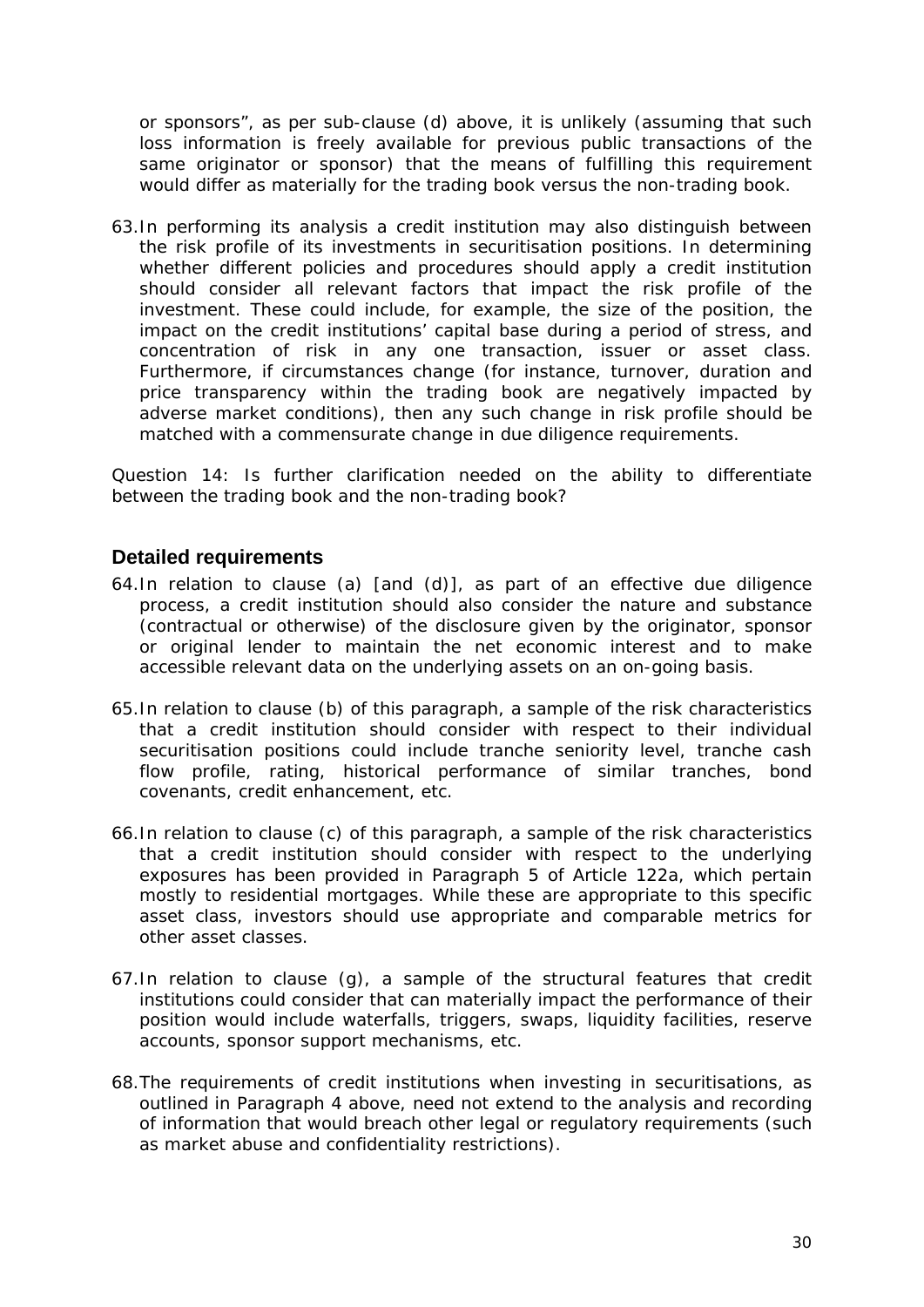### <span id="page-30-0"></span>**Stress testing**

69.The stress tests that credit institutions must undertake should be incorporated into broader stress-testing that is regularly undertaken by a credit institution. CEBS consulted on Guidelines on Stress Testing in December 2009. These can be found at: [http://www.c](http://www.c-ebs.org/documents/Publications/Consultation-papers/2009/CP32/CP32.aspx)[ebs.org/documents/Publications/Consultation-papers/2009/CP32/CP32.aspx.](http://www.c-ebs.org/documents/Publications/Consultation-papers/2009/CP32/CP32.aspx) These stress testing guidelines set out the expectation that institutions ensure that they have appropriate stress testing governance and infrastructure in place and identifies the relevant "building blocks" required for an effective stress testing programme. In addition, Annex II of the guidelines as consulted upon includes specific principles in relation to securitisation. Subject to feedback received, these guidelines will be referenced in the final of this document.

*Question 15: Is the general guidance on securitisation stress testing in the document linked above sufficient, or is further guidance needed on how stress testing should be undertaken for the specific requirements of Article 122a, and if so what topics should such further guidance cover?* 

- 70.Where a credit institution is relying on financial models developed by an ECAI (for example, a CDO evaluation tool), the credit institution must be actively running such financial models itself (with the ability to change inputs and stress levels, as appropriate). A credit institution should not rely on the output of the ECAI model (e.g. the rating) that the ECAI itself (and not the credit institution) has produced from such financial model.
- 71.Credit institutions may use financial models other than those of ECAIs, such as financial models developed by professional services firms or financial technology and software vendors.
- 72.Credit institutions may rely on financial models developed by third parties only provided that the credit institution can demonstrate, when requested, that it took due care prior to investing to validate the relevant assumptions in, and structuring of, the models and to understand the methodology, assumptions and results.
- 73.While it may be possible that a credit institution can outsource certain operational aspects of these due diligence requirements to an external firm (such as data gathering), the process should remain in the full responsibility and control of the institution, as this does not relieve it of the obligation of being able to understand and assess the risk of its securitisation positions.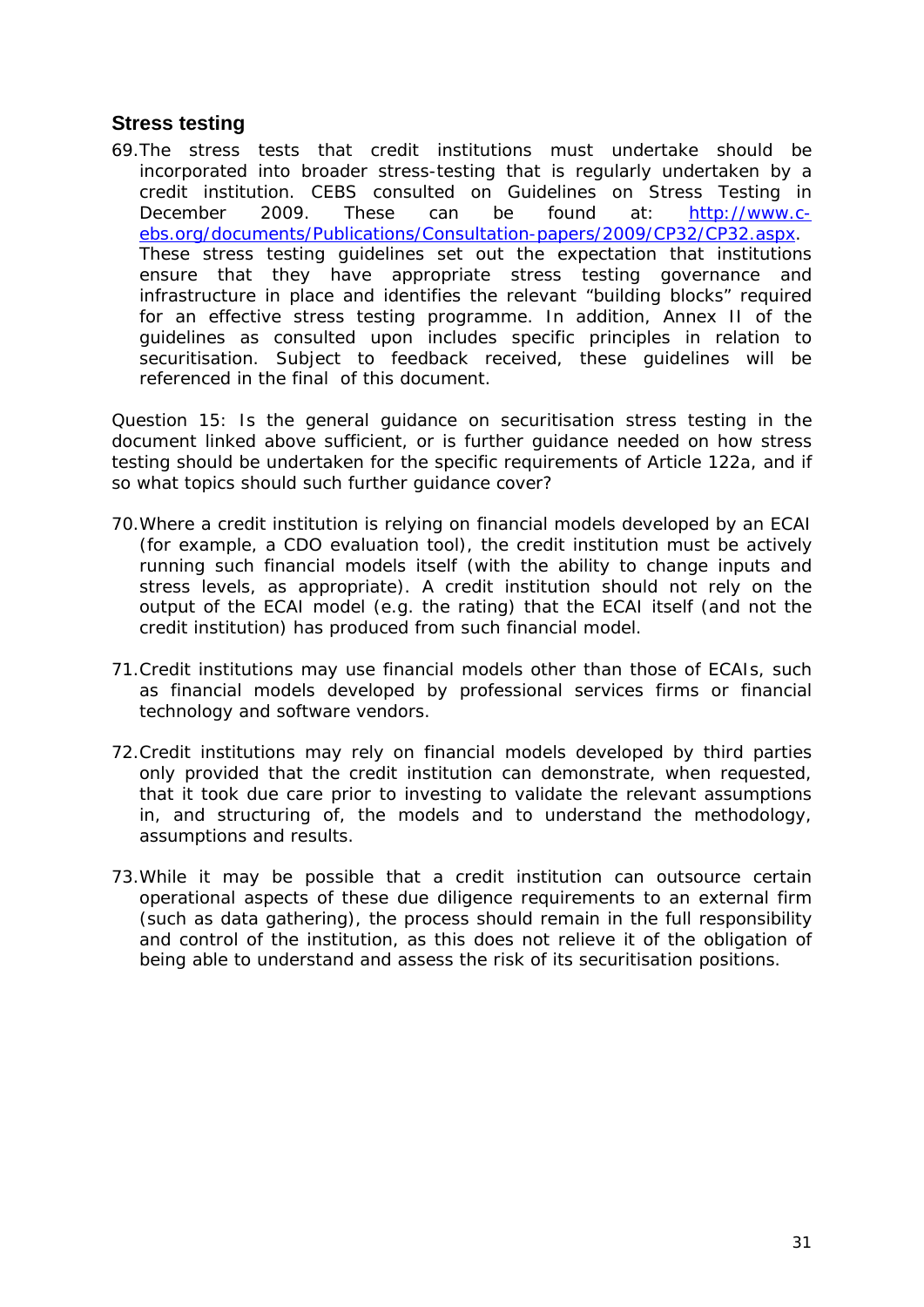### <span id="page-31-0"></span>**Paragraph 5**

*Credit institutions, other than when acting as originators or sponsors or original lenders, shall establish formal procedures appropriate to their trading book and non-trading book and commensurate with the risk profile of their investments in securitised positions to monitor on an ongoing basis and in a timely manner performance information on the exposures underlying their securitisation positions. Where relevant, this shall include the exposure type, the percentage of loans more than 30, 60 and 90 days past due, default rates, prepayment rates, loans in foreclosure, collateral type and occupancy, and frequency distribution of credit scores or other measures of credit worthiness across underlying exposures, industry and geographical diversification, frequency distribution of loan to value ratios with bandwidths that facilitate adequate sensitivity analysis. Where the underlying exposures are themselves securitisation positions, credit institutions shall have the information set out in this subparagraph not only on the underlying securitisation tranches, such as the issuer name and credit quality, but also on the characteristics and performance of the pools underlying those securitisation tranches.* 

*Credit institutions shall have a thorough understanding of all structural features of a securitisation transaction that would materially impact the performance of their exposures to the transaction such as the contractual waterfall and waterfall related triggers, credit enhancements, liquidity enhancements, market value triggers, and deal-specific definition of default.* 

*Where the requirements in paragraphs 4, 7 and in this paragraph are not met in any material respect by reason of the negligence or omission of the credit institution, Member States shall ensure that the competent authorities impose a proportionate additional risk weight of no less than 250 % of the risk weight (capped at 1 250 %) which would, but for this paragraph, apply to the relevant securitisation positions under Annex IX, Part 4, and shall progressively increase the risk weight with each subsequent infringement of the due diligence provisions. The competent authorities shall take into account the exemptions for certain securitisations provided in paragraph 3 by reducing the risk weight it would otherwise impose under this Article in respect of a securitisation to which paragraph 3 applies.* 

## **General considerations**

74.For an overview of how the provisions of Paragraph 5 apply with respect to the various roles a credit institution can assume in a securitisation, and how these in turn can be mapped to the application of sanctions for non compliance with the provisions of Paragraph 5, see the section "General considerations on Paragraphs 1-7" above.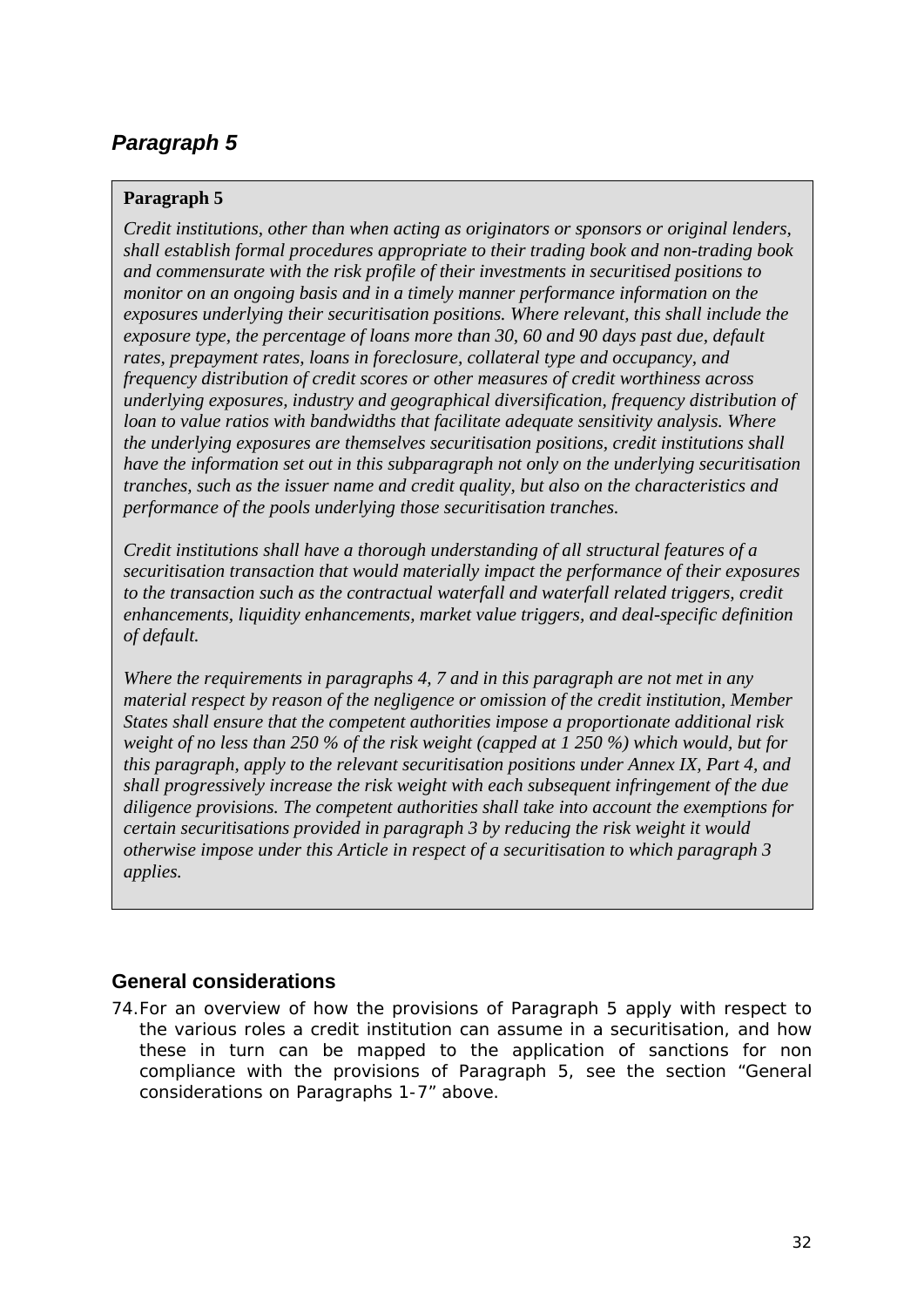### <span id="page-32-0"></span>**Monitoring exposures**

- 75.The frequency of a formal assessment of compliance with provisions regarding ongoing monitoring outlined in Paragraph 5 should be at least annually, however a credit institution should consider the need to review compliance with these provisions if there is a material change in the performance of the assets or if certain events occur which impact the transaction (for example, if a contractual trigger is breached, or the originator becomes insolvent).
- 76.The interpretation of the terms "commensurate" and "appropriate to the risk position" in this paragraph should also be taken in light of the guidelines to implementation of Paragraph 4 given under points [59-63] previously.

### **Additional risk weights**

- 77.The additional risk weight that a competent authority must impose is calculated as an additional risk weight of not less than 250% of the risk weight that could otherwise apply. For example, where the original risk weight is 10%, the new risk weight would be at least  $10\% + (250\% * 10\%)$  $= 35\%$ .
- 78.The relevant securitisation positions to which the additional risk weight is applied could (depending on the circumstances) be an individual securitisation position or multiple securitisations positions, depending on whether the requirements are not being met in any material respect for an individual transaction or for similar transactions in the same asset class, in the same business unit, or in some other combined respect. For the avoidance of doubt, it is intended that when there is non compliance for an individual transaction the additional risk weight shall be applied by the credit institution to all exposures arising from the same transaction.
- 79.Additional risk weights will not necessarily be applied to all securitisation positions due to non-fulfilment of the requirements with respect to one securitisation position.
- 80.The text of Paragraph 5 provides that the additional risk weight can be no less than 250% of the original risk weight and is capped at 1250%. This could in certain instances result in the overall capital required to be held against a securitisation position exceeding the exposure value of the relevant securitisation position (see Table 1 below). We consider that the cumulative result of any application of these rules should not result in the capital held against a securitisation exceeding the exposure value of the securitisation position.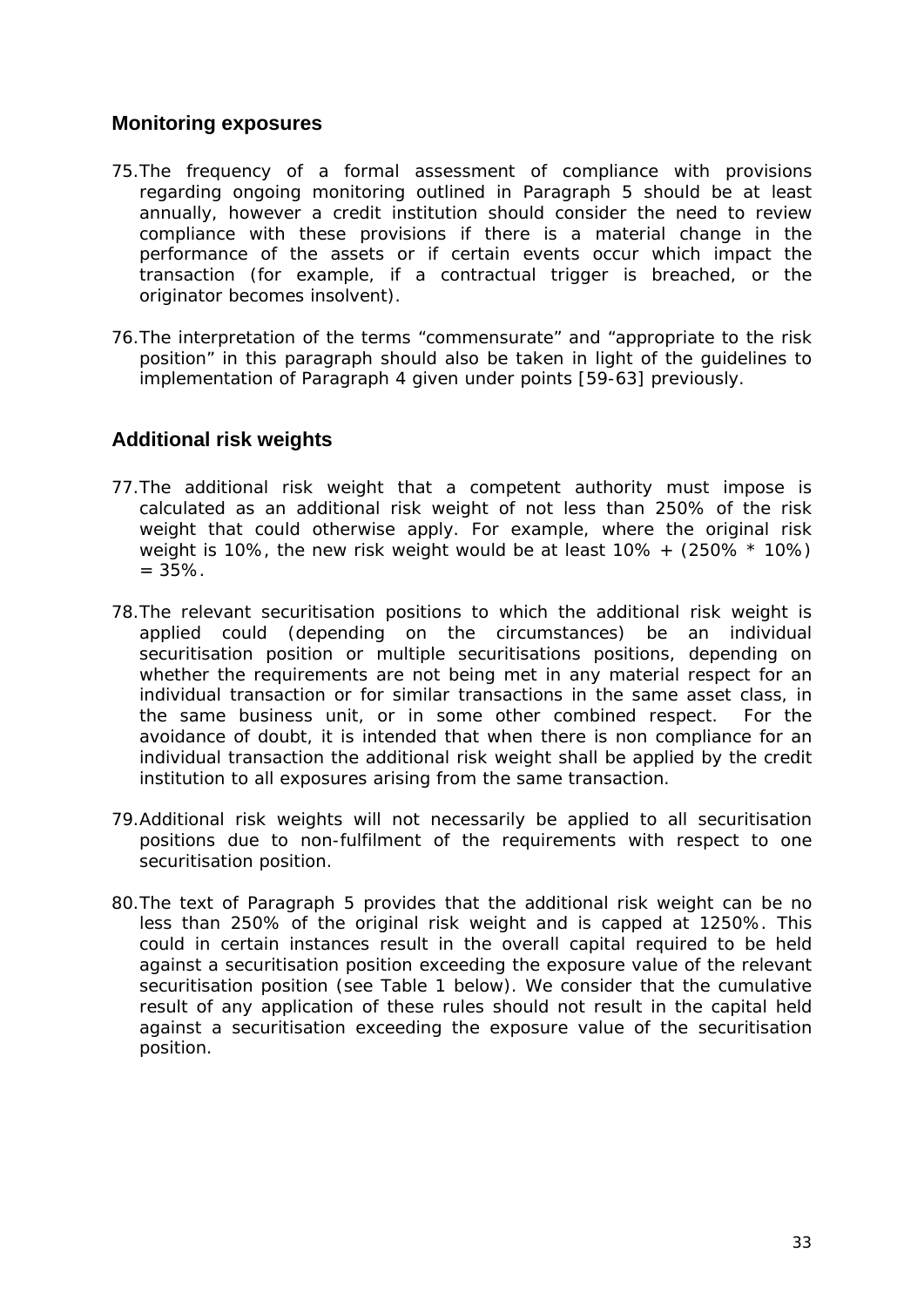| Total regulatory capital after a given additional risk weight |            |                                              |        |        |         |         |
|---------------------------------------------------------------|------------|----------------------------------------------|--------|--------|---------|---------|
| <b>Table 1</b>                                                |            | Additional capital requirements <sup>7</sup> |        |        |         |         |
| Original                                                      | Original   |                                              |        |        |         |         |
| <b>RW</b>                                                     | <b>MRC</b> | 250%                                         | 500%   | 750%   | 1000%   | 1250%   |
| 12%                                                           | 1.0        | 3.36                                         | 5.76   | 8.16   | 10.56   | 12.96   |
| 15%                                                           | 1.2        | 4.20                                         | 7.20   | 10.20  | 13.20   | 16.20   |
| 18%                                                           | 1.4        | 5.04                                         | 8.64   | 12.24  | 15.84   | 19.44   |
| 20%                                                           | 1.6        | 5.60                                         | 9.60   | 13.60  | 17.60   | 21.60   |
| 35%                                                           | 2.8        | 9.80                                         | 16.80  | 23.80  | 30.80   | 37.80   |
| 60%                                                           | 4.8        | 16.80                                        | 28.80  | 40.80  | 52.80   | 64.80   |
| 100%                                                          | 8.0        | 28.00                                        | 48.00  | 68.00  | 88.00   | 108.00  |
| 250%                                                          | 20.0       | 70.00                                        | 120.00 | 170.00 | 220.00  | 270.00  |
| 425%                                                          | 34.0       | 119.00                                       | 204.00 | 289.00 | 374.00  | 459.00  |
| 650%                                                          | 52.0       | 182.00                                       | 312.00 | 442.00 | 572.00  | 702.00  |
| 1250%                                                         | 100.0      | 350.00                                       | 600.00 | 850.00 | 1100.00 | 1350.00 |

81.Consequently, notwithstanding that in Paragraph 5 it is specified that the "additional risk weight" that is initially imposed is "capped at 1250%", it is nonetheless interpreted that should the competent authority "progressively increase the risk weight", that the cumulative result of such progressive increases should avoid circumstances in which capital required to be held against a securitisation position exceeds the exposure value of that position.

*Question 16: Do you agree with this method of calculating the additional risk weight?* 

- 82.In providing a framework for imposing additional risk weights, the following should be considered regarding the nature of the breach:
	- a) The duration for which the additional risk weights are applied should be commensurate with the period of time for which the breach exists or existed, and trivial breaches that are corrected speedily are not subject to additional risk weights to an extent that is not commensurate with the materiality and risk context of the breach.
	- b) If a securitisation position matures or is sold, it is assumed that the additional risk weight to that position will cease to apply.
- 83.The material obligations set out in Paragraphs 4, 5 and 7 of Article 122a (including sub-references to other paragraphs, for instance Paragraph 1) are assumed to be grouped into four categories:
	- a) Establishing and verifying disclosure of retention by the originator, sponsor or original lender;
	- b) Understanding, analyzing and recording the risk profile of the securitisation positions (including appropriate policies and procedures to do so), especially with respect to:
		- i. Risk characteristics of individual securitisation positions;
		- ii. Risk characteristics of exposures underlying securitisation positions;
		- iii. Reputation and loss experience in earlier securitisations of originators and sponsors;

<u>.</u>

<span id="page-33-0"></span> $<sup>7</sup>$  Total regulatory capital requirements for a securitisation exposure (value 100) given an initial risk weighting</sup> and one additional risk weighting. Blue denotes capital below a full deduction, orange above.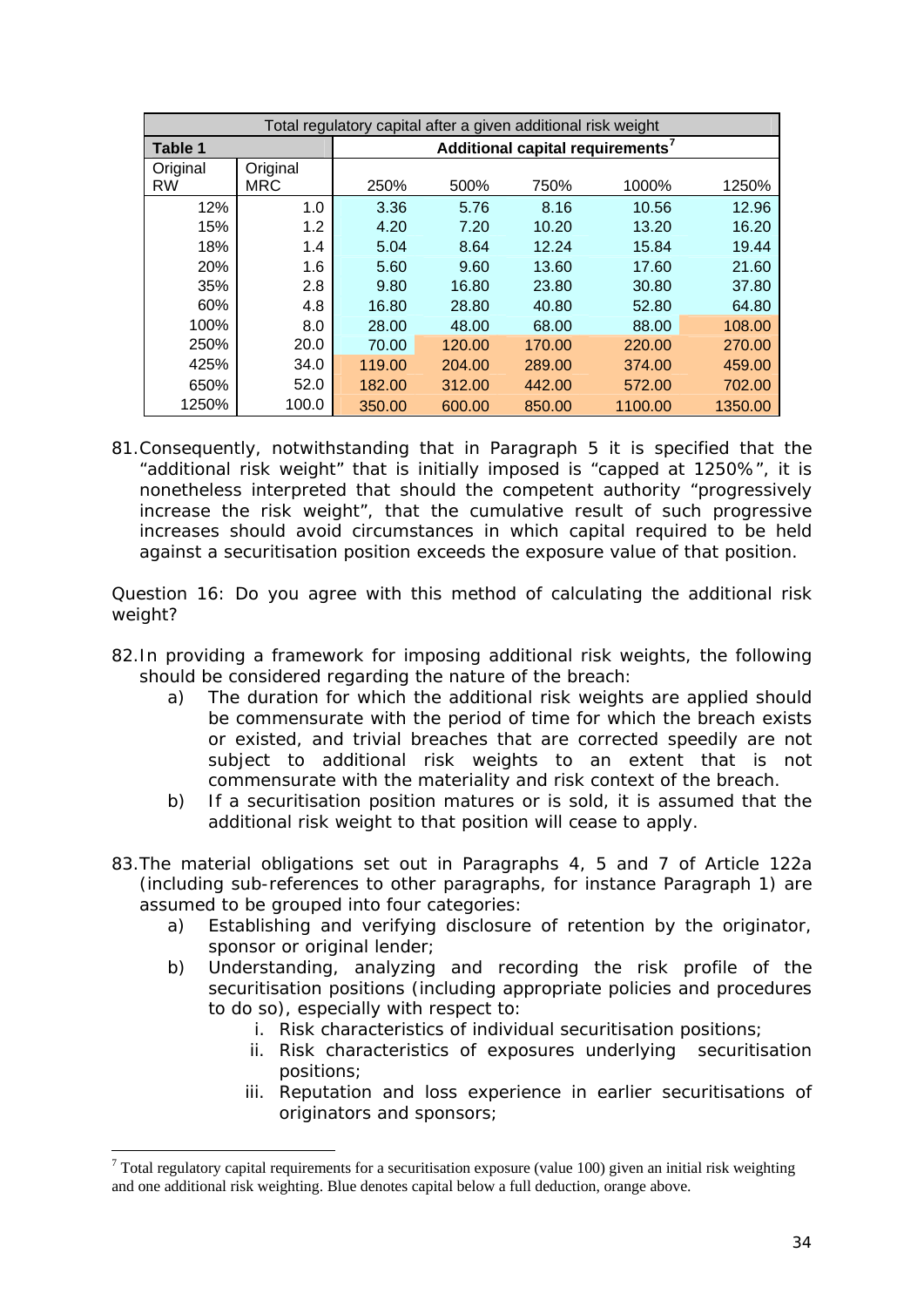- iv. Statements and disclosures made by originators or sponsors about due diligence on securitised exposures;
- v. Methodologies for valuation of collateral supporting the securitisation;
- vi. Structural features of the securitisation that can impact performance.
- c) Stress-testing their securitisation positions;
- d) Monitoring the ongoing performance of their securitisation positions.
- 84.As a result of the principles outlined in above, the framework for applying additional risk weights can be summarized as follows (and is also presented in the table that follows):
	- a) A failure to establish that the originator, sponsor or original lender disclosed that it would meet its requirements to retain 5% results in an additional risk weight of 1000% of the original risk weight.
	- b) A failure to document and prove that any of the six aspects of understanding, analyzing and recording the risk profile of the securitisation positions was undertaken (these six aspects are outlined above) results in an additional risk weight of 250% of the original weight for each of the six aspects that has been omitted. Consequently, a complete failure of meet requirements in this respect results in a 1250% risk weight being applied to the relevant securitisation position(s). (To understand why this is 1250%, as opposed to 1500%, see [(e)] below.)
	- c) A failure to stress test securitisation positions results in a 500% additional risk weight being applied to the relevant securitisation position(s).
	- d) A failure to monitor performance adequately results in a 750% additional risk weight being applied to the relevant securitisation position(s).
	- e) For multiple breaches, the additional risk weights outlined above are additive, albeit subject to a maximum additional risk weight of 1250%. For example, a failure both to (a) stress-test securitisation positions and (b) understand, analyze and record the risk characteristics of individual securitisation positions adds to a combined additional risk weight of 750% (500%+250%). Similarly, a failure both to (a) understand, analyze and record the risk profile of the securitisation positions (but in all respects outlined in the [83(b)(i-vi)] above, not just one), and (b) monitor ongoing performance of the securitisation positions, adds to a combined additional risk weight of 2250% ([6\*250%]+750%), but the additional risk weight would instead be capped at 1250%. However, see also point [81] above; the cumulative result of progressive risk weight additions should avoid an outcome whereby capital required to be held against a securitisation position exceeds the exposure value of the relevant securitisation position itself.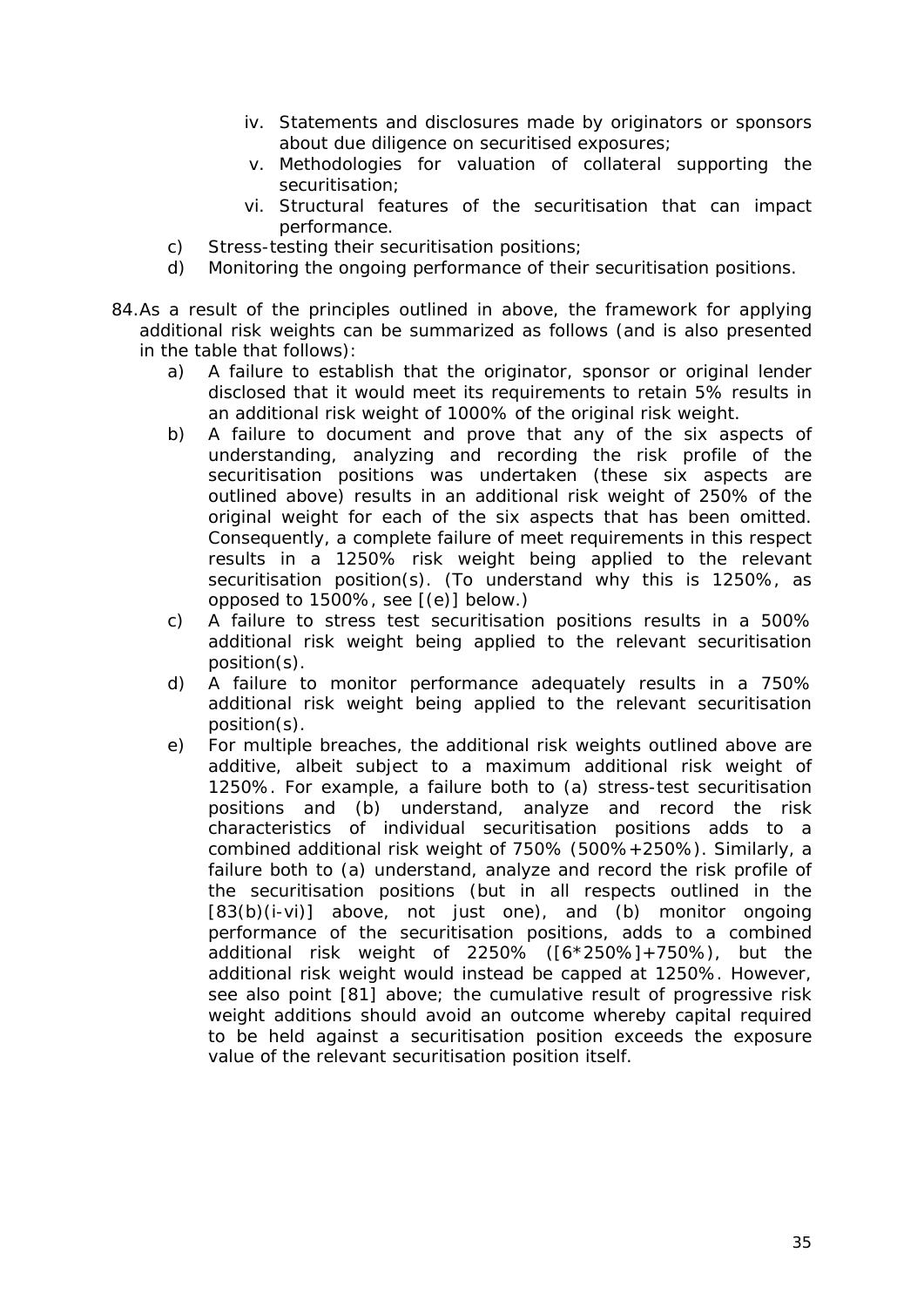- f) For repeat breaches on the same securitisation holding, an immediate risk weight of 1250% would be applied for a minimum period of one year<sup>[8](#page-35-0)</sup>.
- g) The period of time for which the additional risk weights are imposed would typically match the period of time for which the breach existed or continues to exist.

| 1000%        |
|--------------|
| 500%         |
|              |
|              |
| 250%<br>250% |
| 250%         |
| 250%         |
| 250%         |
| 250%         |
| 750%         |
|              |

- 85.As outlined in Recital 25, competent authorities should apply the risk weight in relation to non-compliance for non-trivial breaches of policies and procedures which are relevant to the analysis of the underlying risks. In other words, competent authorities should take into account both the materiality and risk context of the breach in applying additional risk weights.
- 86.The additional risk weight that may be imposed by the competent authority on a securitisation position need not necessarily be of a permanent nature, and such additional risk weight could subsequently be lifted should the relevant credit institution subsequently meet the requirements of Paragraphs 4, 5 and 7 (albeit taking into account the principle outlined in clause [84(g)] above.
- 87.If the retained exposure can no longer be maintained on an ongoing basis by the sponsor, originator or original lender (for instance, because its insolvency has led to asset disposals by the administrator of the now-insolvent sponsor, originator, or original lender), or if the sponsor, originator or original lender having undertaken to fulfil the retention requirement subsequently inadvertently or intentionally breaches such undertaking (for instance, by disposing of the retained interest, contrary to its prior undertaking), this would not directly trigger increased capital requirements for a credit institution as investor. Actions that are beyond the control of the credit institution as investor will not constitute negligence or omission of that credit institution, provided it has fulfilled, through appropriate due diligence, its requirement to ensure that the originator, sponsor or original lender explicitly

<span id="page-35-0"></span><sup>1</sup> <sup>8</sup> Repeat breaches on the same securitisation holding refers not to the same breach occurring on one holding over a consecutive period of time (for instance, two consecutive days), but to the requirements being breached at different points in time on the same holding.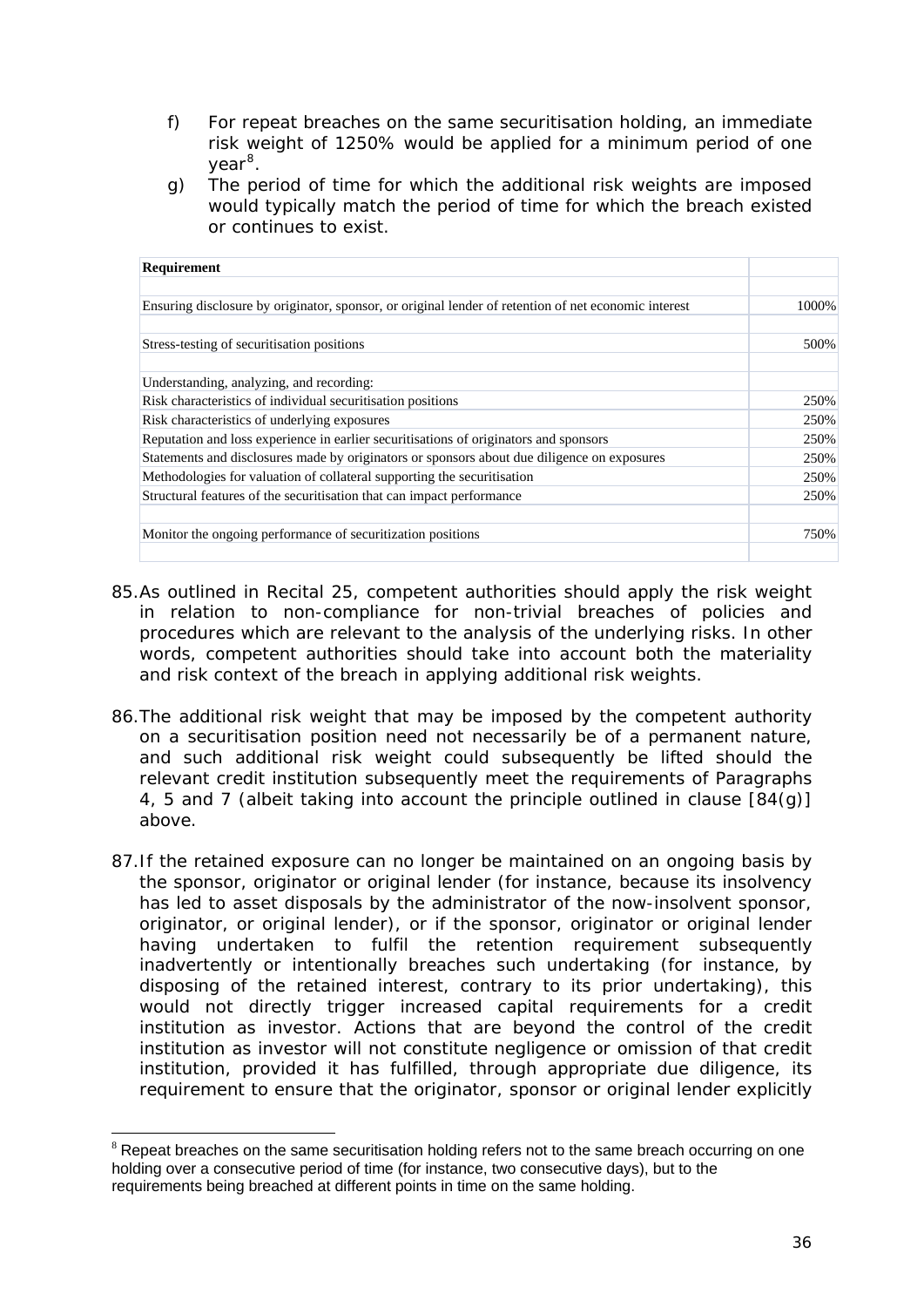disclosed that it would retain such an interest and would make available sufficient information to allow the investing credit institution to fulfil the other relevant requirements of Article 122a. Similarly, such credit institution would not be obliged to dispose of such a securitisation position in these circumstances. However, credit institutions as investors should be sensitive to any potential exploitation of this mechanism and factor this into any decision to invest in future securitisations of the same sponsor, originator, or original lender. A competent authority may impose the additional risk weights should it determine that a credit institution has not demonstrated that it is sufficiently sensitive to exploitation of this mechanism by a sponsor, originator, or original lender.

- 88.Paragraph 5 states that "risk weights should progressively increase with each subsequent infringement of the due diligence provisions". "Due diligence provisions" are deemed to equate to the requirements identified under point [83]. If a competent authority discovers that a credit institution has failed to establish a process to ensure that due diligence requirements are met and there are recurrent infringements as a result, then the additional risk weight attached to the due diligence factor should be doubled and applied to all securitisation holdings for a minimum period of 12 months. The length of this imposition may be increased depending on the extent to which the obligations have been disregarded.
- 89.In the case of situations where the prior capital treatment equals (or for any reason exceeds) 1250% and a breach of the obligations under Article 122a occurs, the credit institution should disclose to the market that such breaches have occurred.
- 90.For a credit institution that is in breach of requirements, there is the question of how additional "risk weights" get applied when the securitisation positions are held in the trading book. This guidance interprets the outcomes of such circumstance with reference to the forthcoming trading book proposed amendments to the Directive ("CRD 3"), where a 'floor' is introduced to the effect that the capital requirement for a securitisation position can be no less than that which would apply if the position was held in the non-trading book.

*Question 17: Do you have any comments on this approach to achieving consistent implementation of application of the additional risk weights by competent authorities, including both the level and duration for which additional risk weights are applied? Do you agree that, notwithstanding the textual provisions of Paragraph 5, the cumulative result of applying such additional risk weights should not result in the capital required to be held against a securitisation position exceeding the exposure value of such securitisation position?*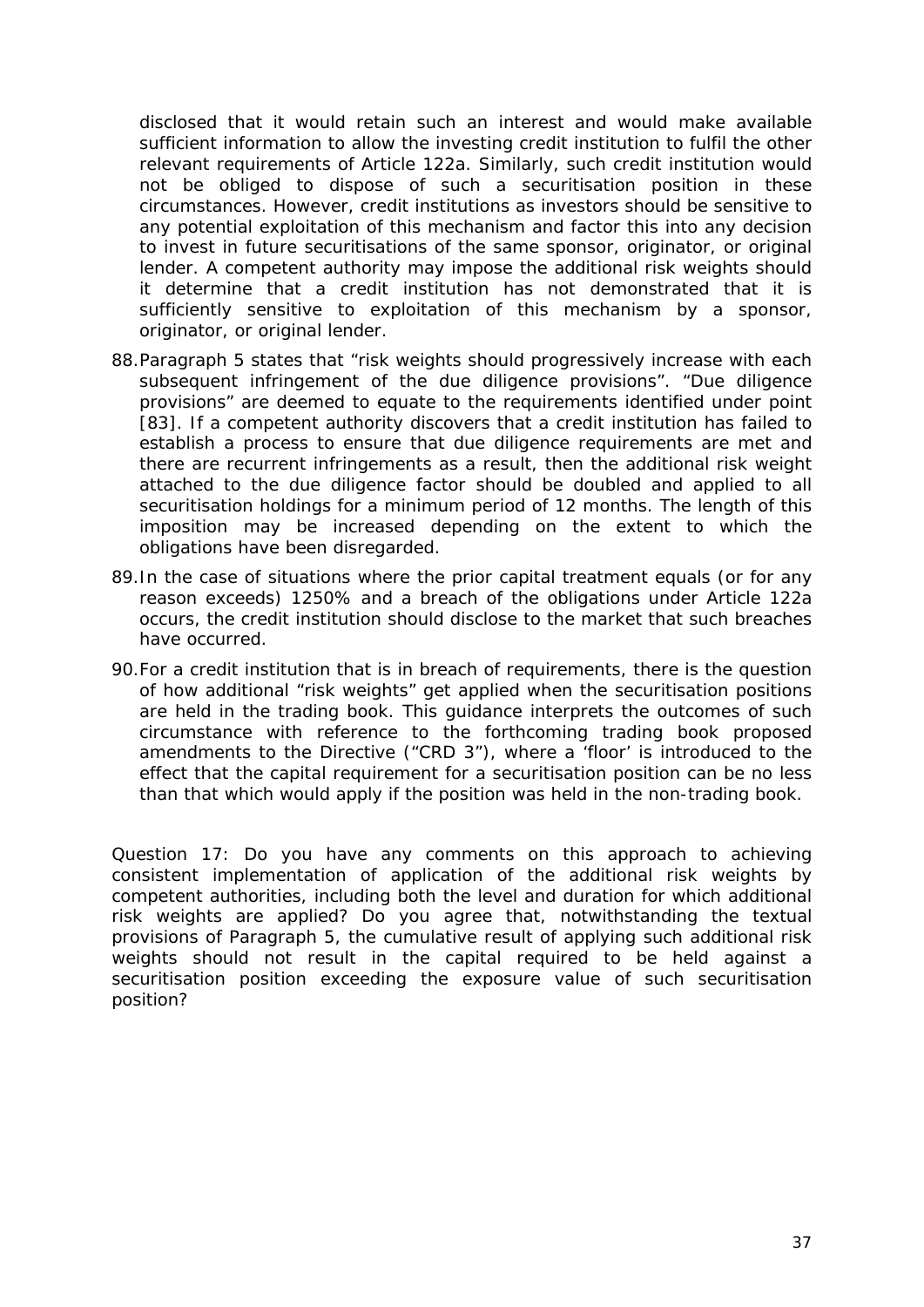#### <span id="page-37-0"></span>**Paragraph 6**

1

*Sponsor and originator credit institutions shall apply the same sound and well-defined criteria for credit-granting in accordance with the requirements of Annex V, point 3 to exposures to be securitised as they apply to exposures to be held on their book. To this end the same processes for approving and, where relevant, amending, renewing and refinancing credits shall be applied by the originator and sponsor credit institutions. Credit institutions shall also apply the same standards of analysis to participations or underwritings in securitisation issues purchased from third parties whether such participations or underwritings are to be held on their trading or non-trading book.* 

*Where the requirements referred to in the first subparagraph of this paragraph are not met, Article 95(1) shall not be applied by an originator credit institution and that originator credit institution shall not be allowed to exclude the securitised exposures from the calculation of its capital requirements under this Directive.* 

- 91.For an overview of how the provisions of Paragraph 6 apply with respect to the various roles a credit institution can assume in a securitisation, and how these in turn can be mapped to the application of sanctions for non compliance with the provisions of Paragraph 6, see the section "General considerations on Paragraphs 1-7" above.
- 92.The objective of the requirement that securitised and non-securitised exposures should be subject to the same sound and well-defined criteria for credit-granting is to ensure that securitised exposures are not substandard in terms of the process under which they were underwritten. The objective is not to homogenise lending standards beyond the point of flexibility, therefore the requirement does not mean that the actual borrower types or loan products for securitised and non-securitised exposures must be the same, just that the underwriting process for extending such loan products to borrowers must be the same.<sup>[9](#page-37-1)</sup> For instance, a credit institution may grant credit to borrowers through a number of distinct subsidiaries or related entities. In such circumstances, it would not typically be expected that the criteria for credit-granting be identical in all such subsidiaries or related entities; rather, it would be expected that within each subsidiary or related entity the same criteria be applied to both securitised and non-securitised exposures, and that such criteria be sound and well-defined.
- 93.While securitised products must benefit from the same sound and welldefined criteria, this does not mean that the underwriting criteria must be identical in all respects. For example, there may be aspects of the underwriting process that might specifically have to be added or removed in order to meet the conditions for sale of such underlying loans to the SPV that

<span id="page-37-1"></span> $9$  However, when the on balance sheet option (c) of Paragraph 1 is used to fulfil the retention requirement, then this point [92] must be interpreted in conjunction with both the intention of removing any misalignment of interest and the guidelines on ensuring randomness in selection of securitised versus non-securitised exposures under point [39].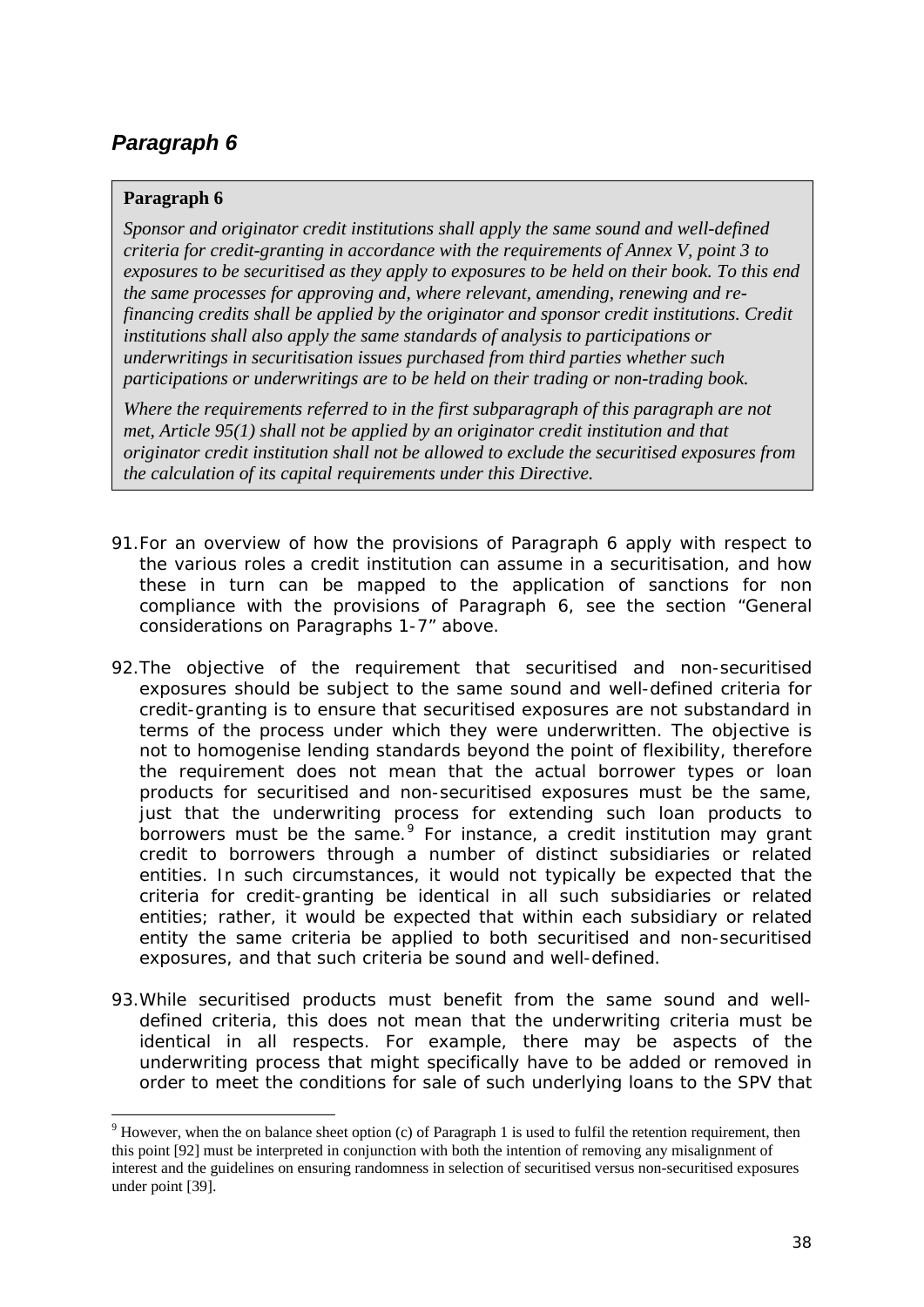a lender would not impose on loans that it intends to retain on its balance sheet.

- 94.While a sponsor or originator credit institution should apply the same sound and well-defined criteria to both securitised and non-securitised exposures, in cases where securitised exposures consist of assets where credit-granting was initially made by an unconnected originator, sponsor or original lender (not the originator or sponsor itself), then the application of these same sound and well-defined criteria may by necessity be undertaken with more limited scope of information than would be the case if the originator or sponsor had itself initially granted credit. Nonetheless, such originator or sponsor should make its best effort in order to obtain all necessary information to perform a sound due diligence on the exposures to be securitised.
- 95.When a sponsor is not active in credit-granting in the specific types of exposures that are being securitised, then it may not be possible for it to apply the same sound and well-defined criteria for credit-granting as they apply to other types of credit exposures to be held on their book, However, in such circumstances the sponsor should instead have sufficient understanding to assess, and undertake such assessment of whether the criteria for creditgranting of the exposures to be securitised can be considered sound and well-defined, without specific reference to the sponsor's own criteria for credit-granting (as it will not have any such criteria itself).

*Question 18: If a credit institution is involved as sponsor in the securitisation of exposures on behalf of third parties in an asset class or business line in which such sponsor is not itself active in extending credit, is the guidance provided above a sufficiently high standard to hold such sponsor to?* 

96.Credit institutions are required to apply the same standards of analysis to participations or underwritings in securitisation issues purchased from third parties whether such participations or underwritings are to be held in their trading or non-trading book. This denotes that when a credit institution is part of a syndicate or similar group underwriting the issuance of a securitisation (for instance, when such securitisation is backed by receivables purchased from a third party), such credit institution shall apply the same standards of analysis notwithstanding the purchased nature of the securitisations, and regardless of whether such securitisations are held in the trading versus non-trading book (and even if the duration of exposure is brief, e.g. during the underwriting period).

*Question 19: Is this interpretation or the requirement with respect to "participations and underwritings in securitisation issues" clear and unambiguous, or are there alternative interpretations possible or clarifications necessary?*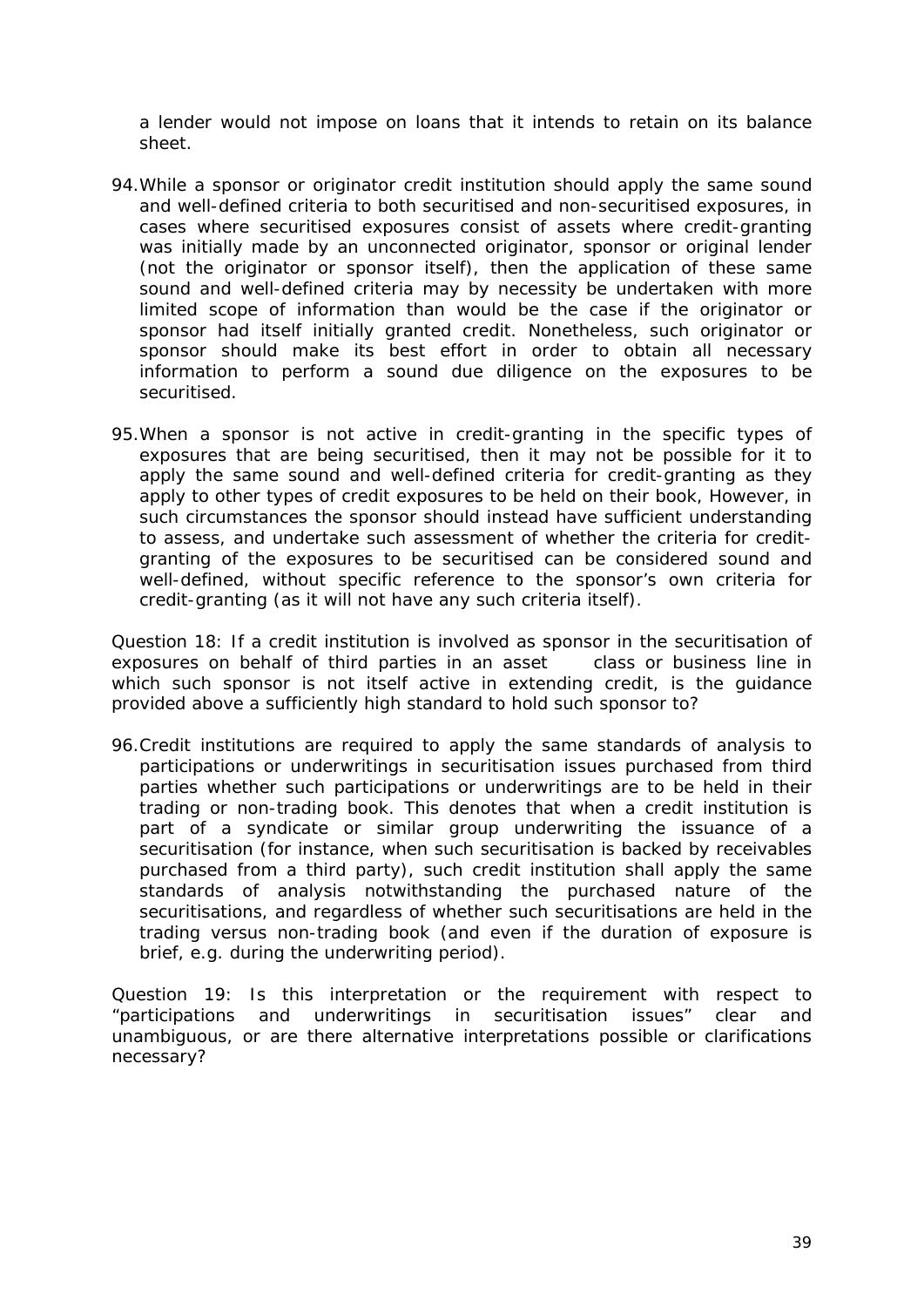#### <span id="page-39-0"></span>**Paragraph 7**

*Sponsor and originator credit institutions shall disclose to investors the level of their commitment under paragraph 1 to maintain a net economic interest in the securitisation. Sponsor and originator credit institutions shall ensure that prospective investors have readily available access to all materially relevant data on the credit quality and performance of the individual underlying exposures, cash flows and collateral supporting a securitisation exposure as well as such information that is necessary to conduct comprehensive and well informed stress tests on the cash flows and collateral values supporting the underlying exposures. For that purpose, materially relevant data shall be determined as at the date of the securitisation and where appropriate due to the nature of the securitisation thereafter.* 

- 97.For an overview of how the provisions of Paragraph 7 apply with respect to the various roles a credit institution can assume in a securitisation, and how these in turn can be mapped to the application of sanctions for non compliance with the provisions of Paragraph 7, see the section "General considerations on Paragraphs 1-7" above.
- 98.The guidance provided on the depth, breadth and frequency of analysis required by investors detailed under Paragraph 4 equally applies as guidance in respect of the disclosures required by sponsor and originator credit institutions. Furthermore, an originator can fulfil the obligations outlined under this Paragraph 7 by using (for example) standardized reporting and disclosure templates that are generally accepted by market participants, assuming such templates fulfil these requirements adequately.

*Question 20: Would disclosure templates that currently exist or are in the process of being prepared by trade associations, industry bodies, central banks, market participants or others fulfil these requirements on an adequate basis?* 

- 99.In fulfilling their requirement to disclose "the level of their commitment under Paragraph 1 to maintain a net economic interest in the securitisation" under this Paragraph 7, sponsor and originator credit institutions should also indicate which of options (a) through (d) in Paragraph 1 has been used in retaining such net economic interest. Should, due to exceptional circumstances, the form of retention (i.e. options (a)-(d) in Paragraph 1) change during the life of the transaction [see paragraph [23]], this must also be disclosed.
- 100. In fulfilling the requirement to disclose "the level of their commitment under Paragraph 1 to maintain a net economic interest in the securitisation" under this Paragraph 7, the obligation of a sponsor or originator credit institution is to disclose that it continues to fulfil the obligation that it initially undertook to maintain such net economic interest in the securitisation. The obligation does not extend to the sponsor or originator credit institution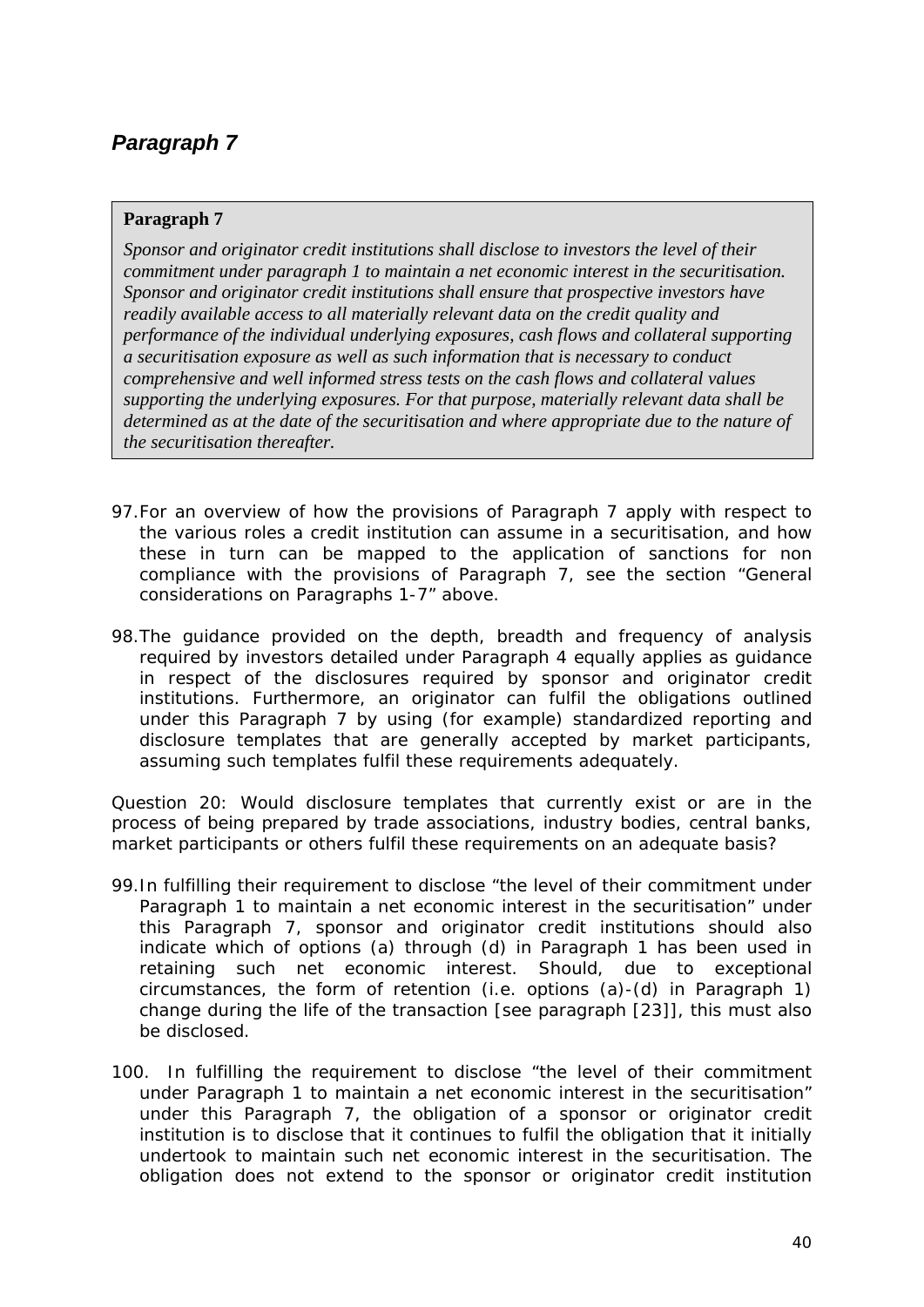providing further information with respect to the current nominal value, current market value, or any impairments or writedowns on such retained interest.

101. Originators and sponsors are also required to provide to investors such information that is necessary to conduct comprehensive and well informed stress tests on the cash flows and collateral values supporting the underlying exposures. To the extent that there are (for example) standardized reporting and disclosure templates that are generally accepted by market participants that fulfil these requirements adequately, they can be used if the information disclosed therein is sufficient to fulfil these requirements.

*Question 21: Would disclosure templates that currently exist or are in the process of being prepared by trade associations, industry bodies, central banks, market participants or others fulfil these requirements on an adequate basis?* 

- 102. The term "readily available" means that gaining access to the information should not be overly prohibitive (in terms of search, accessibility, usage, cost and other factors that might impede availability), so that fulfilling their due diligence requirements is not overly burdensome on investors.
- 103. The term "individual underlying exposures", for which relevant data must be provided by credit institutions as sponsors or originators, typically means that such data should be provided on an individual loan basis, as opposed to on a collective basis.
- 104. The disclosure requirements of credit institutions when acting as sponsors or originators of securitisations, as outlined in Paragraph 7 above, need not extend to the provision of information that would breach other legal or regulatory requirements (such as market abuse and confidentiality restrictions).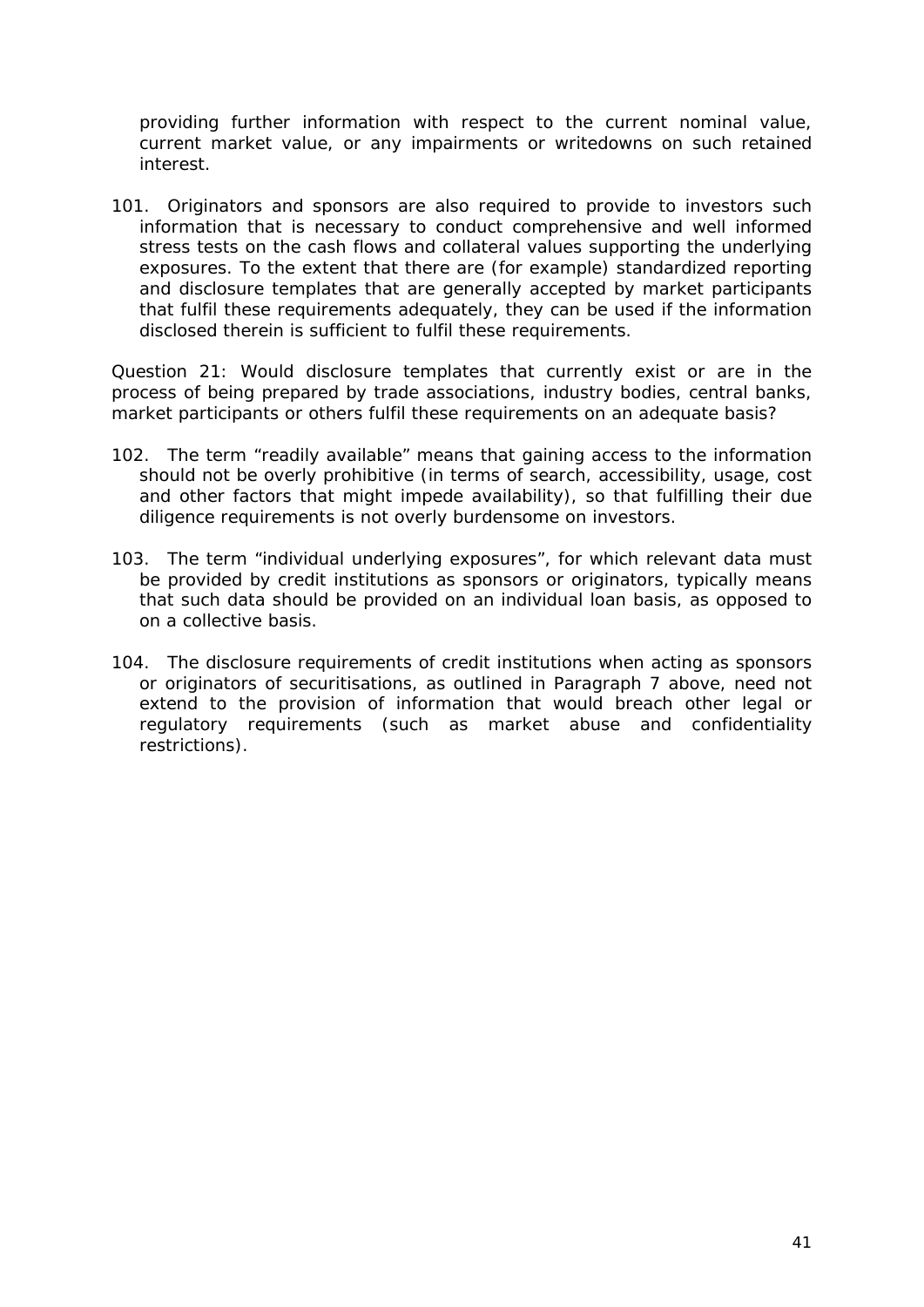#### <span id="page-41-0"></span>**Paragraph 8**

*Paragraphs 1 to 7 shall apply to new securitisations issued on or after 1 January 2011. Paragraphs 1 to 7 shall, after 31 December 2014, apply to existing securitisations where new underlying exposures are added or substituted after that date. Competent authorities may decide to suspend temporarily the requirements referred to in paragraphs 1and 2 during periods of general market liquidity stress.* 

- 105. No guidance on this paragraph was deemed to be necessary in respect of temporary suspension of the requirements during periods of general market liquidity stress.
- 106. Existing securitisations where there are no new underlying exposures added or substituted after 31 December 2014 shall not have the provisions of Paragraphs 1-7 applied to them. The term "existing" in this context is interpreted to mean those securitisations that were existing on or after 1 January 2011, not those that were existing on or after 31 December 2014.
- 107. The application of the provisions of Paragraphs 1-7 to existing securitisations where new underlying exposures are added or substituted after that date is interpreted not to have a threshold in terms of materiality or number of exposures. In other words, the addition or substitution of any exposures after that date would cause the application of the provisions of Paragraphs 1-7 to such an existing securitisation.

*Question 22: Would such implementation without a materiality threshold create complications or be overly burdensome?* 

- 108. The addition or substitution of new exposures is not interpreted to include circumstances in which the underlying obligor of an existing securitised exposure has not changed (for instance, a mortgage loan borrower switching from one loan product to another) or where only the legal status of the obligor of an existing securitised exposure has changed (for instance, an obligor entity has undergone an amalgamation, merger, consolidation or restructuring). Consequently, such events would not cause the provisions of Paragraphs 1-7 to apply to a securitisation.
- 109. If a credit institution has already assumed exposure to the credit risk of a securitisation position prior to 1 January 2011, and the originator, sponsor or original lender has not explicitly disclosed that it will fulfil the retention requirement (as per Paragraph 1) even though new exposures are to be added or substituted in the securitisation after 31 December 2014, the additional risk weights specified by Paragraph 5 shall be imposed by the competent authority after 31 December 2014.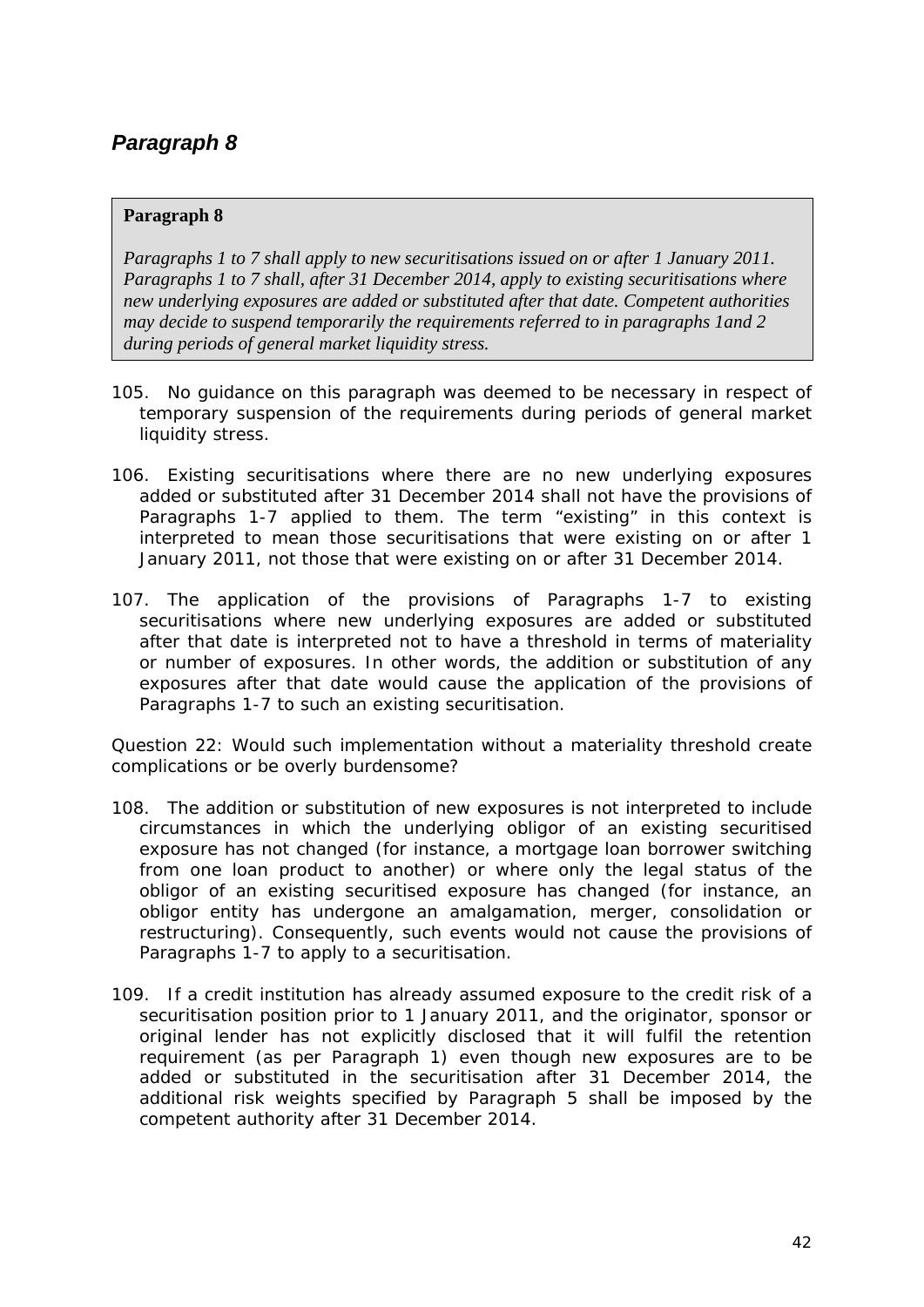#### <span id="page-42-0"></span>**Paragraph 9**

*Competent authorities shall disclose the following information:* 

- *a) by 31 December 2010, the general criteria and methodologies adopted to review the compliance with paragraphs 1 to 7;*
- *b) without prejudice to the provisions laid down in Chapter 1, Section 2, a summary description of the outcome of the supervisory review and description of the measures imposed in cases of non-compliance with paragraphs 1 to 7 identified on an annual basis from31 December 2011.*

*The requirement set out in this paragraph is subject to the second subparagraph of Article 144.* 

110. Sub-clause (a) of this Paragraph 9 refers to the competent authority disclosing its framework for implementing a review of compliance with the provisions of Paragraphs 1-7, and does not refer to the competent authority disclosing the domestic implementation of Paragraphs 1-7 into legislative requirements.